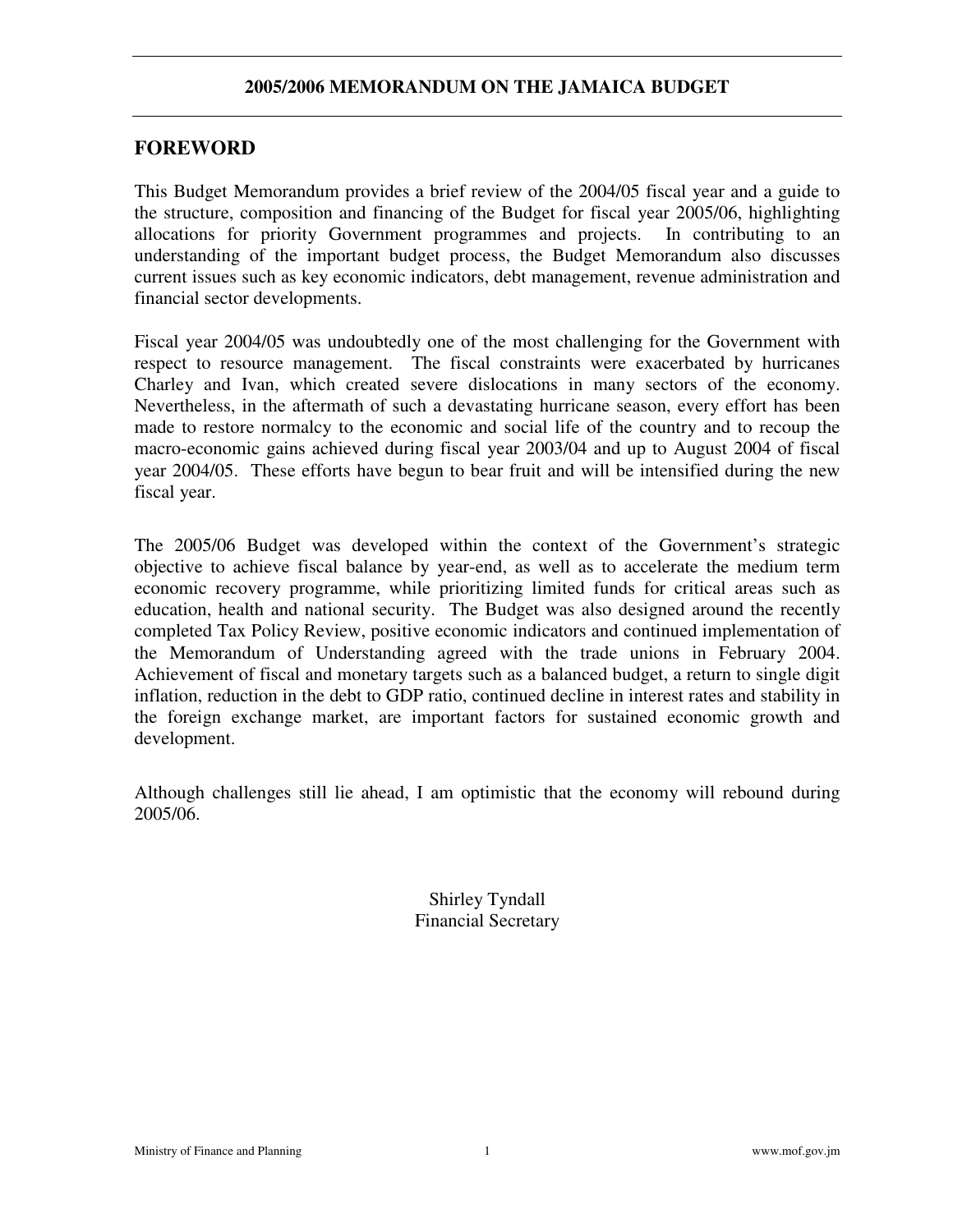# **MACROECONOMIC OVERVIEW**

#### **Overview**

The Government remains committed to achieving a balanced budget by the end of FY 2005/06 in order to provide the impetus for sustainable economic growth and to promote the generation of fiscal surpluses over the medium-term. The medium-term strategy was formulated around a targeted reduction of the fiscal deficit from the 5.5% of GDP recorded in FY 2003/04, to 3-4% of GDP in FY 2004/05, to a balanced budget in FY 2005/06. The 2004/05 macroeconomic programme targeted real GDP growth of 2.5%, inflation of 9.0%, foreign exchange and money market stability, and average interest rates of 14.0%.

Five months into the fiscal year the economy was on track to achieve the targeted levels for all the macroeconomic indicators. However, the arrival of Hurricane Ivan on September 10, 2004 disrupted the economy's momentum and derailed several indicators – real GDP, inflation and the fiscal deficit. The hurricane negatively impacted agricultural output, tourism and physical infrastructure thereby slowing the economic growth momentum of the pre-Ivan period. The negative impact of the Hurricane on the economy led to a revision of the fiscal deficit target to 4.4% and the inflation target to 11.3%.

Within the context of the dislocations occasioned by Ivan, real GDP growth for FY 2004/05 is estimated at 0.8%, inflation is recorded at 13.2%, and the fiscal deficit at 4.8%. Despite the hurricane, stability was maintained in the foreign exchange and money markets with the nominal exchange rate experiencing a marginal 0.9% depreciation from J\$61.01:US\$1.00 to J\$61.53:US\$1.00 and the 6-month Treasury bill interest rate averaging 14.68%. The NIR recorded a positive change increasing by US\$0.3bn to US\$1.9bn.

Although several of the 2004/05 macroeconomic targets were not met, the Jamaican economy performed fairly well given the domestic dislocations arising from the hurricane and the international influence of high, unstable oil prices arising from tension in the Middle East and problems in Nigeria and Venezuela. Relatively low interest and inflation rates in the US and Euro area, China's increased demand for alumina, and declining domestic interest rates provide the environment for positioning the economy for external competitiveness gains that will stimulate sustainable production-led economic growth over the medium term.

#### **Fiscal Operations**

Fiscal operations during FY 2004/05 generated a fiscal deficit of \$26.9bn or 4.8% of GDP, 0.8 percentage points higher than the outer limit of the original target range of 3.0-4.0% and 0.4 percentage points above the revised target of 4.4%. This outturn is, however, an improvement on the deficit of 5.5% recorded for FY 2003/04.

A major contributor to the higher than programmed deficit was the impact of Hurricane Ivan on both the revenue and expenditure sides of the budget. The adverse impact of the hurricane on economic growth translated into lower revenue inflows while the need for reconstruction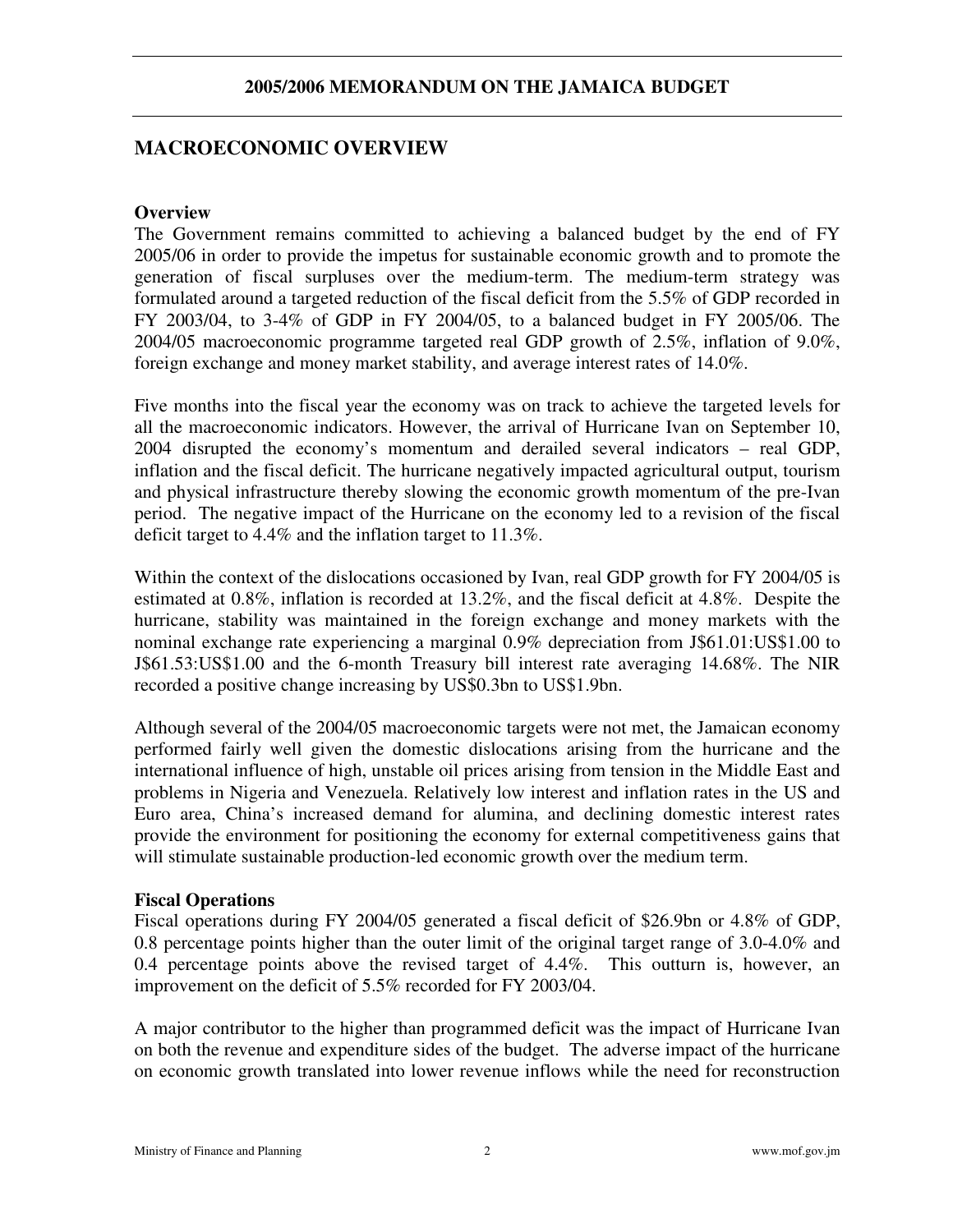of public buildings and infrastructure as well as the provision of assistance to citizens affected by the hurricane translated into higher expenditure levels.

During the year the Government and the International Monetary Fund (IMF) entered into an Intensified Surveillance arrangement, which is essentially a semi-annual review and assessment of Jamaica's economic programme by the IMF. The Intensified Surveillance arrangement replaces the Staff Monitored Programme, the former monitoring programme of IMF.

The tax policy review that commenced in FY 2003/04 was concluded during FY 2004/05. The report highlighted eight main areas of deficiency and provided a number of recommendations to improve the efficiency and equity of the system. These are summarized in Chapter 1.

### **Monetary Developments**

Improvements in the money and foreign exchange market conditions in FY 2004/05 provided the base for gradual reductions of the reverse repurchase (repo) interest rates over the year. The Central Bank reduced interest rates on the full spectrum of reverse repurchase instruments on seven occasions during the financial year. This action was consistent with the steady foreign currency inflows from tourism, mining, remittances and the Government's loan raising activities in the international capital markets.

The reduction in the repo rates influenced the market determined Treasury bill rates, with the 6-month Treasury bill rate declining from 15.6% in March 2004 to 13.5% in March 2005. The average 6-month Treasury bill rate declined from 23.5% in 2003/04 to 14.7% in 2004/05. The reductions in the repo rates are outlined below:

| Instrument  | March 2005 | March 2004 |  |  |
|-------------|------------|------------|--|--|
| 30-days     | 12.95%     | 14.85%     |  |  |
| 60-days     | 13.10%     | 15.00%     |  |  |
| 90-days     | 13.20%     | 15.10%     |  |  |
| $120$ -days | 13.30%     | 15.50%     |  |  |
| 180-days    | 13.45%     | 16.00%     |  |  |
| $270$ -days | 14.00%     | 16.95%     |  |  |
| $365$ -days | 14.50%     | 17.95%     |  |  |

The stability in the foreign exchange market attained during the latter half of FY 2003/04 was maintained throughout FY 2004/05 as evidenced by the marginal 0.9% depreciation of the currency from J\$61.01 per US\$1.00 at end-March 2004 to J\$61.53 per US\$1.00 at end-March 2005. Contributing to the stability of the foreign exchange market over the year was the steady build-up in NIR from US\$1,568.6mn to US\$1,831.1mn. Increased earnings in the tourism and mining sectors, in addition to the Government's successful loan raising activities on the international capital markets facilitated the build-up in NIR.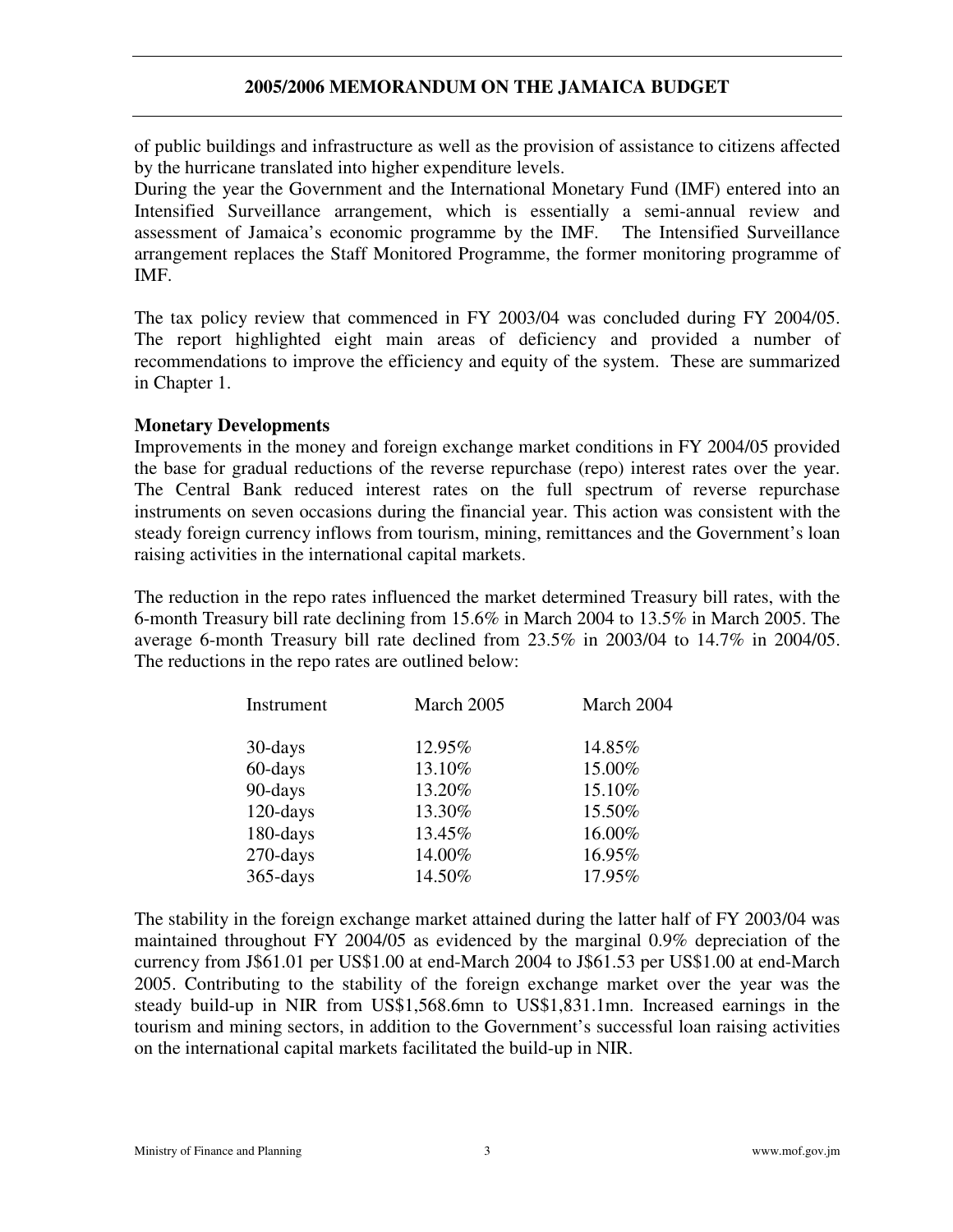## *Inflation*

The devastating impact of Hurricane Ivan on domestic agriculture, the higher international oil prices and the transmission effect of both these elements to domestic prices generated a 13.2% inflation rate for the fiscal year. Although the targeted single digit inflation was not achieved, the outturn compares favourably with the 16.8% recorded for FY 2003/04. Inflation for calendar year (CY) 2004 was  $13.7\%$ , which also compares favourably with the  $14.1\%$ recorded for CY 2003.

Over the first half of the fiscal year the stable financial market conditions enabled the containment of inflation to 4.8%, on track to achieve the annual target of 9.0% despite higher than anticipated oil prices. The effect of Hurricane Ivan on the agricultural sector during the second half of the year, combined with the increased oil prices, accelerated the rate of price changes generating an inflation rate of 8.0% for this period. Average monthly inflation for the second half of the year was 1.3% compared to 0.8% for the first half of the year. The heavily weighted 'Food and Drink' category of the CPI was the main contributor to the increase in the average monthly inflation in the latter half of the year. The increase in the 'Food and Drink' category was due largely to a significant reduction in the supply of ground provisions as a result of hurricane damage and the associated increase in prices. The categories 'Fuels and Other Household Supplies' and 'Housing and Other Housing Expenses' were the other main contributors to the accelerated monthly inflation of the second half of the year.

Inflation in the economies of our main industrialized trading partners, with the exception of Japan, averaged 2.1% for the 12-month period to February 2005. In Japan, a deflationary (- 0.3%) spiral maintained its tight grip on the economy. This 'international' inflation environment reduced the negative impact of imported inflationary influences on the domestic economy during FY 2004/05.

# **External Developments**

# *Balance of Payments*

Provisional data on the balance of payments for April to November 2004 indicates a widening of the current account deficit by US\$105.5mn to US\$598.5mn relative to the corresponding period of FY 2003/04. Contributing to the deterioration in the current account were a US\$64.4mn increase in the deficit on the income account, a US\$59.8mn expansion in the deficit on the merchandise account and a US\$67.2mn reduction in the surplus on the services account. These adverse movements were partially offset by a US\$67.2mn increase in the surplus on the current transfers account.

The deterioration in the merchandise trade deficit resulted from a US\$137.1mn increase in imports, which was only partially offset by a US\$77.3mn growth in exports. Increases of US\$72.5mn on manufactured goods, US\$27.5mn on miscellaneous manufactured goods and US\$25.2mn on food imports were the main contributors to the higher level of import spending. With the exception of free zone exports all categories of exports increased. The growth in traditional export earnings arose mainly from alumina and sugar exports. Alumina exports benefited from higher international prices reflecting the strong demand for the ore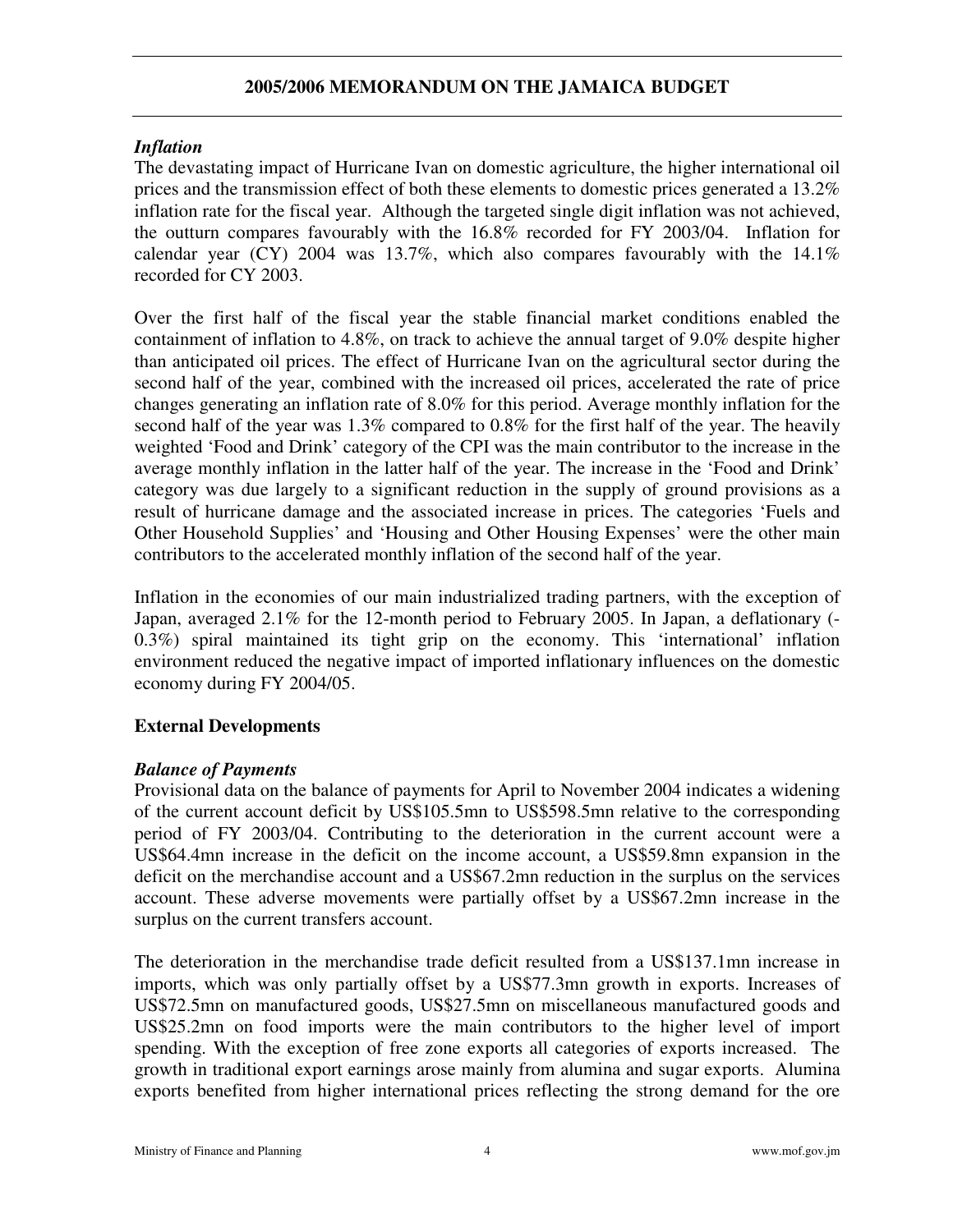particularly from China. Increased earnings from sugar exports were due to higher export volumes. Increases in non-traditional export earnings were mainly attributable to increased exports of coffee and rum.

The reduction in the surplus on the services account was due to a US\$17.0mn contraction in net travel receipts, as well as transportation outflows. The decline in net travel receipts is indicative of an increase in expenditure by Jamaicans travelling abroad, which was only partially offset by travel receipts from visitors.

The deficit on the income account increased by US\$64.4mn to US\$409.1mn as a result of higher investment income outflows while the improved current transfers position was influenced by a US\$67.7mn increase in private inflows (remittances).

Within the financial account, official inflows of US\$256.2mn, representing the Government's loan raising activity on the international capital market during the year and US\$587.3mn in private investment inflows financed the current account deficit and contributed to a build-up of US\$247.4mn in the net international reserves.

### *External Trade*

A trade deficit of US\$1,711.3mn was recorded for April to November 2004 indicating a US\$116.7mn widening of the trade deficit. This deterioration in the trade deficit was due mainly to a higher level of importation that was only partially offset by an improvement in export earnings. Imports increased by US\$203.3mn or 8.5% largely as a result of the posthurricane relief, rehabilitation and reconstruction efforts and significantly outweighed the US\$86.6mn or 10.7% improvement in export earnings.

Over the eleven month period of January to November 2004 the trade deficit improved by US\$25.3mn as a result of the combined effects of a US\$177.4mn (16.0%) increase in export earnings to US\$1,283.0mn and a US\$152.0mn (4.5%) increase in imports to US\$3,373.8mn.

### **Tourism**

Over the period April 2004 through February 2005, total visitor arrivals declined marginally by 0.1% to 2,243,175 persons. Contributing to the decline was a 5.3% decrease in cruise passenger arrivals that outweighed a 4.1% increase in stopovers. The decline in cruise passenger arrivals was due to the rerouting of cruise passengers to other destinations. An aggressive post-hurricane marketing campaign assisted a rebound in stopover arrivals in the December 2004 quarter as indicated by a return to normal visitor arrival levels in the winter tourist season.

Preliminary estimates put gross tourist expenditure at US\$1,000.3mn for April to December 2004, which represents a 1.2% decline over the corresponding nine-month period of FY 2003/04.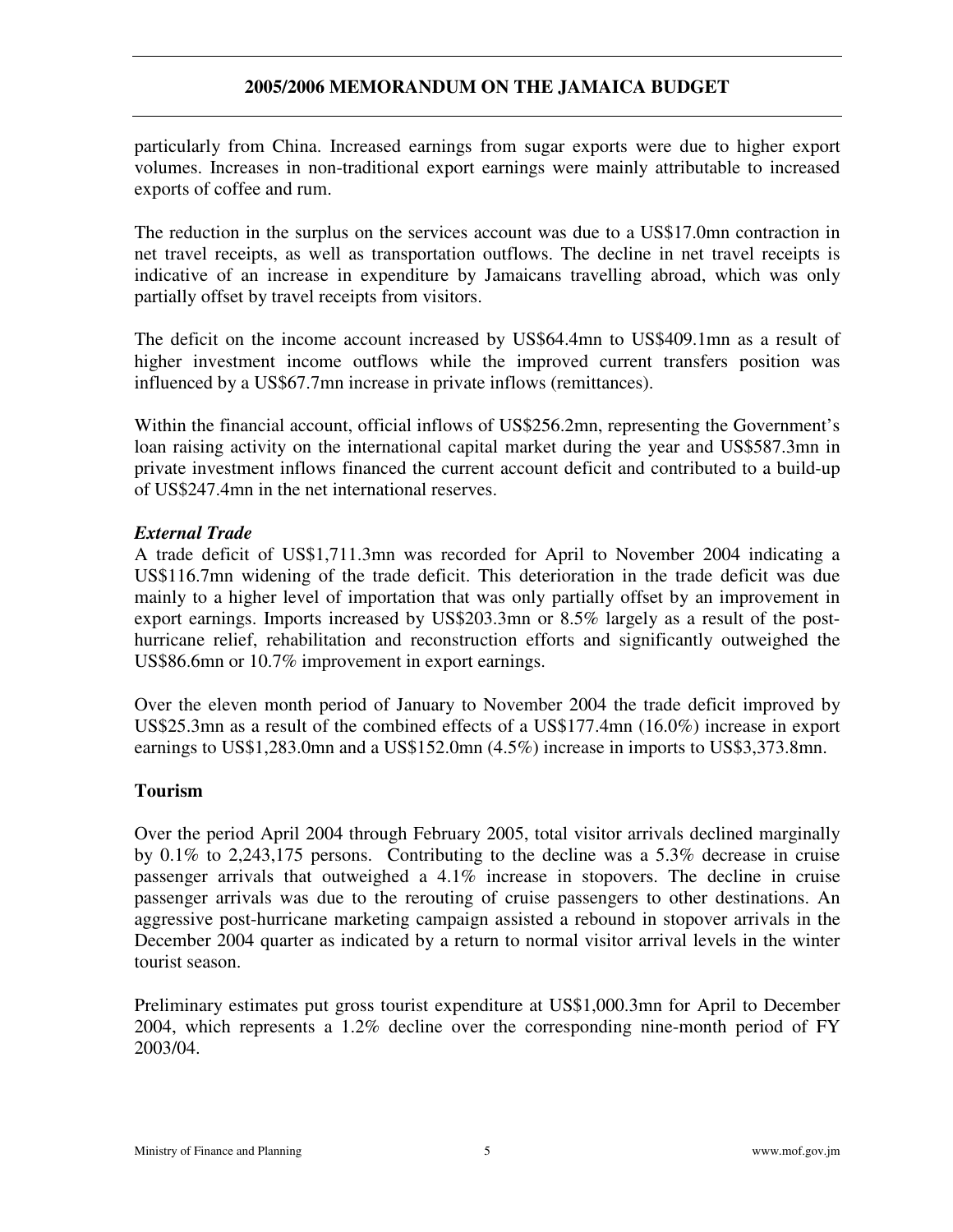In CY 2004, visitor arrivals totaled 2,514,559 persons, with gross receipts from tourist arrivals for CY 2004 amounting to US\$1,365.5mn, which was 1.1% above earnings in CY 2003. Total arrivals increased by 1.3% above the levels recorded in 2003 as stopover arrivals improved by 4.8%. However, there was an offsetting 2.9% decline in cruise passenger arrivals.

### **Production**

#### *Mining*

During the fiscal year bauxite production and export were severely impaired as a direct result of the forced closure of mining and export loading facilities during and for some time after the passage of Hurricane Ivan. The hurricane left loading infrastructure facilities at both Alcoa and Port Kaiser either damaged or disabled. Recovery in the mining industry was swift with a return to the robust pre-hurricane levels of output and exports achieved during the fiscal year.

Alumina output and export increased by 2.2% and 7.3% to 3,339,764 metric tonnes and 3,180,674 metric tonnes respectively over the corresponding eleven-month period of FY 2003/04. Higher international market demand for the ore facilitated the increased levels of output and export. Crude bauxite output, however fell by 3.3% as a result of downtime arising from the sodden terrain. Bauxite exports fared slightly better with a 0.2% improvement to 3,270,598 metric tones.

#### *Manufacturing*

The manufacturing sector performed reasonably well during the April to December 2004 period. Within the food-processing category higher levels of output were achieved for poultry meat (3.0%), condensed milk (5.9%), edible fats (8.3%), sugar (2.6%) and dairy products  $(31.2\%)$ , while declines were recorded for edible oils  $(7.5\%)$ , cornmeal  $(8.2\%)$  and molasses (7.9%). In the beverages and alcohol sub group, output increases ranging from 1.7% to 12.3% occurred in all categories, with only carbonated beverages declining by 2.0%.

Within the chemicals and chemical products sub group, all areas recorded increased output including fertilizer (1.7%), detergent (12.0%), sulphuric acid (11.7%), aluminium sulphate (12.4%), sulphonic acid (14.6%) and salt (5.5%) while paint production declined by 0.6%. In the plastic and rubber products sub grouping, the production of boots fell by 0.5%, while other plastic products increased by 1.1%. Cement production increased by 30.6% as a result of the reconstruction and rehabilitation of residential and commercial buildings, hotels and general infrastructure.

An explosion at the Petrojam oil refinery in October 2004 caused severe damage to pipelines, storage facilities and vessels, and adversely affected operations as it necessitated a closure of the plant. As a result of the closure, the petroleum products sub-group recorded production declines in all categories of petroleum and petroleum product derivatives during the review period.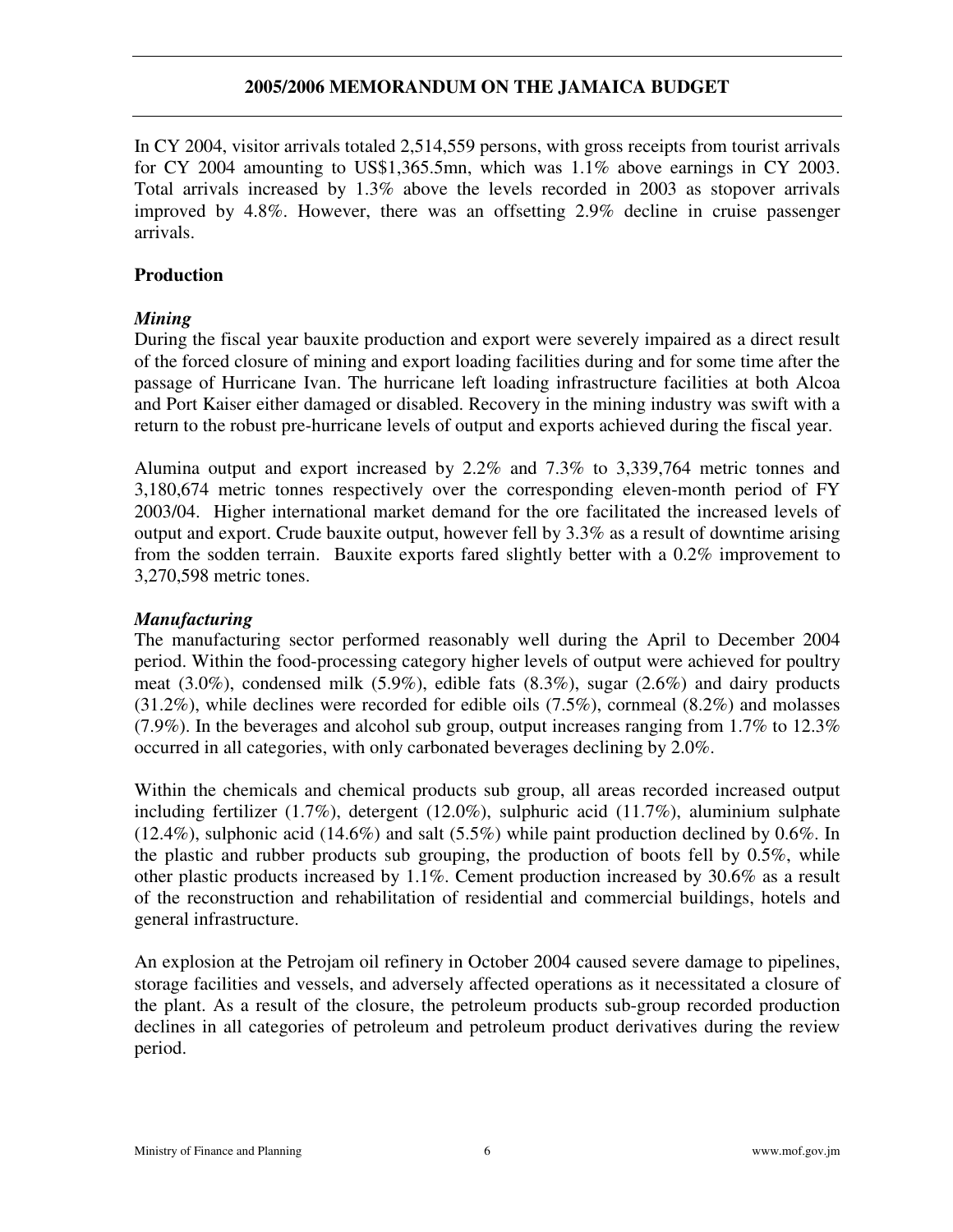#### **Agriculture**

Preliminary data indicates that the Agricultural Production Index (API) declined by 13.6% during the period April through December 2004 relative to the corresponding period of FY 2003/04. This decline in the agricultural sector is a consequence of the devastating effects of Hurricane Ivan on crop output, as well as on production in the fisheries and livestock sub sectors. Production levels for both domestic and export crop were severely affected with respective declines of 18.6% and 20.2% being recorded for the nine-month period. A 2.0% decline in output was recorded for the livestock sub sector while the fisheries sub group registered a 6.0% increase in output over the nine-month period. Although adversely affected by the hurricane the fisheries sub group was quick to recover, achieving normal output levels during the fiscal year.

### **International Commodity Prices**

#### *International Commodity Price Review*

This section examines selected international commodity prices<sup>1</sup> that impact on domestic prices in Jamaica as well as commodities from which Jamaica earns foreign exchange.

The prices of soybean meal and maize/corn are of critical importance to Jamaica as these are some of the main inputs in animal feed, especially poultry feed. Poultry (chicken meat) is heavily weighted in the basket of goods and services (Consumer Price Index) and movement in the prices of inputs for poultry feed impact inflation in Jamaica. Crude oil prices are also critical as it affects every aspect of the production process in Jamaica, via electricity costs and gas at the pumps. When the dimension of foreign exchange rate movements is added, it brings into sharp focus the need to sustain relative stability in the foreign exchange market.

### *Export Prices*

Cocoa prices moved to US164.6 cents per kilogram (kg) for the April to December 2004 period which represented a 1.5% increase relative to the US162.3 cents/kg price for the period April to December 2003. Coffee prices<sup>2</sup> increased by 26.7% over April-December 2003, moving from US141.3 cents/kg to US179.0 cents/kg. Although Jamaica has a niche market for the coffee it produces (85% of coffee grown is supplied to the Japanese), the remainder is sold on the world market.

Sugar prices in the EU increased by 10.3% when prices for the period April- December 2004 are compared to prices for the similar period in the previous year. For the period under review, world sugar prices moved upward by 16.9% to US17.1cents/kg in the April-December 2004 period from US14.6cents/kg for the similar period in 2003.

The price of aluminium increased from US\$1,444.8 per metric tonne (mt) for the April to December 2003 period to US\$1,741.2/mt for the similar period in 2004, representing an increase of 20.5%, while alumina exports for the review period were 3.5% higher than export levels recorded in the corresponding period in 2003.

 $1$  These are cocoa, coffee, bananas, sugar, aluminium, soybean meal, maize/corn, wheat, and petroleum prices.

<sup>&</sup>lt;sup>2</sup> Prices are for the variety Arabica.  $95\%$  of the beans grown in Jamaica are of this variety.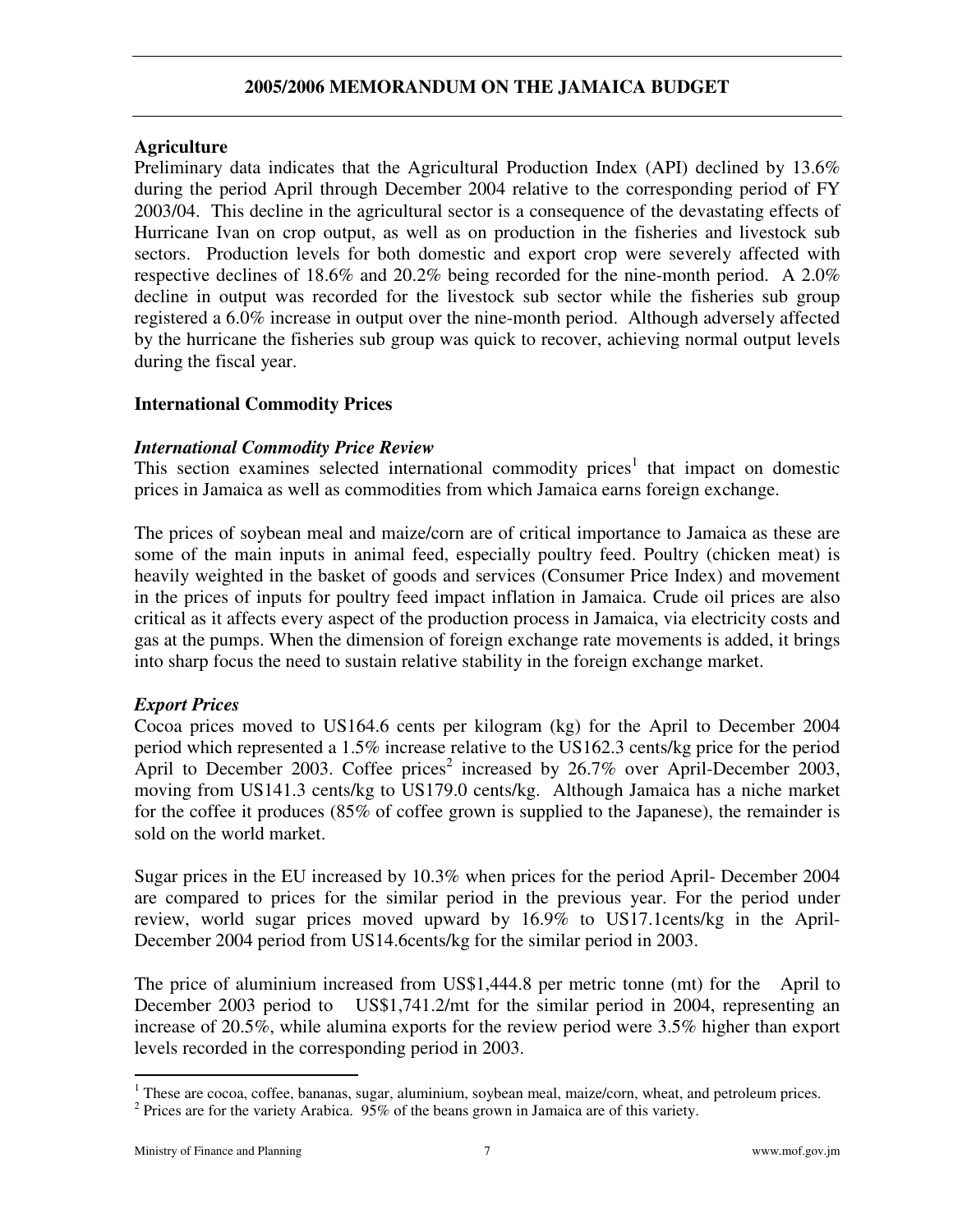#### *Import Prices*

The price of soybean meal increased from US\$218.4/mt for the April to December 2003 period to US\$225.7/mt for the similar period of 2004, representing an increase of 3.3%. Maize/corn prices increased from US\$105.2/mt for April through December 2003 to US\$112.0/mt for the similar period in 2004, representing an increase of 6.4%.

Similarly, there was an increase of 6.8% in the price of wheat as this commodity's price moved from US\$145.7/mt for the period April through December 2003 to US\$155.6/mt for the similar period of 2004.

Crude oil prices for the April-December 2004 period increased by 42.1% over April-December 2003, moving from US\$28.1/barrel to US\$42.1/barrel. Among the factors that contributed to this rise in oil prices were the unexpected harsh winter weather conditions in Europe and North America as well as the Organization of Petroleum Exporting Countries (OPEC) decision not to raise quotas.

This section examines the relationship between world market prices and imported inputs when these input prices are converted to Jamaican dollars at the prevailing rate of exchange. The average exchange rate moved from J\$59.53:US\$1.00 at end-December 2003 to J\$61.57:US\$1.00 at end-December 2004, a depreciation of 3.3%. Crude oil prices in US dollars recorded a 42.1% rise over the nine-month period. However, when prices are converted to Jamaica dollars the increase in crude oil prices for the period was 47.0%.

The price of soybean meal increased by 3.3% over the review period in US\$ prices. However, when converted to Jamaica dollars, this increase was 6.9%. There was an 11.5% increase in the J\$ price of maize/corn for the period under review compared to an increase of 6.4% in the US\$ price for the commodity. While the US\$ price of wheat increased by 6.8% for the April–December 2004 period, when converted to Jamaica dollars the price of wheat increased by 10.4%.

### *International Commodity Price Outlook*

World soybean production for CY 2005 is projected at a record 229 metric tonnes (mt), an increase of 39mt over the record output of 2004, despite Brazil's (currently the world's second largest producer) projection of a reduction in production as a result of dry weather conditions. The expected reduction in Brazilian soybean output has induced an increase in the world market price which combined with an increase in wheat prices has helped to bolster support for the corn (maize) market.

With respect to the oil markets, as in 2004, the primary factor behind the price increases is crude oil costs. High world oil demand will continue to support crude oil prices and increase competition for gasoline imports. Oil prices are likely to be sensitive to any incremental oil market tightness. Average crude oil price for the first quarter of 2005 was US\$49.77/barrel, approximately US\$14.50/barrel higher than in the first quarter of 2004. Oil prices reached a record high of US\$58.28 on April 4, 2005 before retreating to \$53.85/barrel on April 8, 2005. The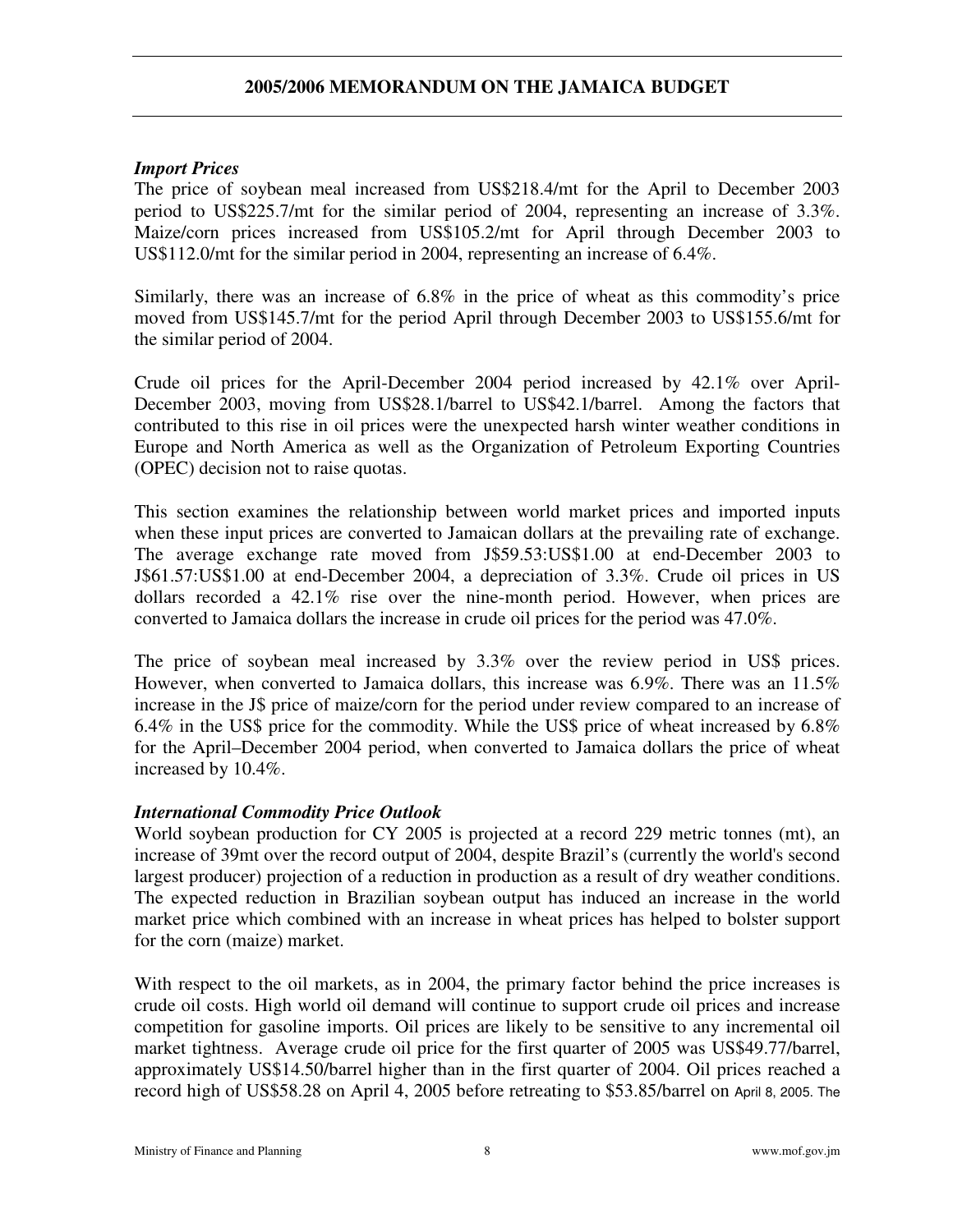record oil price followed a report by Goldman Sachs the previous week suggesting the oil market had entered what it called a "super spike" cycle, which could see crude prices as high as \$105/barrel. Average crude oil prices are projected to remain above \$50/barrel for the rest of 2005 and 2006.

Several factors have contributed to the recent high crude oil prices and are likely to keep prices at or near present highs.

First, worldwide petroleum demand growth is projected to remain robust, despite high oil prices, but is likely to moderate in response to slower growth in Chinese consumption, which exceeded 1mn/barrels per day (bpd) in 2004. Projections for 2005 and 2006 call for worldwide growth averaging 2.2mn bpd, or 2.6% per year, down from the 3.4% growth in 2004. Chinese demand is projected to moderate to an average of 650 thousand bpd annually in 2005 and 2006.

Second, the expected growth in non-OPEC supplies is not anticipated to accommodate worldwide demand growth. Third, worldwide spare crude oil production capacity has recently diminished and is projected to remain low. Finally, geo-political risks, such as the continued insurgency in Iraq and political unrest in Nigeria and Venezuela, are expected to keep the uncertainty premium high.

### **Outlook**

With resolution of the adverse impact of Hurricane Ivan underway, the Jamaican economy in FY 2005/06 is poised to achieve lower inflation, higher growth and continued reduction in interest rates while maintaining stability in the foreign exchange market. In addition the Government remains committed to achieving a balanced budget. Achievement of these macroeconomic goals will provide the necessary foundation for sustainable economic growth.

Strong investor interest in Jamaica's tourism product increases the prospects for positive economic outcomes for the industry. Spanish and Colombian hotel interests have endorsed the island's tourism product through expressed intentions to invest in the construction of new hotels in St. Ann, Montego Bay, Negril and Hanover. Cruise lines have returned with additional port calls and increased airlift by major airlines out of the US and European markets. Harsh weather conditions in North America and Europe have heightened the expectations for vibrant growth in visitor arrivals during the island's current winter tourist season. The strengthened Euro and pound sterling have also lent credence to the upbeat outlook and with the planned hotel expansions will significantly augment the industry's capacity and performance over the next three years. The tourism product supported by the vibrancy and diversity of the country, close geographical proximity to and increased airlift from the US and European markets, the relative stability of the Caribbean area post 9/11, and the relative strength of the UK and Euro currencies is poised for continued growth in FY 2005/06.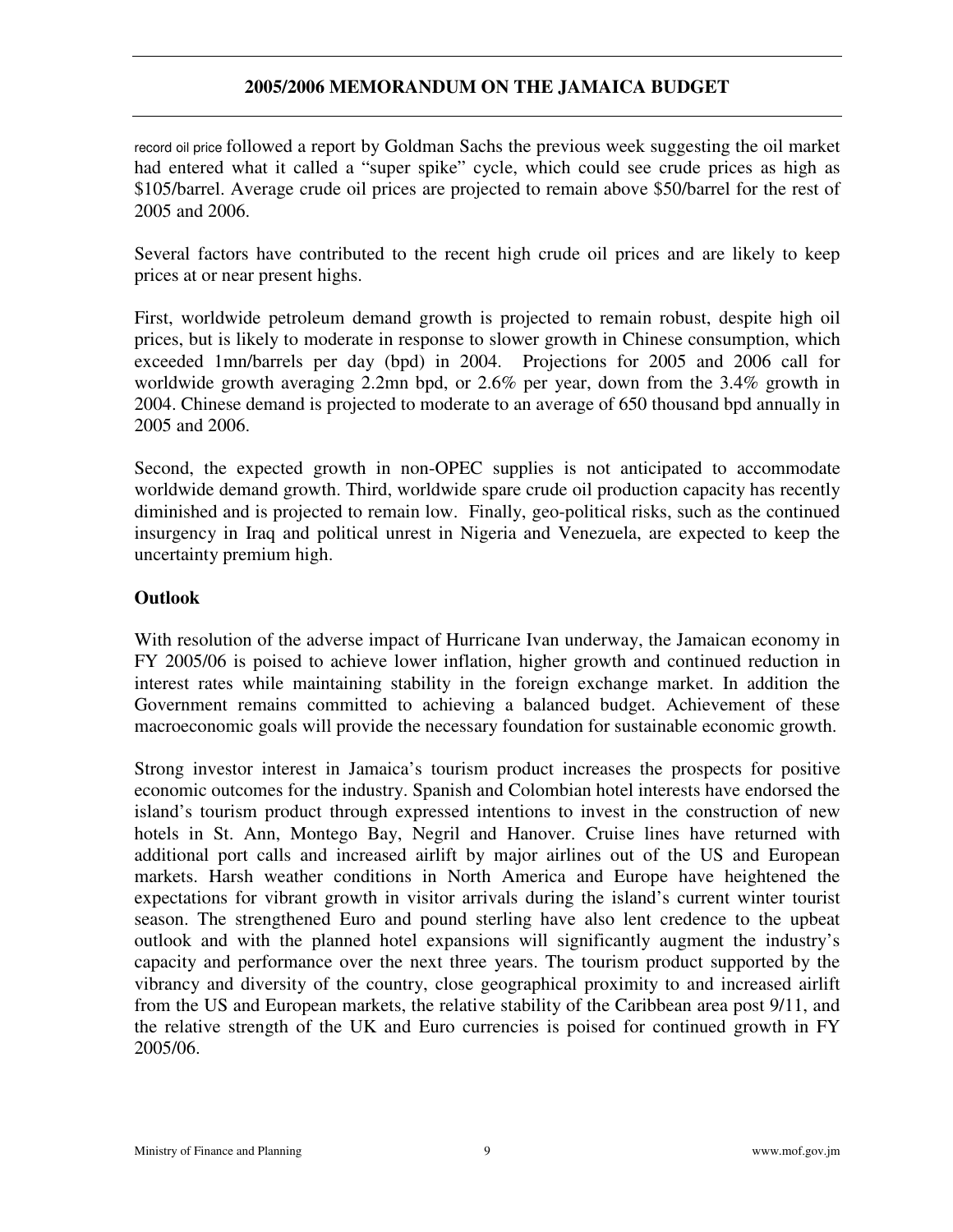The fall-out in productive capacity due to the effects of Hurricane Ivan negatively impacted the balance of payments through deterioration in the current account deficit. Prospects for growth are however encouraging, as the deterioration in the current account was due to increased import requirements of raw material, and capital goods to be utilized in reconstruction activities. Nonetheless, higher consumer goods imports and declining traditional and non-traditional agricultural exports also contributed to the deterioration. Mining sector exports have subsequently rebounded, and improvement in the current account is anticipated to arise from higher levels of private capital inflows associated with increased remittance flows and reinsurance settlements. Additionally, relatively higher net receipts from an increase in tourist arrivals, is expected during the current winter season.

In the US, the Federal Reserve (Fed) increased the federal funds rate by a quarter percentage point to 2.75% at its latest meeting in March 2005. This represents a 1.75 percentage point increase over the 1.0% rate at March 2004. The Fed based their assessment on the need to maintain the policy to gradually raise borrowing costs to levels sufficient to stave off inflationary pressures. Implementation of the policy took the form of gradual increases in the funds rates, to balance the economic risks between slower growth and rising prices. The Fed in taking the policy action also indicated that although "longer-term inflationary expectations remain well contained, pressures on inflation have picked up in recent months and pricing power is more evident." The US inflation outlook had previously been shaped by the direction of oil prices, which the Fed noted had not yet significantly impacted on consumer prices.

In the Jamaican context, the direction toward more restrictive monetary policies by the Fed co-existing with a harmonious J\$ exchange rate environment, should facilitate the maintenance of a low inflation environment in the near to medium term. However, the gradually increasing US interest rates could provide challenges for the domestic financial market. Given the dominant focus of the international lending institutions on the current and ongoing financial needs of Southern Asia following the recent devastation from the earthquake-triggered tsunamis, Jamaica's ability to attract concessionary loans from these institutions will be challenging.

The prolonged period of drought affecting agricultural communities since the start of 2005 has adversely impacted domestic agricultural supplies such that the supply to the hotel and restaurant/catering industries is significantly below demand. This reduced agricultural supply raises the specter of higher food prices and the attendant inflationary consequences. This could result in a worsening of the merchandise trade account of the balance of payments due to the influence of lower agricultural exports and higher compensatory food and raw material imports to satisfy domestic demand.

Planned expansions in mining and tourism facilities, as well as a rebound in the construction and manufacturing sectors are expected to positively impact economic growth. During the recent China-Caribbean business meetings, Chinese officials expressed interest in setting up a new alumina plant in St. Ann, Jamaica, where a previously untapped area of bauxite was identified that could supply China's demand for alumina.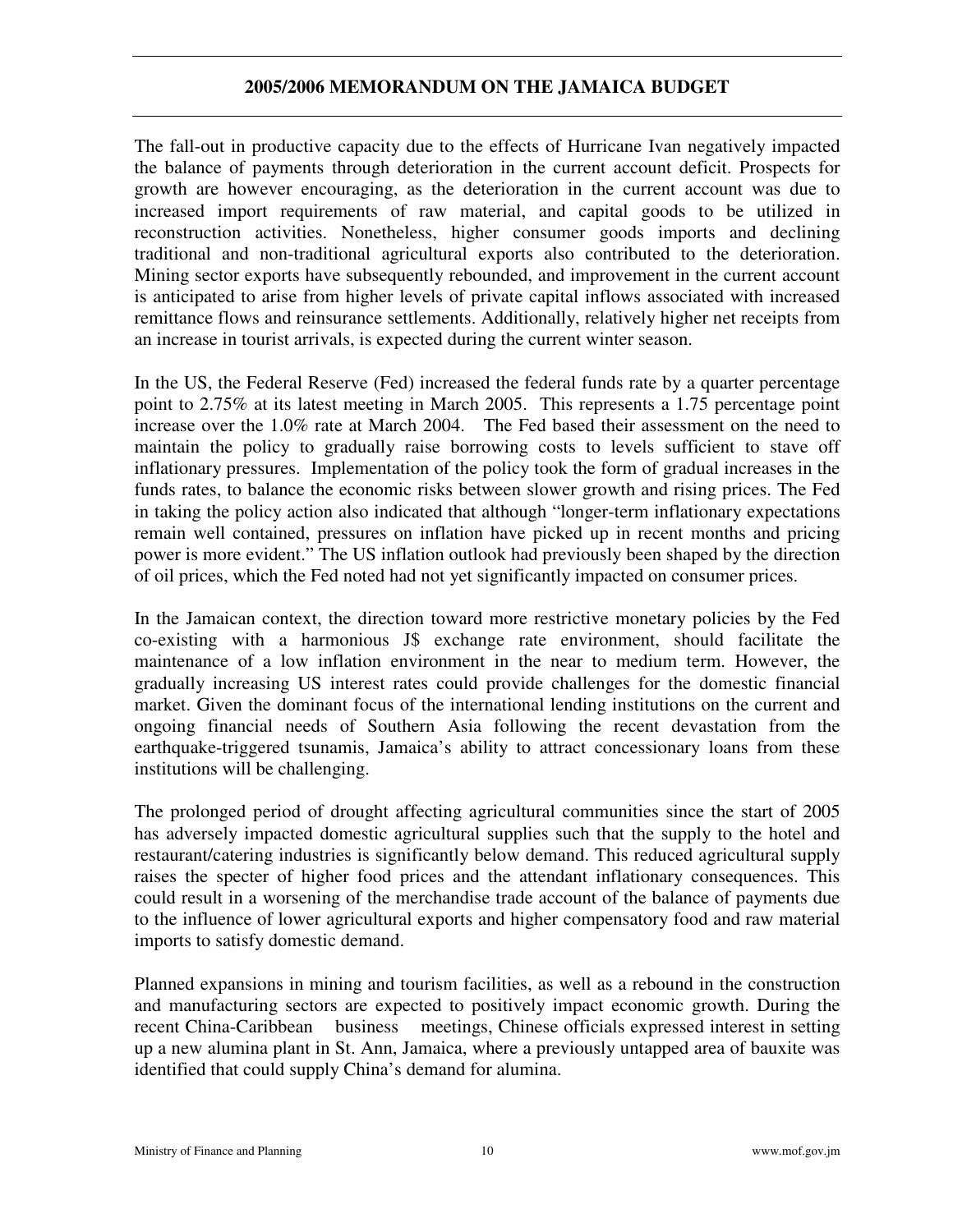Medium to long-term prospects remain upbeat in the mining sector with Jamalco and Alcoa expanding production capacity.

Heightened construction activities around residential, commercial, hotel and general infrastructure reconstruction and rehabilitation efforts represent the fulcrum for near term growth in the sector.

Despite the impediments of high operational costs, hurricane-related dislocations and recent problems associated with raw material supply shortages, the manufacturing sector anticipates a rebound driven by new investments in technology. The sectors efforts are geared towards generating efficiencies and growth.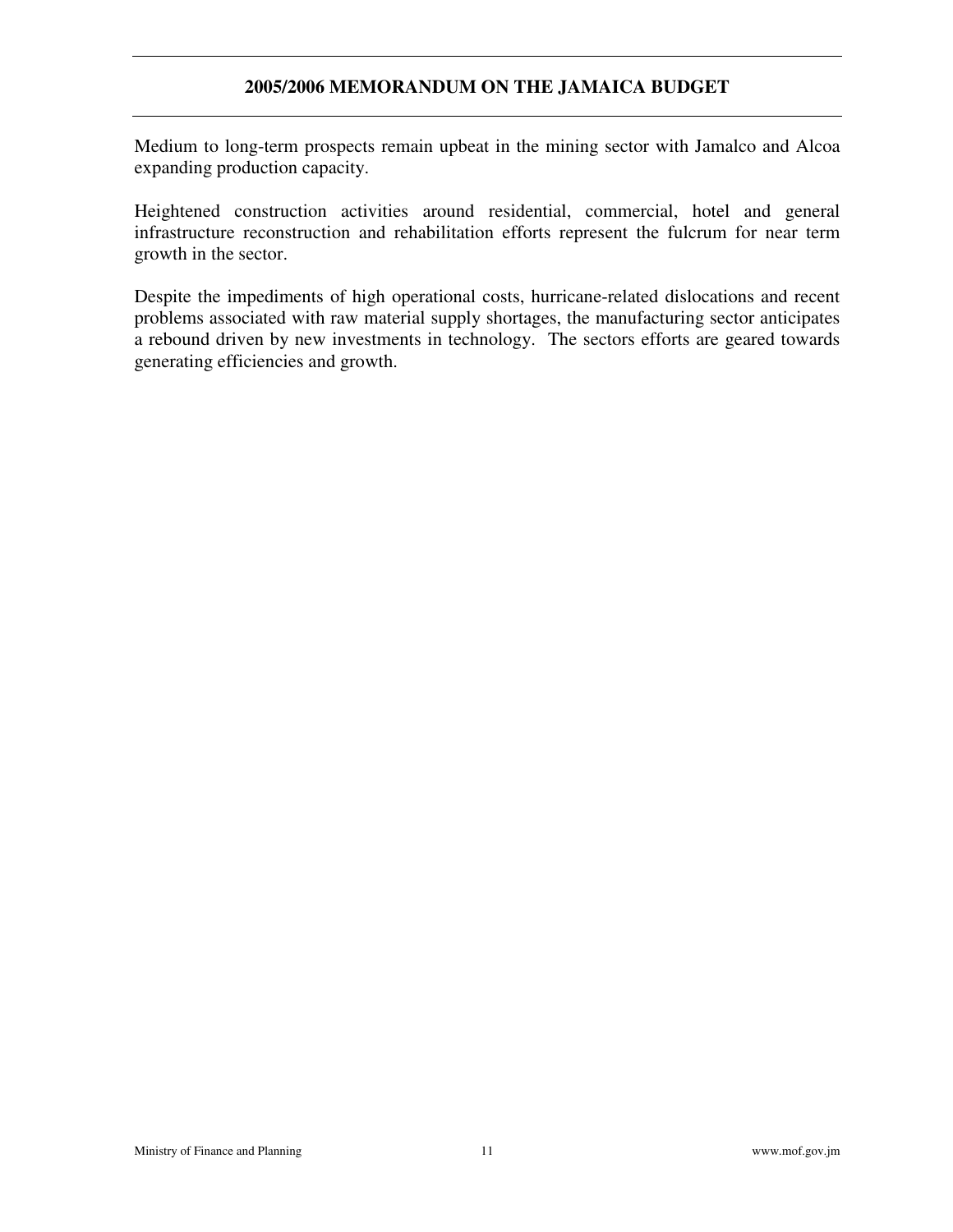# **CHAPTER 1CENTRAL GOVERNMENT BUDGET PERFORMANCE FISCAL YEAR 2004/05**

#### **Overview**

The FY 2004/05 budget was formulated within a medium term framework that sought to build on the improvements in the fiscal accounts in FY 2003/04 in an effort to achieve elimination of the fiscal deficit by FY 2005/06. The fiscal programme relied heavily on administrative and legislative measures to buoy revenue collections. These measures included reviews of the legal tax framework, the administrative procedures and the organizational structure as well as the development of a comprehensive arrears collection plan and improvement of the information system. Prudent expenditure management practices would augment the robust revenue effort. The fiscal programme was designed to facilitate a moderate reduction in the debt/GDP ratio in FY 2004/05, as a precursor to a more rapid and sustainable reduction over the medium term.

The FY 2004/05 budget was consistent with Jamaica's overall macroeconomic programme, which had as its primary goals: a return to single digit inflation, relative stability in the foreign exchange market, maintenance of adequate foreign reserves, lowering of domestic interest rates and acceleration of the economic growth momentum. For FY 2004/05 the Central Government targeted a fiscal deficit of \$20,288.8mn or 3.7% of GDP, a significant reduction from the \$27,297.8mn or 5.5% of GDP recorded for the previous fiscal year. The primary surplus was also expected to improve significantly to 13.7% of GDP, up from 12.3% in FY 2003/04.

Expenditure was budgeted to increase by 9.7% over FY 2003/04 to \$196,012.5mn. This comprised \$187,551.2mn for recurrent expenditure and \$8,461.3mn for spending on capital projects, with \$304.5mn allocated for payments to the IMF. The higher expenditure obligation was due largely to a 9.2% increase in interest expenditure and a 4.2% increase in wages and salaries. Of the recurrent expenditure budget, \$28,229.7mn was allocated to programmes, \$63,020.7mn to wages and salaries and J\$96,300.9mn for interest payments.

Revenue and Grants were projected to grow by 16% to \$175,723.7mn with approximately 89% to be received from tax revenue. The FY 2004/05 budget programmed a 15.5% increase in tax revenue, primarily as a result of the elasticity of the tax system alongside administrative and legislative measures. Also included in the budget were anticipated proceeds of \$1,884.7mn from the Financial Institutions Services (FIS), the bulk of which were expected from the divestment of assets under the control of FIS.

Fiscal operations were broadly in line with budget for the first five months of the fiscal year. At end-August 2004 Central Government operations had generated a fiscal deficit of \$21,672.6mn, which was just 1.6% higher than budgeted, as both revenue and expenditure were essentially on target. However, the unscheduled visit of Hurricane Ivan in September imposed significant challenges on fiscal operations throughout the remainder of the fiscal year. The hurricane had an adverse impact on revenue performance, particularly tax revenue,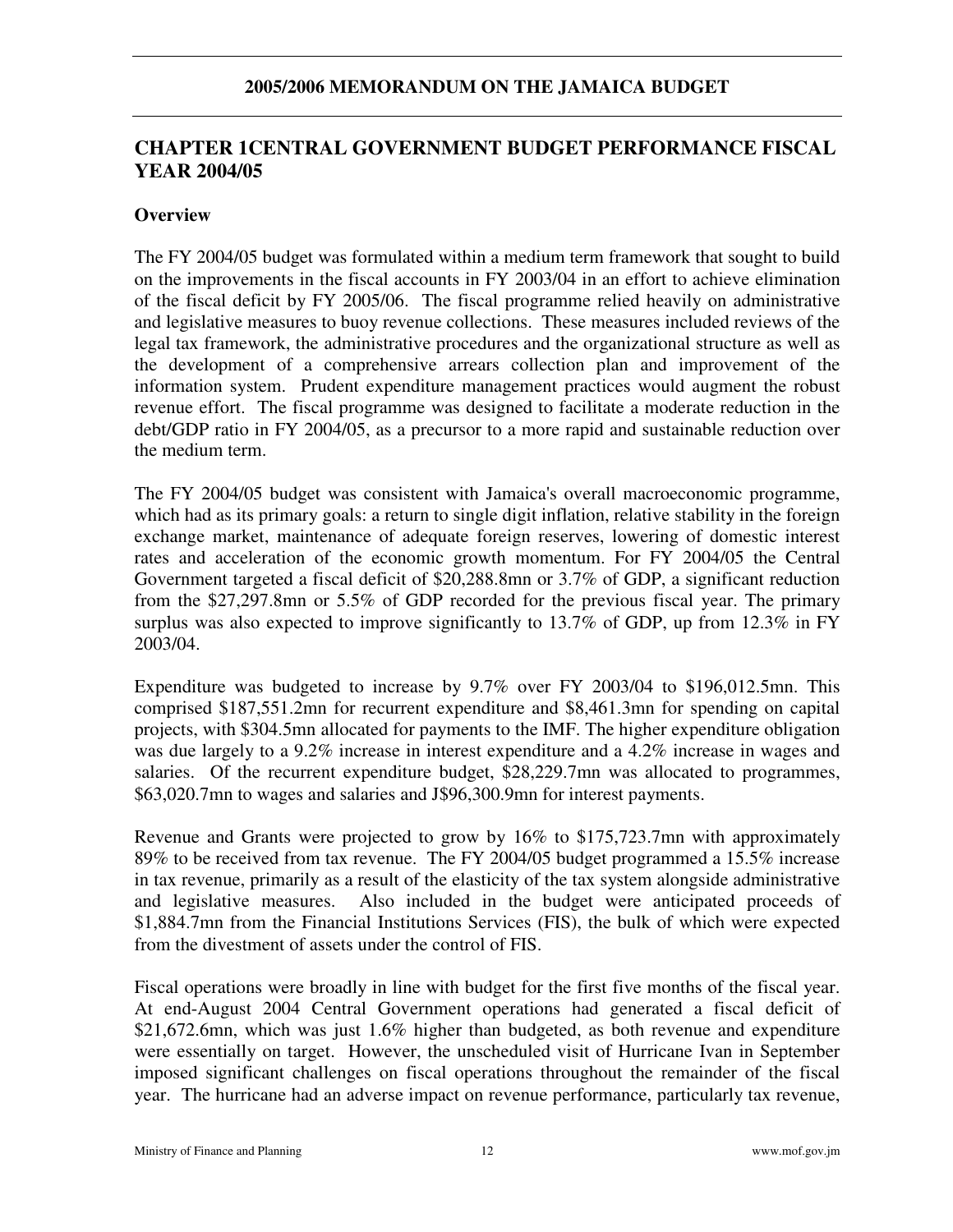while necessitating additional expenditure. Tax revenue collections from the proposed administrative and legislative measures were also below expectations. The revenue shortfall, alongside increased expenditure resulted in the fiscal deficit deviating from its programmed path.

An assessment of the economic impact of Hurricane Ivan on the Jamaican economy alongside the widening deficit informed the Government's decision to revise the fiscal deficit target upward. In December 2004 the GOJ tabled the First Supplementary Estimates, which revised the fiscal deficit target to \$24,614.9mn or 4.4% of GDP.

Provisional data indicate that Central Government operations generated a fiscal deficit of \$26,888.3mn, or 4.8% of GDP, a minor deviation from the revised deficit target of 4.4% of GDP. However this represents a deviation of \$6,599.6mn from the original target of \$20,288.8mn (3.7% of GDP). The larger fiscal deficit arose from the combination of a \$3,475.3mn increase in expenditure and a \$3,124.3mn shortfall in revenue. With respect to the higher than budgeted expenditure, this was largely driven by increased spending in the areas of recurrent programmes and capital programmes. These were partly countered, however, by a significant reduction in interest costs. On the revenue side, the shortfall was mainly with respect to tax revenue, which outweighed increases in most of the other revenue areas.

The primary surplus amounted to \$65,895.8mn, which was 13.3% less than the amount originally budgeted and 6.2% less than the revised target. This level of primary surplus at 11.8% of GDP remains one of the highest in the world and underscores the enormity of the fiscal consolidation efforts being undertaken by the Government of Jamaica (GOJ).

### **Fiscal Developments**

### *IMF Intensified Surveillance*

In 2004 the GOJ and the IMF entered into an Intensified Surveillance arrangement, as a replacement monitoring arrangement for the Staff Monitored Programme (SMP). Under the Intensified Surveillance, the IMF conducts semi-annual assessments of Jamaica's economic programme. The first such assessment was conducted in November 2004, with the IMF reporting creditable achievements of the Government's economic programme. The next assessment is scheduled for April 2005.

### *Tax Policy Review*

The Tax Policy Review Committee established in June 2003 to undertake a comprehensive review of the tax system, submitted its report to the GOJ in November 2004. The report highlights eight main deficiencies in the tax system. These are outlined below:

- Weak tax administration;
- Inadequacy of revenues to cover payment obligations;
- Ad hoc tax system;
- Narrow tax base: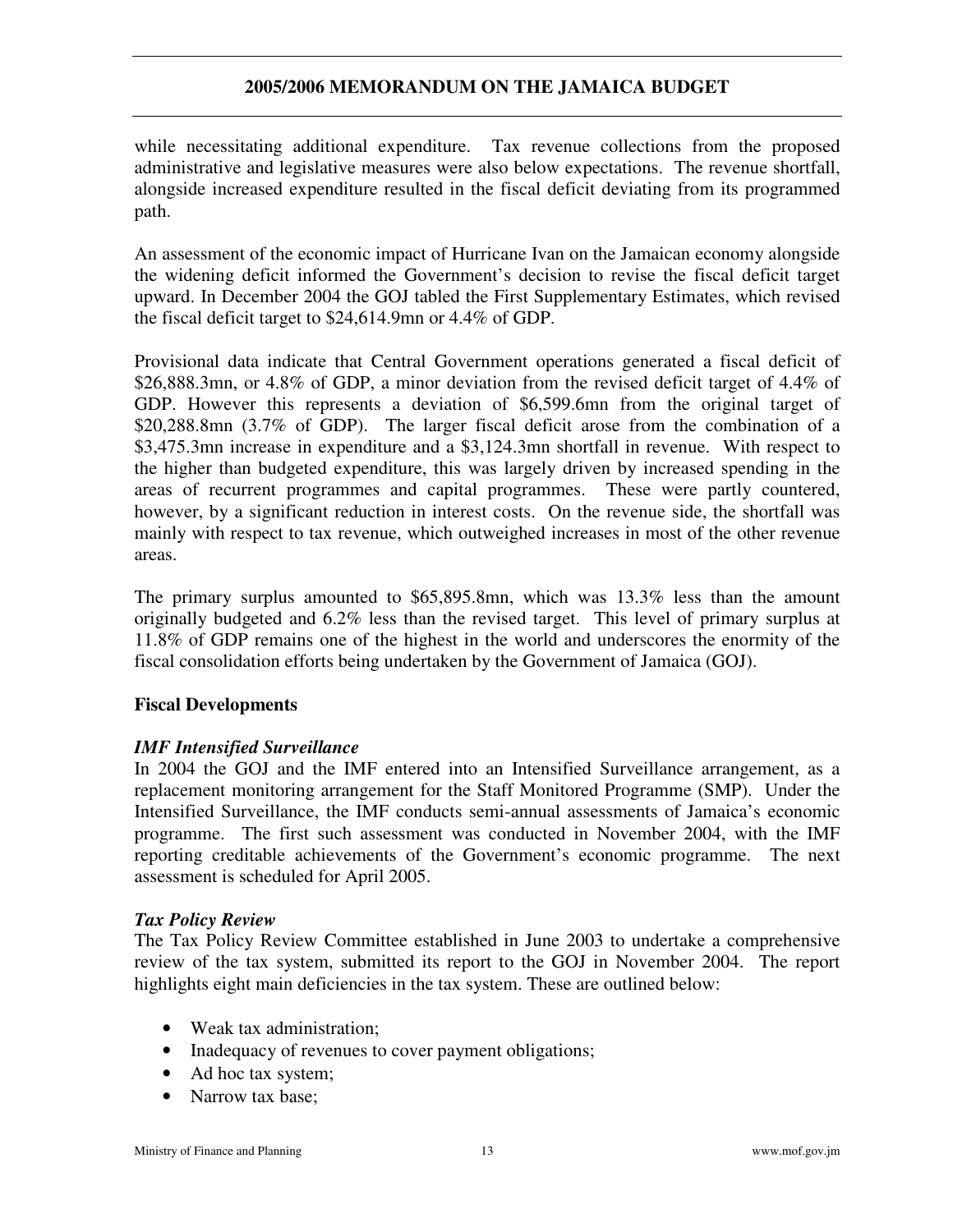- Problems with tax incentives;
- Horizontal inequities;
- Overly complicated tax system;
- Efficiency costs too high.

In light of these findings and driven by the principles of economic efficiency and equity, the Committee recommended a re-engineering of the tax system away from direct taxation toward more indirect methods of taxation. The main recommendations for revenue neutral reform are:

- Eliminate all zero rates under the GCT, except for exports;
- Raise the standard GCT rate by  $1\%$  to  $16\%;$
- Reduce GCT exemptions;
- Abolish stamp duty and apply transfer tax at a reduced rate of 5% only to real property;
- A flat 1\% rate for property tax with a \$300,000 threshold;
- Increase personal income tax threshold by 129% to \$275,184;
- Abolish allowances, accommodation relief and preferential treatment of gratuities;
- Eliminate education tax:
- Eliminate HEART contribution:
- Revise tax on motor vehicles:
- Adjust SCT specific rates to 1999 levels and index these to inflation;
- Apply GCT to motor fuels;
- Harmonize the corporate and individual income tax rates at  $25\%$ ;
- Introduce a capital gains tax on the disposal of securities; and
- Create a social fund to assist the poorest 40% of the population.

### *Revision of Fiscal Targets*

An assessment of the economic impact of Hurricane Ivan on the Jamaican economy informed the Government's decision to revise the fiscal deficit target upward.

The First Supplementary Estimates tabled in December 2004 revised the Approved Budget target of 3.7% of GDP upward to 4.4% of GDP. Contributing to the additional 0.7 percentage points of the deficit was a \$3,823.1mn, or 2% increase in expenditure and a \$503mn, or 0.3% shortfall in revenue and grants. These changes also impacted the primary surplus target, which was revised downward from 13.7% to 12.4% of GDP.

### **Budget Outturn**

Fiscal operations were severely challenged in FY2004/05, particularly in the aftermath of Hurricane Ivan when tax revenue fell sharply. At end-August expenditure was contained below budget by 0.7% while revenue and grants were 1.4% less than programmed. This combination placed both the fiscal deficit and primary surplus in line with budget.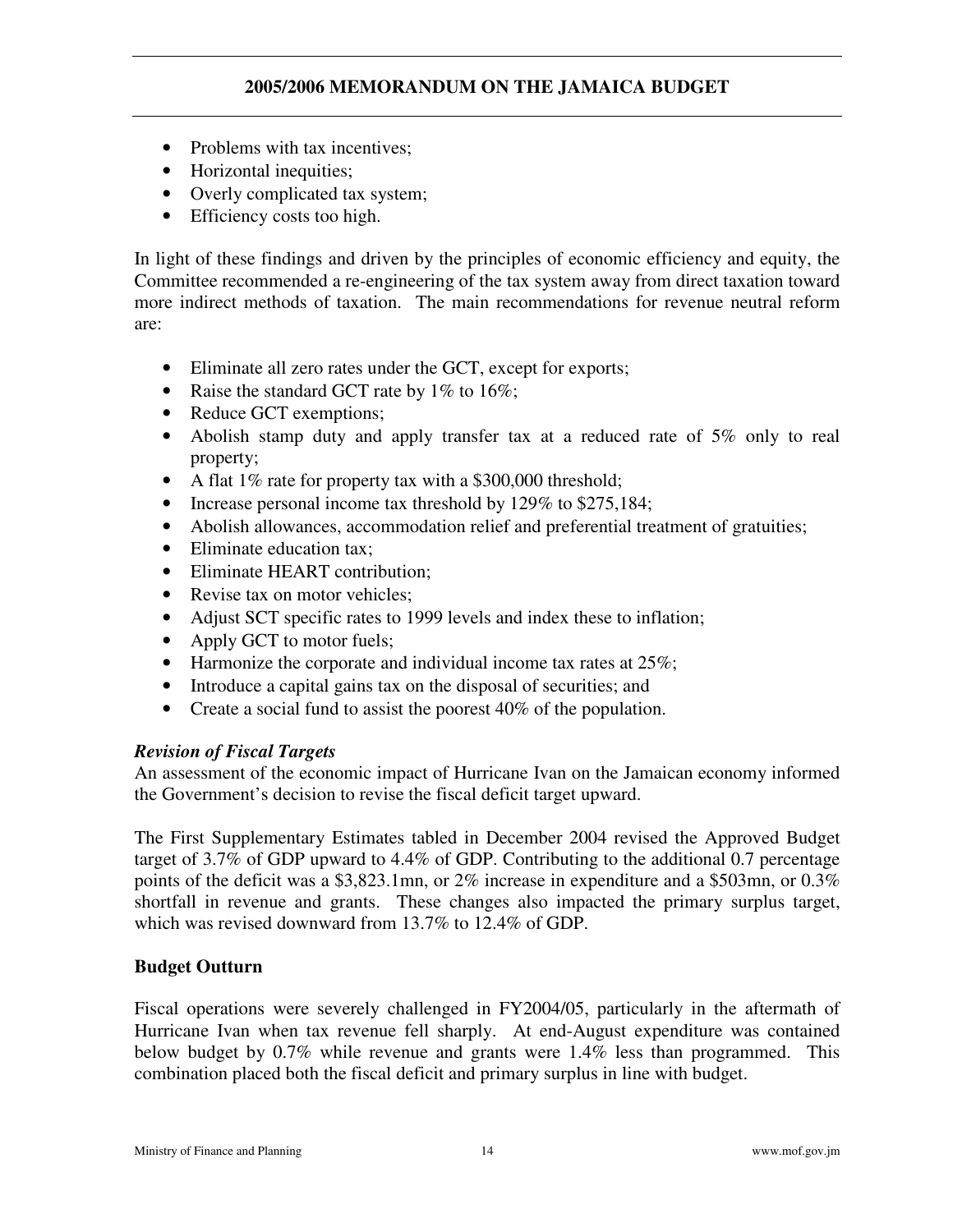However, the impact of Hurricane Ivan on the economy derailed the programmed fiscal operations by negatively affecting revenue, particularly tax revenue, and necessitating additional expenditure, which resulted in an increase in the fiscal deficit. To counter this adverse impact, a number of revenue enhancement measures were activated, resulting in a rebound in revenue collections and the generation of a fiscal surplus of \$2,598.0mn in the March 2005 quarter of the fiscal year.

Central Government operations during FY 2004/05 generated a fiscal deficit of \$26,888.3mn, or 4.8% of GDP, a minor deviation from the revised deficit target of 4.4% of GDP. The deficit outturn is \$6,599.6mn greater than the original target of \$20,288.8mn (3.7% of GDP). Contributing to the higher than programmed deficit were a \$3,124.3mn revenue and grant shortfall and a \$3,475.3mn expenditure overrun. These deviations from programme also impacted the primary surplus, which at \$65,895.8mn was 13.3% less than budgeted. The primary surplus recorded represents 11.8% of GDP, which by international standards is very high.

The fiscal deficit was financed by net loan inflows of \$19,938.0mn resulting in an overall deficit of \$6,950.4mn that was financed by resources carried over from FY 2003/04. These resources are essentially revenue and loan inflows received toward the end of the previous fiscal year.

### *Revenue And Grants*

Revenue and grant receipts totaled \$172,599.5mn, a shortfall of \$3,124.3mn, or 1.8% against the budget. Tax revenue receipts that were \$5,153.1mn below budget and grant inflows that were short by \$304.9mn were responsible for the revenue shortfall. Non-tax revenue, bauxite levy and capital revenue were higher than budgeted and cushioned the effect of the tax revenue shortfall. Revenue and grant collections were 14.0% higher than that of the previous fiscal year, representing a real increase of approximately 2%.

# *Tax Revenue*

At \$150,481.6mn, tax revenue collections were short of budget by \$5,153.1mn or 3.3%. This underperformance was largely driven by shortfalls in the Income  $\&$  Profit category and the Production and Consumption category, which each fell short of target by 4.8%. Lower than programmed receipts from most items in these two categories contributed to the shortfall as a result of the effects of Hurricane Ivan on the economy, as well as the fact that the programmed improvement in tax inflows from the planned legislative and administrative measures did not meet expectations. Receipts from the category of International Trade exceeded budget by 1.6%.

The main tax items that registered shortfalls against the budget were SCT (Local), Other Companies (corporate profit taxes), Tax on Interest and Bauxite/Alumina income tax. PAYE, Stamp Duty (Local) and SCT (Imports) all surpassed the targeted levels.

Despite the lower than expected tax inflows, collections were 14.8% higher than that of the previous fiscal year. This increase is slightly ahead of the average annual increase of the last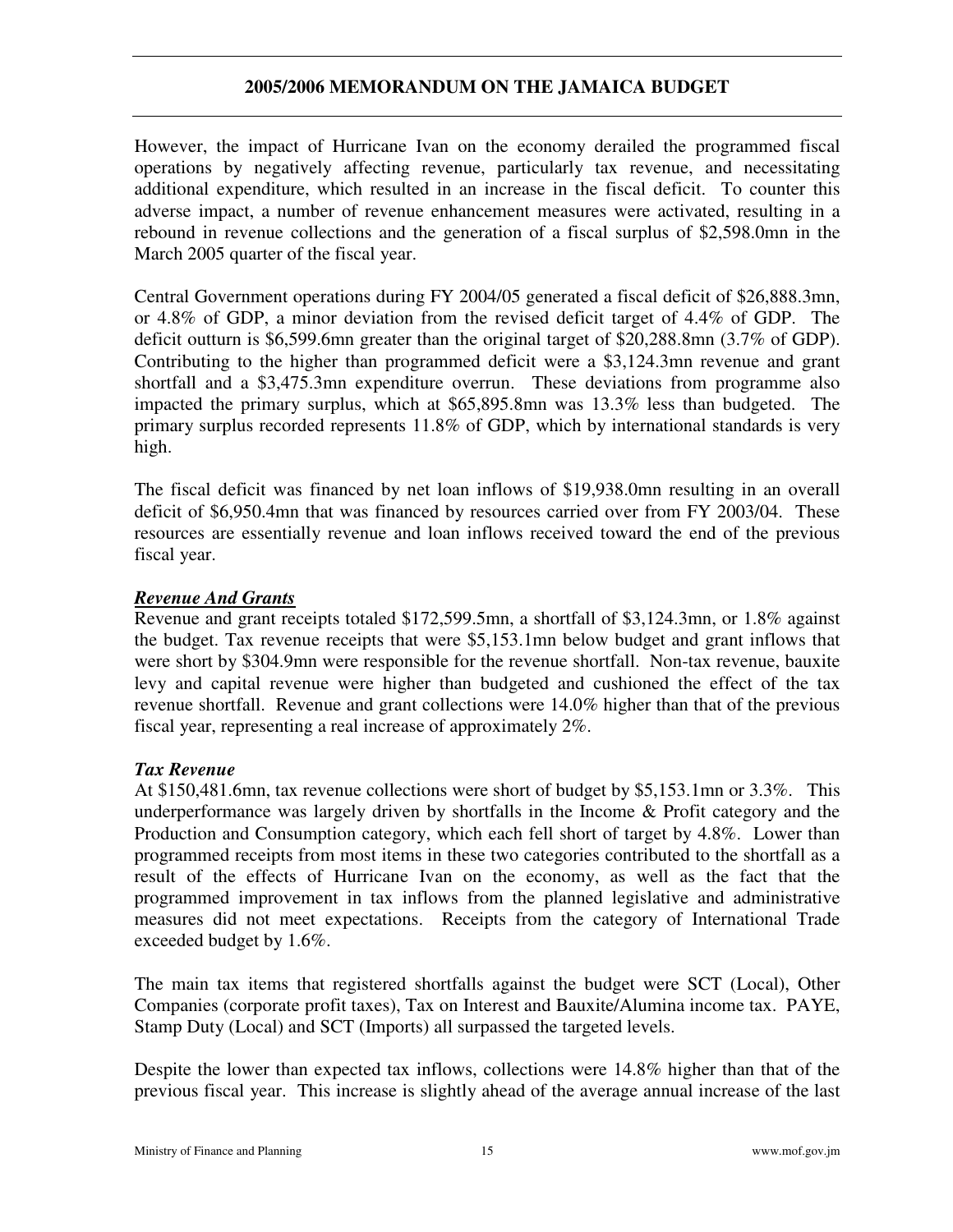five years. The full year impact of the tax measures implemented in FY 2003/04 contributed to the above average increase.

#### *Income and Profit Taxes*

Receipts from the income and profit tax category totaled \$62,872.1mn, which is \$3,193.9mn, or 4.8% less than the amount budgeted. All items with the exception of PAYE, registered shortfalls, with Other Companies, Tax on Interest and Bauxite/Alumina income tax contributing most significantly to the deviation. Notwithstanding the shortfall against the budget, income and profit tax collections increased by 15.9% over FY 2003/04.

Collections from Other Companies of \$10,273.9mn fell 16.3% below budget. This shortfall emanated in part from the adverse impact of the hurricane on the operations of several companies. Additionally, the arrears collection programme has not achieved targeted levels. The receipts represent a 10.8% increase on collections for the previous fiscal year, which in real terms is a marginal decline.

Bauxite/Alumina income tax totaled \$189.6mn, a significant 88.2% short of target. The shortfall was mainly due to three factors: the carry forward of more losses than had been estimated; the recovery of taxes overpaid in 2003 by one company; and the provision of tax credit to one company for investment.

With respect to Tax on Interest, the total receipts of \$15,041.2mn were 10.8% below budget due mainly to lower interest payments and higher than anticipated tax refunds.

PAYE remained quite buoyant throughout the fiscal year, continuing the trend that has been quite evident over the last five years. Total collections for FY 2004/05 of \$35,342.5mn surpassed budget by \$2,347.3mn, or 7.1% and were 28.7% above the previous fiscal year. PAYE has grown at an annual average of 20% for the past five years. This buoyancy is due to significant efforts by the tax authorities to improve compliance, including the establishment of special teams to focus on the collection of outstanding PAYE.

#### *Environmental Levy*

The requisite administrative processes for implementation of the environmental levy is not yet in place therefore there were no levy receipts during the year. Discussions on the issue are continuing between the Ministries of Land and Environment and Finance and Planning. It is expected that the levy will be implemented in FY 2005/06.

### *Production and Consumption Taxes*

Production and Consumption taxes of \$46,951.9mn fell \$2,389.3mn, or 4.8% below the budget. SCT (local) and GCT (local) were largely responsible for the shortfall. Receipts from the GCT amounted to \$25,122.7mn, which were 2.6% less than budgeted. The lower GCT collections arose from the delay in enactment of certain legislative and administrative changes to improve compliance.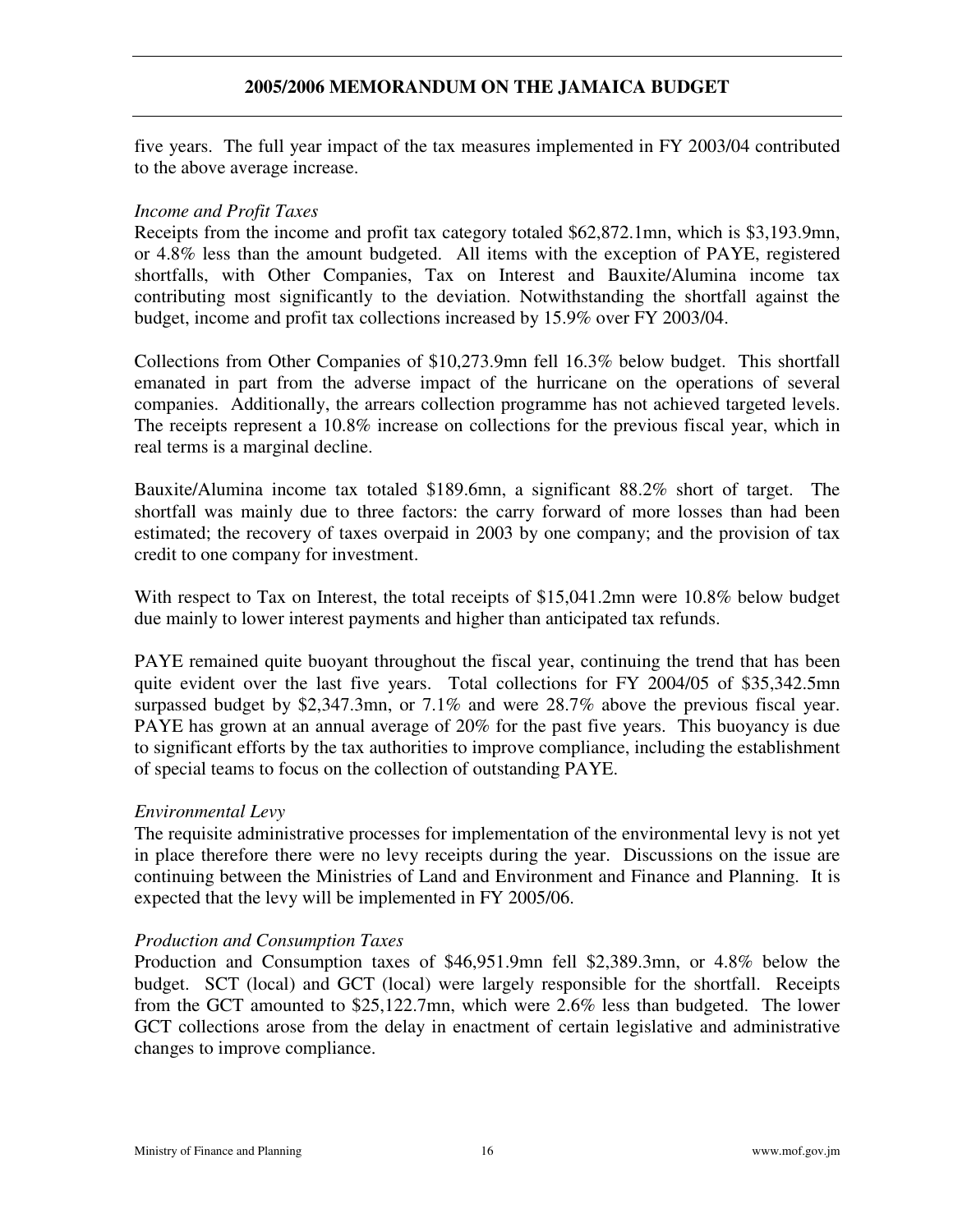SCT collections totaled \$4,458.3mn, a shortfall of 40.6% against the budget and a decline of 20.6% below last fiscal year due mainly to a reduction in petroleum refining by Petrojam. The refinery operated below optimal levels for most of the fiscal year due initially to the partial closure of the refinery in the summer to facilitate routine maintenance operations and then to an explosion at the refinery in October that shut down operations for the remainder of the fiscal year.

Also registering a significant shortfall was Betting, Gaming & Lotteries (BGL). Receipts from BGL of \$1,034.1mn fell 35.7% below target and 5.5% behind collections for the previous fiscal year. The programmed increase in formal lottery activity following the change in the tax structure with the establishment of a threshold on winnings has not materialized hence the decline in collections.

Despite the shortfall within the Production and Consumption tax category, Stamp Duty collections of \$8,094.9mn were significantly above target. Stamp duty showed considerable buoyancy, increasing over budget and the previous fiscal year by 38.7% and 66.2% respectively. The sale of several high-value companies, including Alumina Partners of Jamaica (Alpart) and the Jamaica Grande Hotel, contributed to this buoyancy.

### *International Trade Taxes*

Taxes from the International Trade category amounted to \$40,657.6mn, which was 1.6% above budget and 14.2% ahead of last year. Custom Duty, Stamp Duty and GCT were on track with budget. Travel tax receipts of \$1,162.3mn, however, registered a substantial shortfall of 25.0% against the budget, due to Air Jamaica's non-remittance of a significant portion of the collections.

The major contributor to the over-performance of International Trade taxes was SCT. Collections from SCT totaled \$7,858.5mn, a 16.9% increase over budget. This was due largely to an increase in the importation of refined petroleum by Petrojam consequent on the closure of the Petrojam refinery.

### *Non-tax Revenue*

Non-tax revenue was essentially on target, as total collections of \$9,824.5mn were just 0.4% above budget. The Customs User Fee (CUF) contributed approximately 43.0% of the total non-tax revenue receipts. Collections for the CUF were \$140.3mn, or 3.2% less than budgeted, however, this shortfall was offset by higher than programmed inflows for other items in the category.

Compared to the previous fiscal year, non-tax revenue receipts increased by 8.6% with the CUF accounting for approximately 24.0% of this increase.

### *Bauxite Levy*

Output of the bauxite/alumina sector experienced significant growth during the first half of the fiscal year, a continuation of the trend of the past few years. This growth, alongside higher alumina prices contributed to bauxite levy receipts of \$1,330.2mn for the April to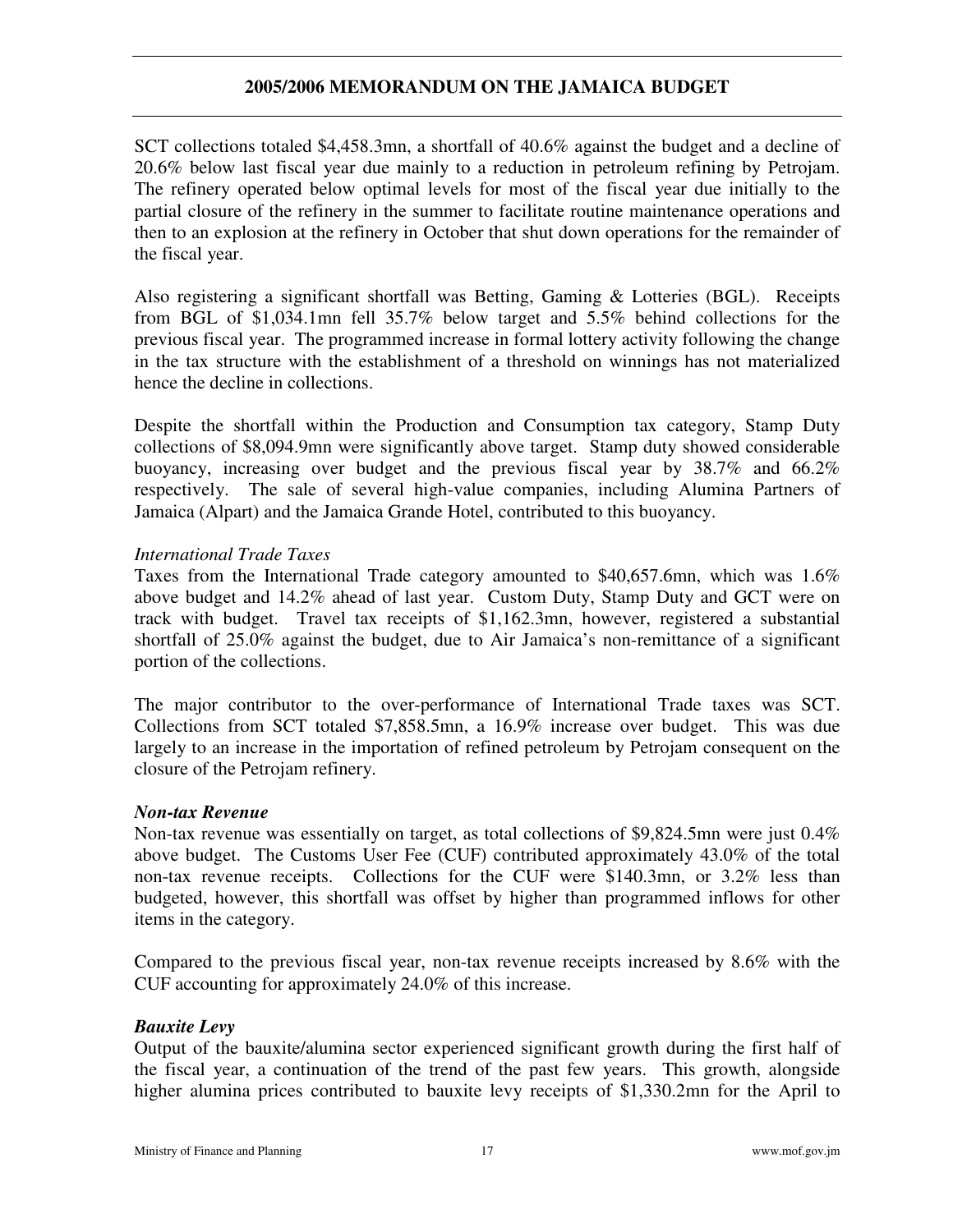September period. This represented 13.4% more than budgeted and a 23.5% increase over the comparable period of FY 2003/04.

However, on September 10, 2004 the momentum established during the first part of the year was disrupted by Hurricane Ivan and the excellent performance recorded during the first part of the fiscal year was halted. Bauxite levy receipts of \$1,148.9mn for the second half of the year fell 2.8% below budget. The strong performance in the April to September period more than offset the latter shortfall resulting in an above budget performance. Bauxite levy receipts of \$2,479.1mn for the fiscal year surpassed the target by 5.3% and represented a 16.0% increase over the previous fiscal year.

# *Capital Revenue*

Capital revenue collections totaled \$5,793.2mn, which was \$2,173.4mn more than budgeted. The surge in collections resulted largely from an unprogrammed \$2,083.2mn increase in proceeds from FIS. The budget had programmed inflows of \$1,884.7mn from FIS, however the amount received was \$3,967.9mn.

Compared to the previous fiscal year, capital revenue collections were \$2,803.6mn lower. This reduction stemmed mainly from a \$2,924.5mn decline in FIS receipts.

### *Grants*

Grant receipts of \$4,021.2mn were \$304.9mn less than budgeted as inflows from the European Union (EU) were \$565.0mn below target. The budget had programmed grants of \$3,558.0mn from the EU, however, the amount received totaled \$2,993.0mn. The budgeted amount from the EU included \$1,600.0mn for rehabilitation with respect to the 2002 floods, however this was redirected to address reconstruction activity arising from Hurricane Ivan. The Budgeted amount of \$1,600.0mn was increased to \$2,090.5mn (Euro25mn). This increase was however offset by the non-realization of \$800mn, which had been budgeted for the Northern Jamaica Development Programme 111. Inflow of the EU grant funding for this project is now expected in FY 2005/06.

In addition to the shortfall in receipts from the EU, delays and suspension of some capital projects also resulted in lower grant inflows. The shortfall in these areas was partly offset by United Kingdom and the Netherlands debt forgiveness of \$337.5mn and \$406.3mn respectively.

### *Expenditure*

Total expenditure, excluding amortization, was \$199,487.8mn, of which 94.4% was allocated to recurrent programmmes and 5.6% to capital programmes. The proportion of total expenditure allocated to the recurrent items was slightly ahead of the 93.1% average for the last five years but it is a notable reduction on the 96.9% of FY 2003/04. Total expenditure for FY 2004/05 was 1.8% above budget as both recurrent and capital expenditure were ahead of the amounts originally budgeted. The increase in expenditure during FY 2004/05 was largely driven by higher capital expenditure unlike previous years, which saw recurrent spending being the main contributor to the increases in expenditure. The increase in expenditure above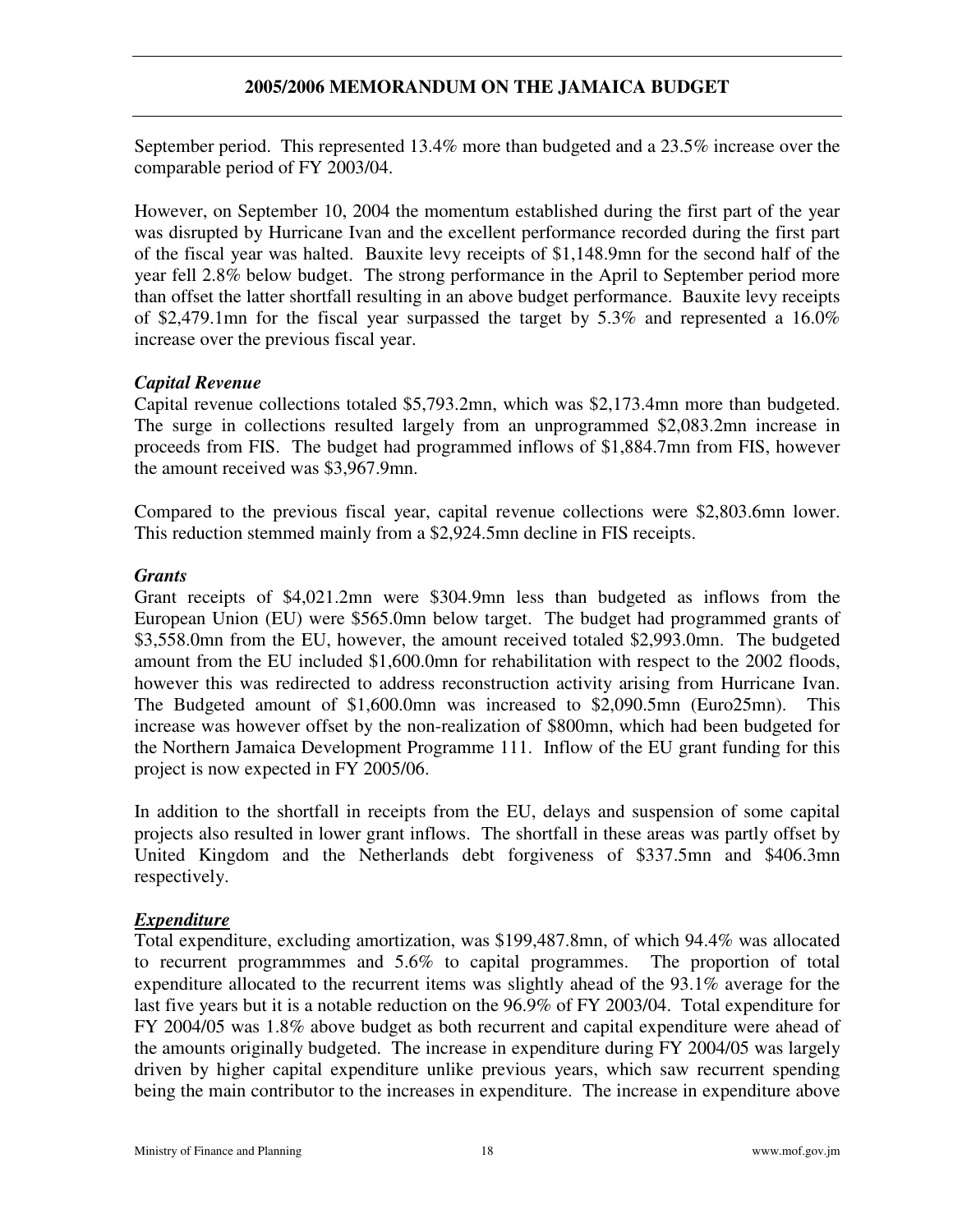budget occurred in the final quarter of the fiscal year as a result of unexpected obligations, as both recurrent and capital expenditure remained below budget up to the end of the third quarter.

### *Recurrent*

Recurrent expenditure totaled \$188,382.0mn, which was a marginal 0.4% above the amount budgeted, as significantly lower interest costs were slightly outweighed by increased spending on recurrent programmes and wages  $\&$  salaries. This level of recurrent spending was 8.7% above last fiscal year, reflecting a notable real contraction. This outcome is a demonstration of the GOJ's continued strategy of maintaining the tight reins on expenditure as part of a robust fiscal consolidation plan.

### *Programmes*

Spending on recurrent programmes was \$32,081.0mn, an increase of \$3,851.3mn or 13.6% above the budget and 30.3% over FY 2003/04. While spending in some areas was contained there were some unprogrammed obligations that fuelled the increased expenditure. The main areas that contributed to the higher spending included, inter alia:

- Increase in pensions payments increased rates and payment of arrears;
- Additional utility costs increase in utility rates and the price of oil;
- Increase in traveling expenses higher mileage rates to traveling officers and increased cost of petrol;
- Additional subvention to local government for street lights and solid waste management to cover the property tax shortfall; and
- Hurricane Ivan relief costs.

### *Wages & Salaries*

Wages & salaries totaled \$63,516.8mn, which was \$496.1mn, or 0.8% above the amount budgeted. The Memorandum of Understanding for the Public Sector has assisted in containing wages and salaries. The main factor contributing to the increase was the payment of an additional \$631.4mn of statutory deduction arrears. The budget included statutory deduction arrears of \$3,000mn but the actual amount paid was \$3,631.4mn. It must be noted, however, that this additional amount for statutory deduction had no impact on the fiscal deficit since Government's revenue increased by a corresponding amount.

Spending on wages and salaries increased \$3,053.6mn or 5.1% above the previous fiscal year due principally to the one-off payment of \$3,631.4mn in arrears for statutory deductions. Accordingly, wage and salary payments are projected to fall in FY 2005/06.

### *Interest*

Interest payments of \$92,784.2mn were considerably less than the budgeted amount of \$96,300.9mn as both external and domestic interest costs were below budget. For FY 2004/05 interest payments constituted 46.5% of total expenditure, compared to 49.3% the previous year. Interest costs consumed 53.8% of Central Government revenue, a notable reduction from the 58.2% in FY 2003/04. In light of the programmed nominal decline in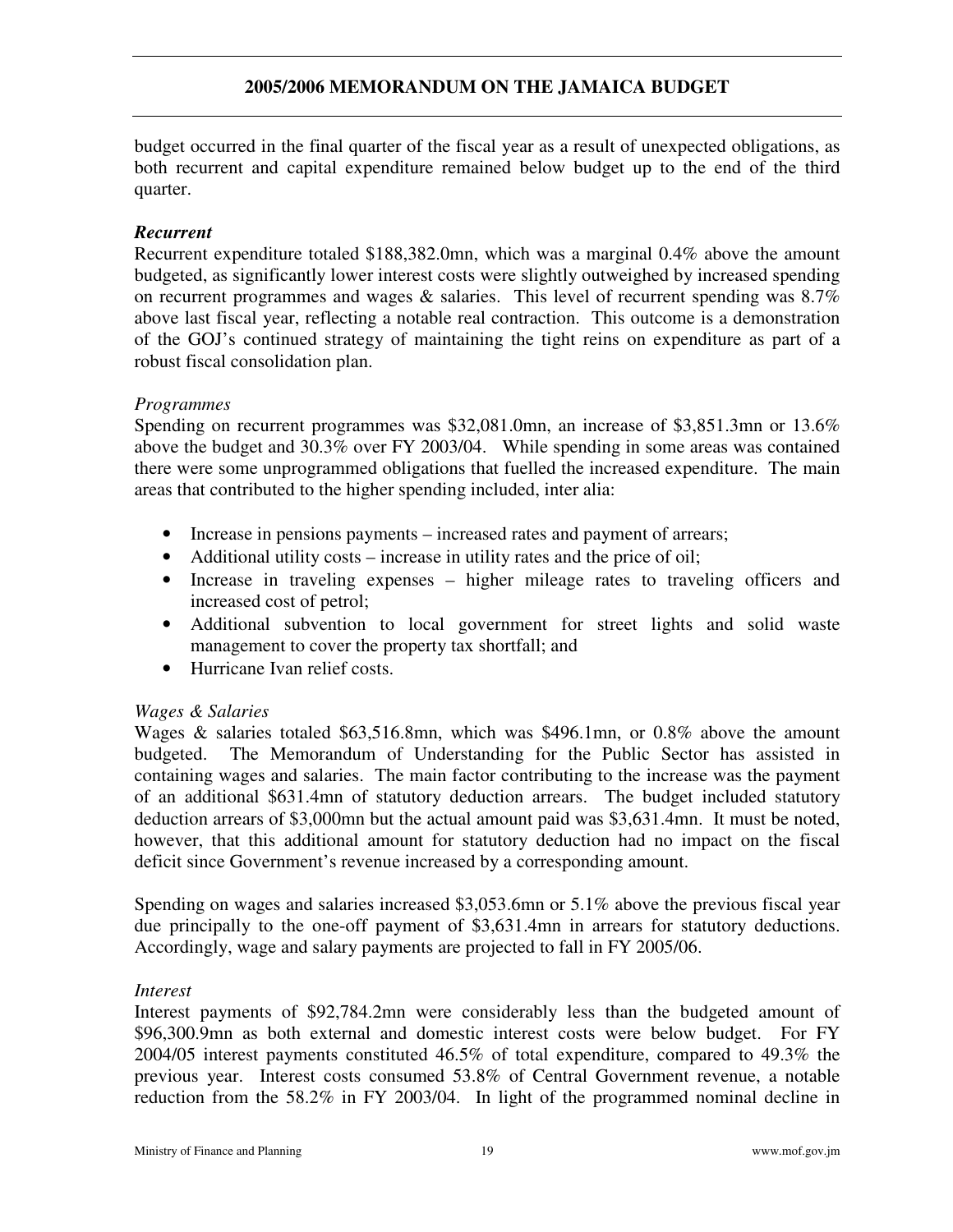interest costs, the proportion of revenue devoted to interest payments is expected to fall to approximately 43% in FY 2005/06 with further reductions anticipated over the medium term. This trend augurs well for increases in social sector allocation.

The budgetary provision for external interest costs was \$22,609.2mn. Actual payments amounted to \$20,141.3mn, a reduction of \$2,467.9mn. The lower external payments arose from three main factors:

- Lower than projected interest rates, which had a positive effect on variable rate loans;
- Slower than anticipated exchange rate depreciation; and
- The issuance of Euro denominated bonds, in the international capital market, that attract interest payment on an annual basis rather than a semi-annual basis.

External interest was 20.5% higher than the previous year due mainly to the increase in the stock of debt, in particular, the Eurobond portfolio that attracts a higher rate than multilateral loans.

With respect to domestic interest payments, the amount paid was \$1,048.8mn or 1.4% less than budget due largely to:

- (i) Lower than budgeted domestic borrowing and
- (ii) Slower exchange rate depreciation re indexed and US\$ bonds

The lower than budgeted domestic borrowing occurred against the backdrop of a more favourable external capital market environment that facilitated an increase in external loans in place of a portion of the planned domestic borrowing.

### *Capital*

Capital expenditure totaled \$11,105.9mn, an increase of \$2,644.6mn over the budget. Of this total expenditure, \$10,765.8mn relates to spending on capital projects, an increase of \$2,609.0mn over budget, with payments to the IMF#1 Account accounting for the remaining \$340.0mn. The additional spending on capital projects included, inter alia:

- Hurricane Ivan rehabilitation;
- Allocation to Cricket 2007 represents a portion of the costs of preparation for hosting World Cup Cricket in 2007;
- Provision of support to Air Jamaica for the January to March 2005 period this amount was utilized by Air Jamaica to cover a portion of its outstanding tax liability;
- Amounts provided to Development Bank of Jamaica (DBJ) in relation to foreign exchange losses on loans guaranteed by GOJ – this had no impact on the deficit as DBJ paid over a corresponding amount to GOJ as loan repayment;
- Amounts due to contractors for outstanding bills.

The level of spending on capital projects in FY 2004/05 was a substantial \$6,123.6mn, or 131.9% increase over the previous fiscal year. The higher spending on projects reflected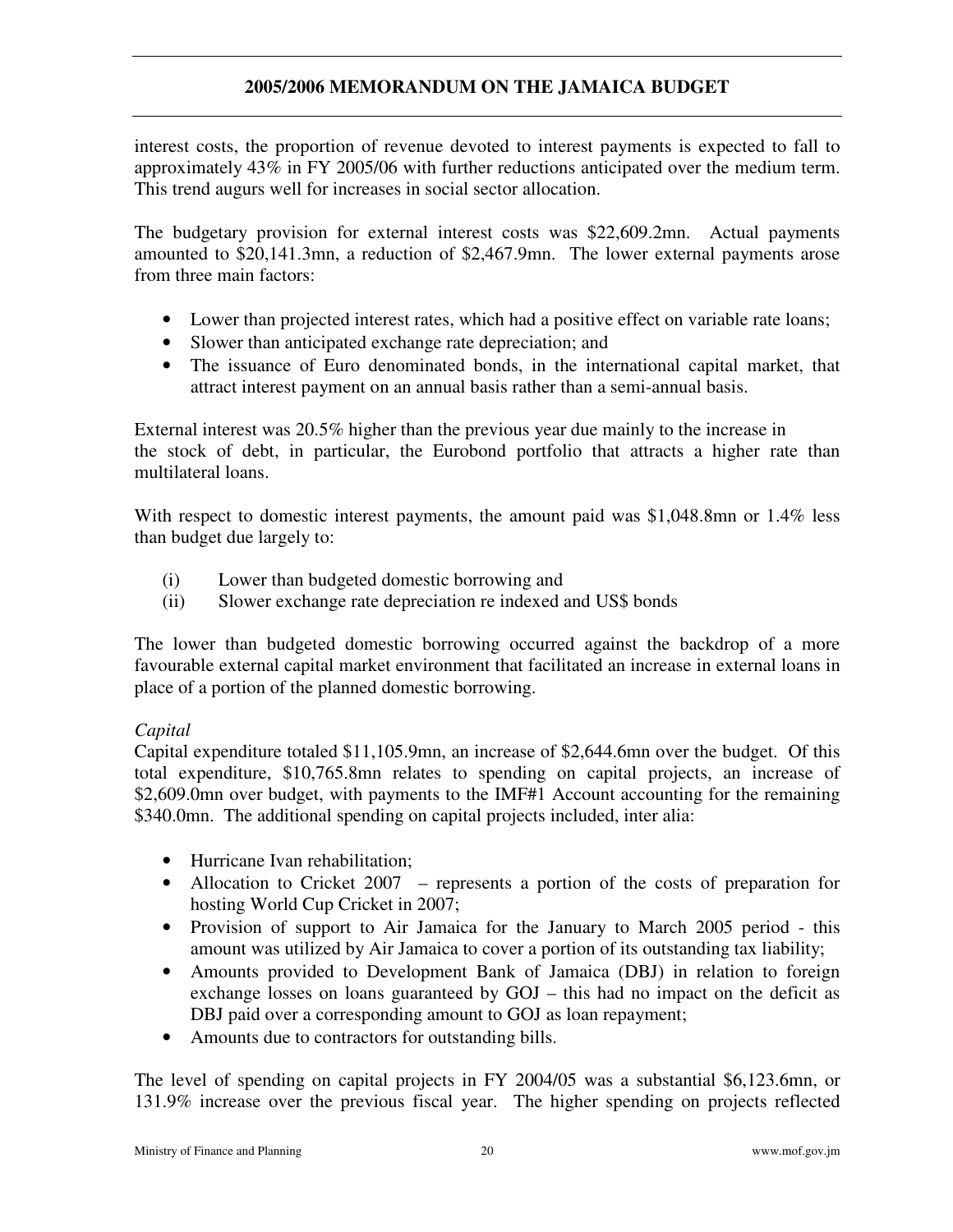GOJ's efforts to quicken the pace of project implementation and execution and to clear its outstanding obligations in light of the improving fiscal position.

Payments to the IMF#1 Account surpassed the target by \$35.6mn, or 11.7% due to the revaluation of the SDR against the Jamaica dollar. At the end of FY 2004/05 Jamaica made its final payment to the IMF clearing all loan obligations.

### *Loan Receipts*

The larger than budgeted fiscal deficit would normally have led to an increase in Government's borrowing requirement. However, loan receipts of \$149,691.7mn fell \$2,738.2mn below budget as Government financed a significant portion of the deficit by use of cash balances carried over from the previous fiscal year. Of the total loan inflows, \$38,680.0mn was from external sources while \$111,011.6mn was raised on the domestic market.

External loan receipts surpassed budget by \$7,949.5mn due mainly to the Government increasing its intake in the favourable, international capital market. This higher inflow from the external market coupled with lower amortization payments allowed the Government to reduce its demand on the domestic market by \$2,560.4mn. The reduced domestic loan raising activity facilitated a reduction in interest rates.

#### *Amortization*

Amortization payments totaled \$129,753.7mn and were 1.8% below budget. External payments of \$30,178.7mn were on target while domestic payments amounted to \$99,575.0mn, a reduction of 2.5% against the budget. The lower than programmed domestic amortization resulted largely from some investors rolling over maturing debt into new debt instruments.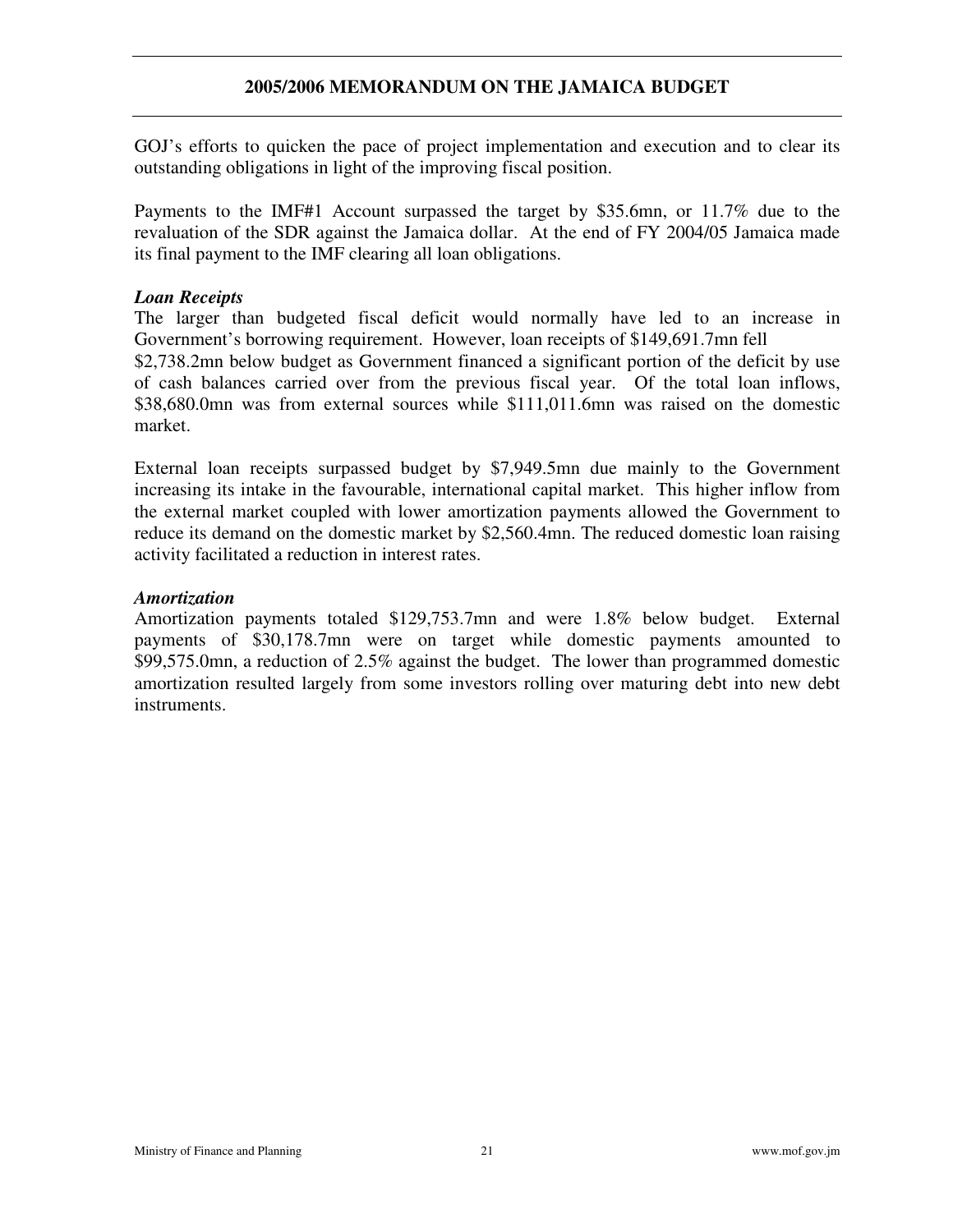# **CHAPTER 2 CENTRAL GOVERNMENT BUDGET FISCAL YEAR 2005/06**

### **Overview**

The 2005/06 Budget amounts to \$347.2bn and is allocated between Recurrent and Capital expenditure as follows:- recurrent expenditure at \$187.2bn and capital expenditure at \$160.0bn.

This Budget is an increase of \$18.9bn or 5.8% over the 2004/05 Revised Budgets. The table below compares the main elements of the 2005/06 Budget with the 2004/05 Revised Budget.

|                           | Approved<br>2005/06 |                        | <b>Revised</b><br>2004/05 |                        | Variance |
|---------------------------|---------------------|------------------------|---------------------------|------------------------|----------|
| Recurrent                 | \$bn                | $%$ of<br><b>Total</b> | \$bn                      | $%$ of<br><b>Total</b> | \$bn     |
| <b>Wages and Salaries</b> | 61.4                | 33.0                   | 63.5                      | 34.0                   | $-2.1$   |
| Programmes                | 38.2                | 20.0                   | 32.7                      | 17.0                   | 5.5      |
| Interest                  | 87.6                | 47.0                   | 93.6                      | 49.0                   | $-6.0$   |
| <b>Total Recurrent</b>    | 187.2               | 100.0                  | 189.8                     | 100.0                  | $-2.6$   |
| Capital                   |                     |                        |                           |                        |          |
| Programmes                | 17.3                | 11.0                   | 11.2                      | 8.0                    | 6.1      |
| Amortization              | 142.6               | 89.0                   | 127.2                     | 92.0                   | 15.4     |
| <b>Total Capital</b>      | 159.9               | 100.0                  | 138.4                     | 100.0                  | 21.5     |
| <b>Grand Total</b>        | 347.1               |                        | 328.2                     |                        | 18.9     |

The major areas of expenditure continue to be debt Servicing, education services, security services and health services.

### **Debt Servicing**

Debt servicing amounts to \$230.3bn or 66.3% of the total budget. This compares with \$220.8bn or 67.3% of the FY 2004/05 revised budget. The comparative breakout of the debt servicing allocation is as follows:

|              | <b>Budget</b><br>2005/06 | <b>Revised</b><br>2004/05 |  |
|--------------|--------------------------|---------------------------|--|
| Interest     | 87.6bn                   | 93.6bn                    |  |
| Amortization | 142.7bn                  | 127.2bn                   |  |
| Total        | 230.3bn                  | 220.8bn                   |  |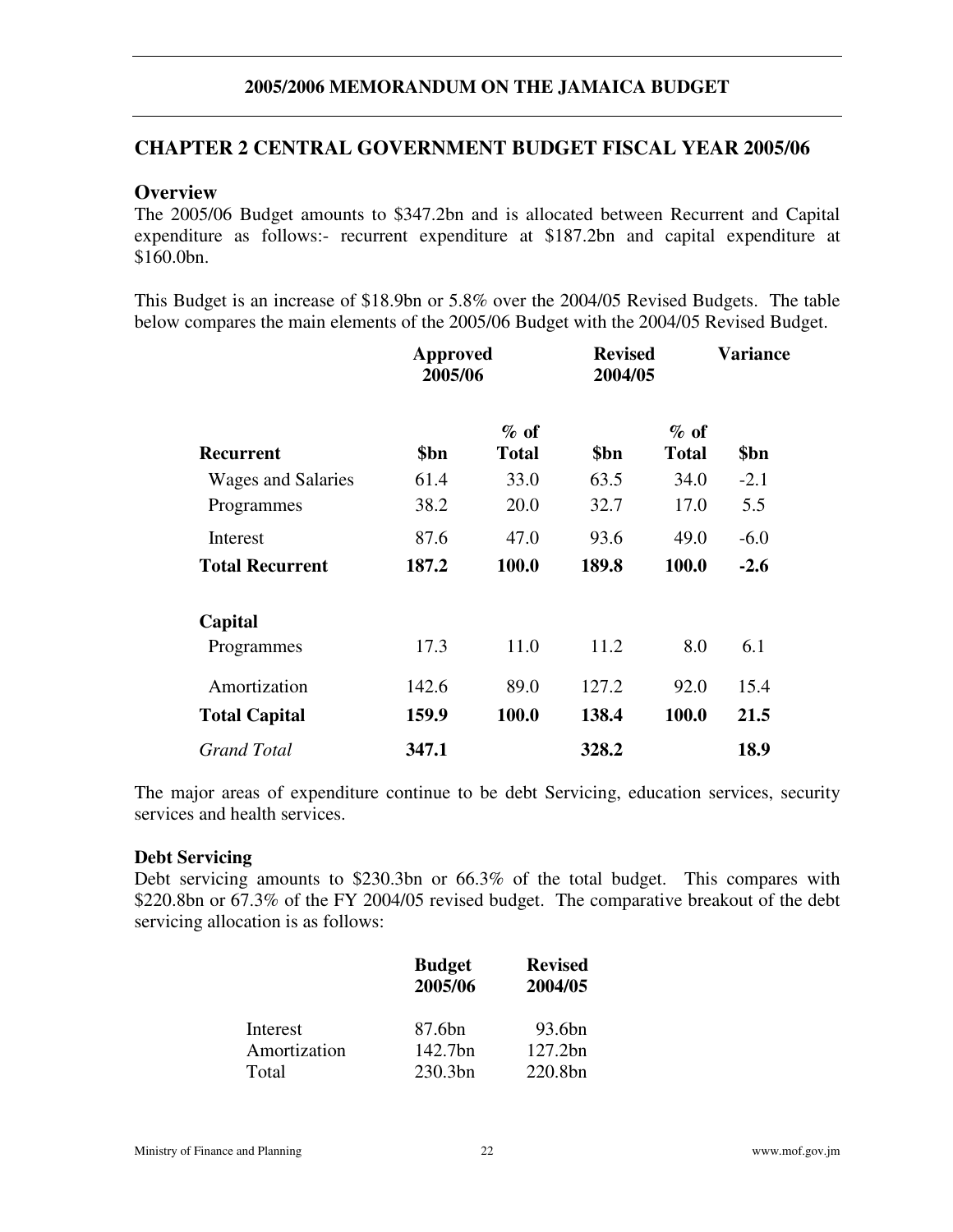# *Domestic Debt Servicing*

# *Interest*

A total of \$64,398.4mn has been allocated for domestic interest payments as compared with \$72,537.4mn in the FY 2004/05 revised estimates, a decrease of \$8,139.0mn. The two main factors contributing to the decline are:

- projected lowering of interest rates and
- lower volume of new debt issues due to the balanced budget profile for FY 2005/06.

# *Amortization*

The programmed domestic amortization is \$110,354.6mn, which represents an increase of 12.5% over the allocation of \$98,079.5mn for 2004/05 revised estimates. This increase results mainly from:

- a larger volume of debt reaching maturity and
- the provision for contingent liabilities.

# *External Debt Servicing*

### *Interest*

The allocation for interest payments on external debt amounts to \$23,180.6mn. This compares with \$21,098.9mn in the FY 2004/05 revised budget, an increase of \$2,081.7mn or 9.9%. The main reasons for the increase are:

- the provision for interest payments on international capital market bonds is 13.1% higher than in FY 2004/05 and is due mainly to the first payments on the two eurodenominated bonds issued in 2004/05.
- projected payments for new bonds to be issued in 2005/06.

### *Amortization*

Amortization of the external debt is budgeted at \$32,321.6mn, which is \$3,190.8mn higher than the revised allocation of \$29,130.8mn for FY 2004/05. This increase results partly from the US\$250.0mn 10.875% bond issued in 1998 that will mature in June 2005.

### **Education**

The Ministry of Education, Youth and Culture has been allocated a total of \$37.9bn to undertake recurrent and capital programmes. This accounts for 10.9% of the total 2005/06 budget or 32.5% of the total non-debt budget. This is an increase of \$6.9bn or 22% over the 2004/05 revised estimates of. As in previous years, outside of debt servicing, the education function has been allocated the largest percentage of the 2005/06 budget. Included in this provision is \$4.8bn for activities associated with the recommendations of the Task Force on Education Reform. The Task Force on Education Reform was established in 2004 to prepare and present an action plan consistent with the vision for the creation of a world-class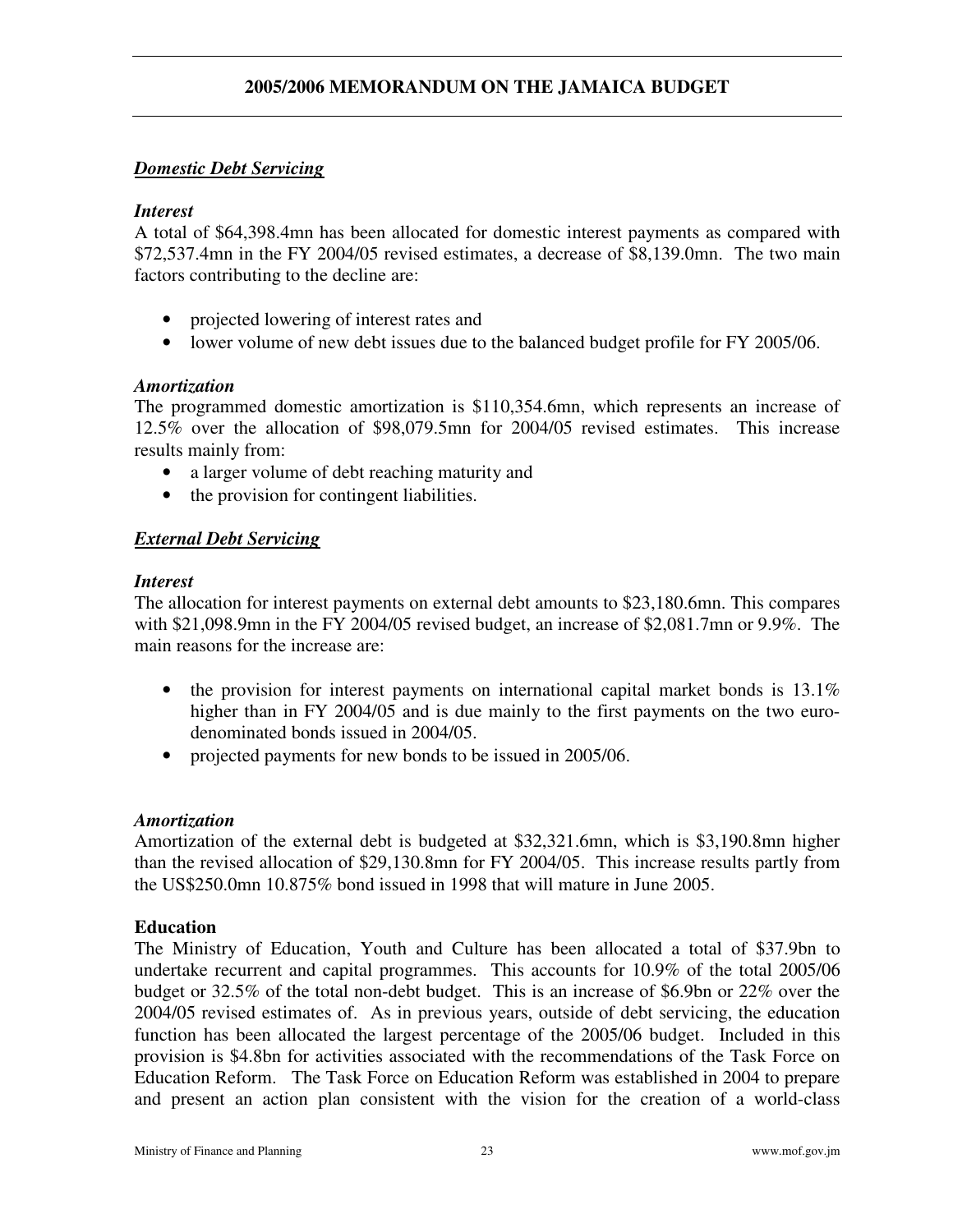education system, which will enhance the human capital and produce the skills necessary for Jamaican citizens to be globally competitive.

# *Recurrent*

An amount of \$34.0bn has been provided for recurrent expenses of the Ministry of Education, Youth and Culture. Of this amount, activities related to the recommendations of the Task Force on Education Reform have been allocated \$3.263bn for the following programmes:

- Literacy intervention literacy and remediation strategies \$63.6mn;
- Early Childhood Education for Governance and management strategies and the reform of educational management, Early Childhood Commission, literacy and remediation strategies, and nutritional grants to Basic schools -\$126.2mn;
- Primary Education to provide for literacy coordinators to be appointed from existing staff in primary and all-age schools - \$107.0mn;
- Secondary Education student assistance for beneficiaries under the PATH \$400.0mn;
- Common Education Services Governance and management to train board members and chairmen - \$20.4mn;
- Library Services \$780.1mn;
- Students Nutrition (includes \$400mn for PATH beneficiaries) \$1,652.8mn;
- Youth Development Programme support for the JAMVAT programme \$113.4 mm

The major areas of expenditure (non Task Force Reform) are:

- Early Childhood Education for which \$1.2bn has been allocated. Programmes to be undertaken include the continued upgrading of Resource Centres, the full integration of Day Care into the Early Childhood Programme and the training and certifying of Basic School Teachers through the National Council on Technical and Vocational Education and Training (NCTVET) courses.
- The sum of \$10.1bn is allocated to Primary Education. For 2005/06, activities will include continuing the implementation and monitoring of the revised primary curriculum and providing literacy remedial programmes for students in grades 4, 5 and 6.
- Secondary education has been allocated \$8.6bn. The main focus of the secondary education programme is the implementation of the Universal Secondary Education programme, which aims to provide 5 full years of secondary education for all students entering Grade 7 as of September 2004. For 2005/06, \$70.0mn has been allocated to the Secondary Enhancement programme to provide support to newly upgraded high schools in order to build comparable standards with traditional high schools.
- An amount of \$5.9bn has been allocated to Tertiary Education. The major allocation of \$4.3bn is to the University of the West Indies, which represents the Government of Jamaica's full contribution to the institution.
- Technical/Vocational Education has been allocated \$1.1bn.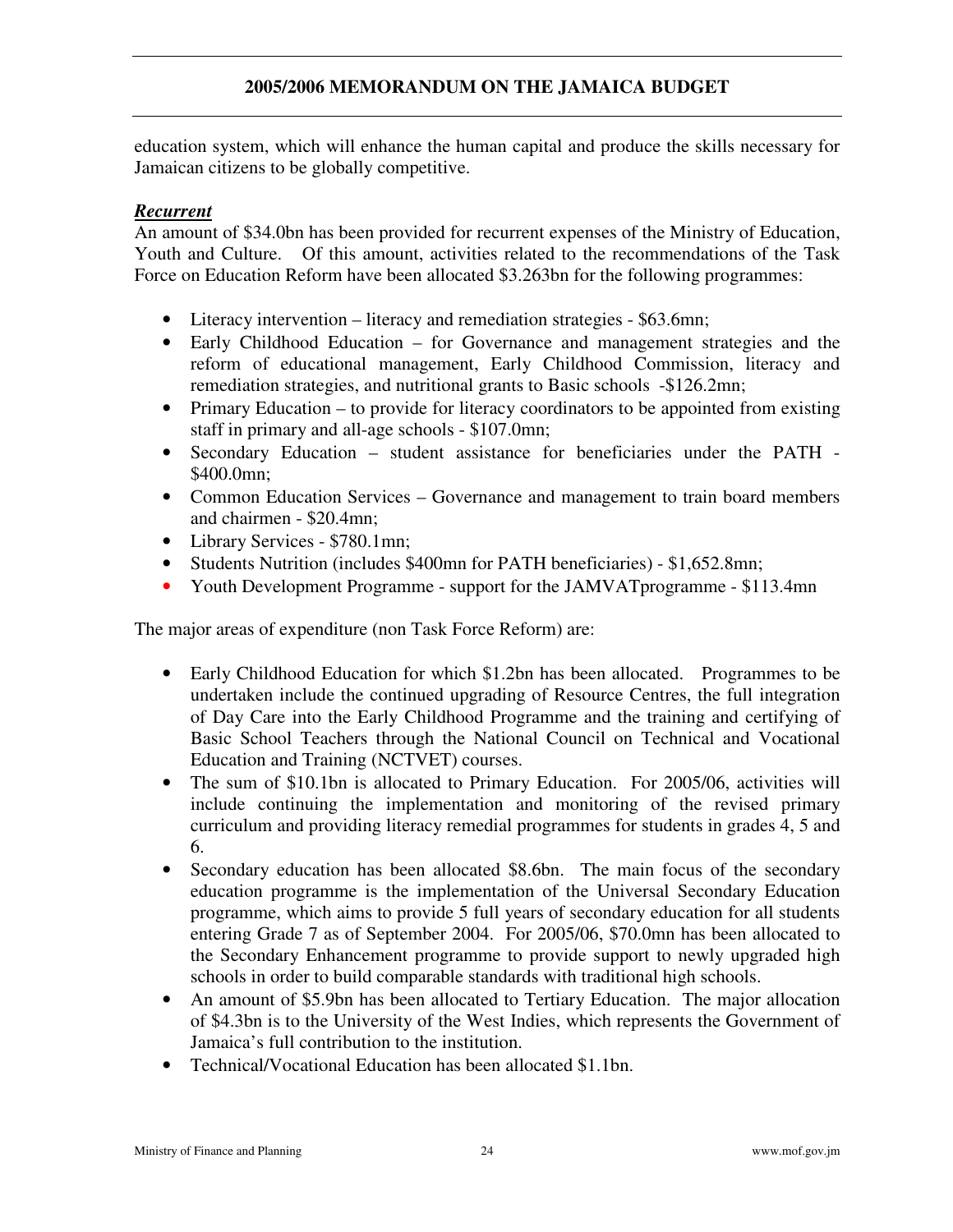# **Capital A**

The allocation of \$3,434.8mn includes \$1,366.5mn to service the deferred financing facility for the 17 schools under the Northwestern Schools Project, as well as \$638.4mn related to promissory notes issued for the construction of 11 schools under the UDC/WICHON St. Catherine's School Project.

There is also an allocation of \$1,429.0mn related to recommendations of the Task Force on Education Reform to undertake projects at the Early Childhood, Primary, Secondary, Technical/Vocational level, as well as for Special Education. The remainder of the allocation is for maintenance of buildings, provision of furniture and equipment to selected schools and for teacher education and training.

# *Capital B*

The allocation of \$491.9mn in 2005/06 represents funding for six (6) projects, four (4) of which are ongoing and two  $(2)$  completed. The completed projects are the Improvement and Expansion of Primary Education Project – Phase II and The Social Sector Development Project.

The Capital B provision also includes \$82mn related to recommendations of the Task Force on Education. An allocation of \$252.0mn or 51% of the ministry's Capital B budget has been allocated to Primary Education, with \$175.0mn to secondary schools and \$55.0mn to basic schools.

The four ongoing projects are:

- New Horizons for Primary Schools which comes to an end in September 2005 and for which \$11.0mn is allocated;
- Primary Education Support Project for which \$240.0mn is allocated and which ends in December 2005;
- Reform of Secondary Education Project (ROSE Phase 2) with an allocation of \$175.0mn;
- Enhancement of Basic Schools for which \$55.0mn has been allocated.

# **Security And Justice Services**

When combined, these services have been allocated \$20.2bn (gross), which represent 5.8% of the total budget and 17.3% of the non-debt budget. Of this allocation, \$19.0bn relates to recurrent programmes and \$1.2bn has been allocated to capital projects. This shows an increase of \$2.56bn or 14% over the 2004/05 revised budget.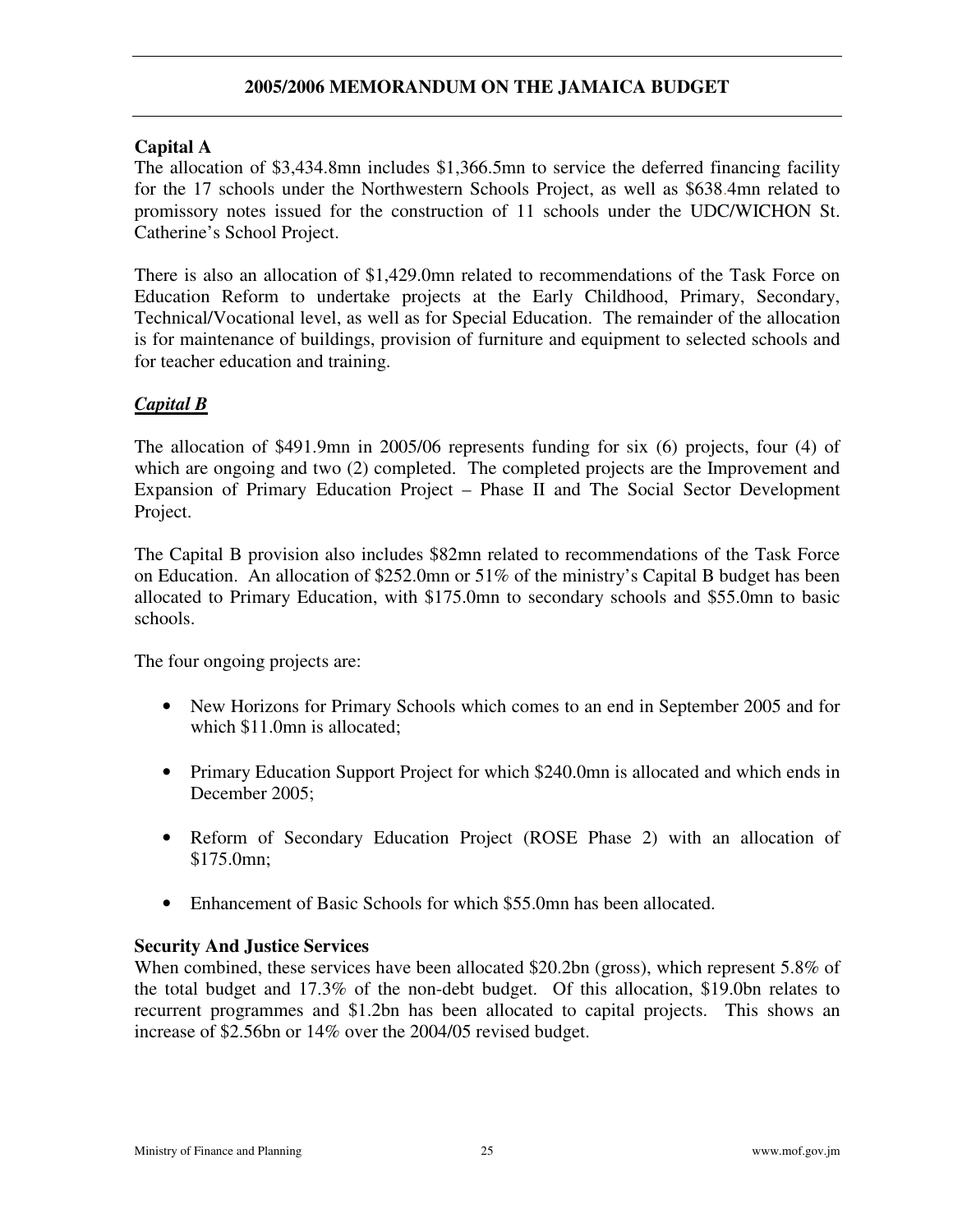# *Recurrent*

### *Ministry of National Security (MNS)*

In respect of the Ministry of National Security and its departments and agencies, an amount of **\$**17,019.5mn has been allocated for the following services:

- JDF **\$**3,513.6mn
- Electoral Office **\$**745.8mn
- Ministry activities \$927.7mn
- Police Department \$9,500.0mn
- Correctional Services Dept **\$**2,332.4mn

### *Ministry of Justice*

This Ministry and its departments have been allocated **\$**1,995.9mn for recurrent expenditure.

#### *Capital*

A total of \$1,199.4mn has been allocated for capital expenditure in respect of the Ministries of National Security and Justice. The major components are:

#### *Ministry of National Security*

- acquisition of motor vehicles, telecommunications equipment and improvements to police stations - \$221.1mn;
- repairs to buildings, aircrafts and ships for the military \$42.0mn;
- Citizens Security and Justice Project \$197.6mn;
- Payment for two JDF surveillance vessels \$354.8mn.

### *Ministry of Justice*

An amount of \$247.0mn has been allocated, the components of which are:

- the construction/improvement of Court Houses \$217.0mn
- Citizens Security and Justice Project \$10.0mn
- Purchase of cars for judges \$20.0mn

#### **Health Services**

The amount of \$14.06bn (gross) or 4% of the overall gross Budget has been allocated to the Ministry of Health and its departments for capital and recurrent programmes. In terms of non-debt expenditure, this allocation represents 11.8% of the total budget net of debt. The 2005/06 estimates when compared to the 2004/05 revised estimates \$13.6bn (net of the arrears in statutory deductions of \$2.5bn) shows an increase of 3%**.**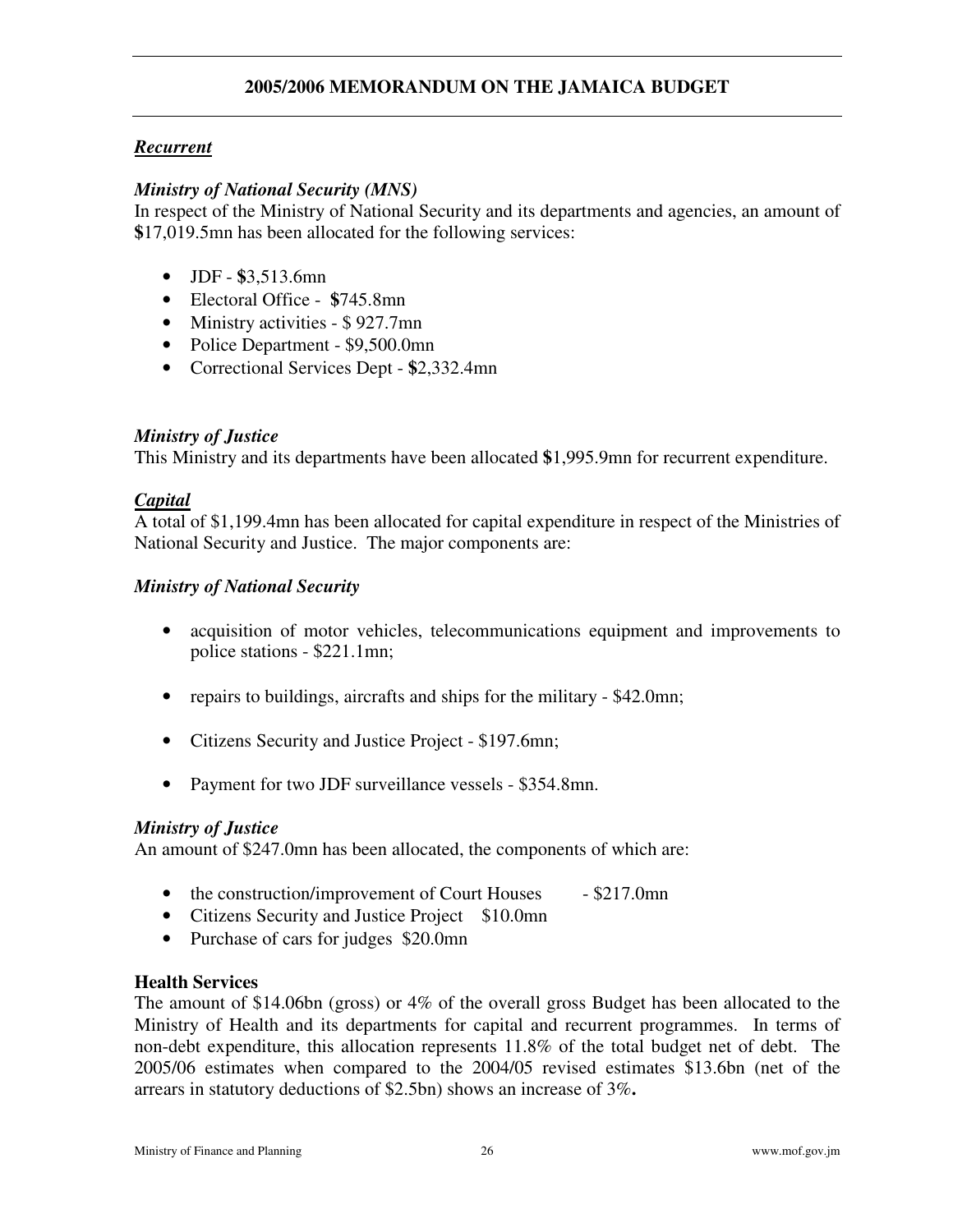# *Recurrent*

The allocation to the Regional Health Authorities is \$10.2bn (including the UHWI) or approximately 89% of the Ministry of Health's recurrent budget for 2005/06. The Southeast region, comprising the parishes of St. Catherine, Kingston & St. Andrew and St. Thomas continues to be allocated the largest share, followed by the Western region, comprising the parishes of Trelawny, St. James, Westmoreland and Hanover. The 2005/06 provision also includes:

- \$662.0mn for pharmaceuticals and medical supplies for hospitals and health centres (included in the amounts allocated to the regions);
- \$1.7bn for the University Hospital The Hospital is financed by contributing West Indian Territories. Currently, 91% of the institution's budget is met by Government of Jamaica (GOJ) with the remaining 9% being funded by other territories;
- \$165.0mn for training of health professionals.

It is projected that fees amounting to \$1.45bn will be collected. This is approximately \$196.0mn above the amount projected for 2004/05. The significant increase over the 2004/05 estimates results from the increase in fees charged for services offered at the various health facilities. This amount will supplement the budgetted allocation to provide for the operations of health facilities.

# *Capital Projects*

A total of \$583.8mn has been allocated to capital projects under the Ministry of Health. The major projects are all related to the prevention and control of HIV/AIDS, namely:

# *Capital B*

# *Jamaica HIV/AIDS Prevention and Control project - \$90.0mn;*

- AIDS/STD \$97.0mn;
- HIV/AIDS Treatment Prevention and Control Programme in Jamaica (Global Fund) \$221.5mn. This project will be financed through a Global Fund grant and is in its second year of implementation;
- Enhanced Caribbean Response to HIV/AIDS \$104.8mn.

# **Other Programmes/Projects**

Other significant allocations in the 2005/06 budget relate to water and road projects.

### *Water Supplies*

A total of \$1,213.3mn has been provided in the 2005/06 Budget for water supplies of which \$56.3mn relates to recurrent expenditure and \$697mn to capital projects.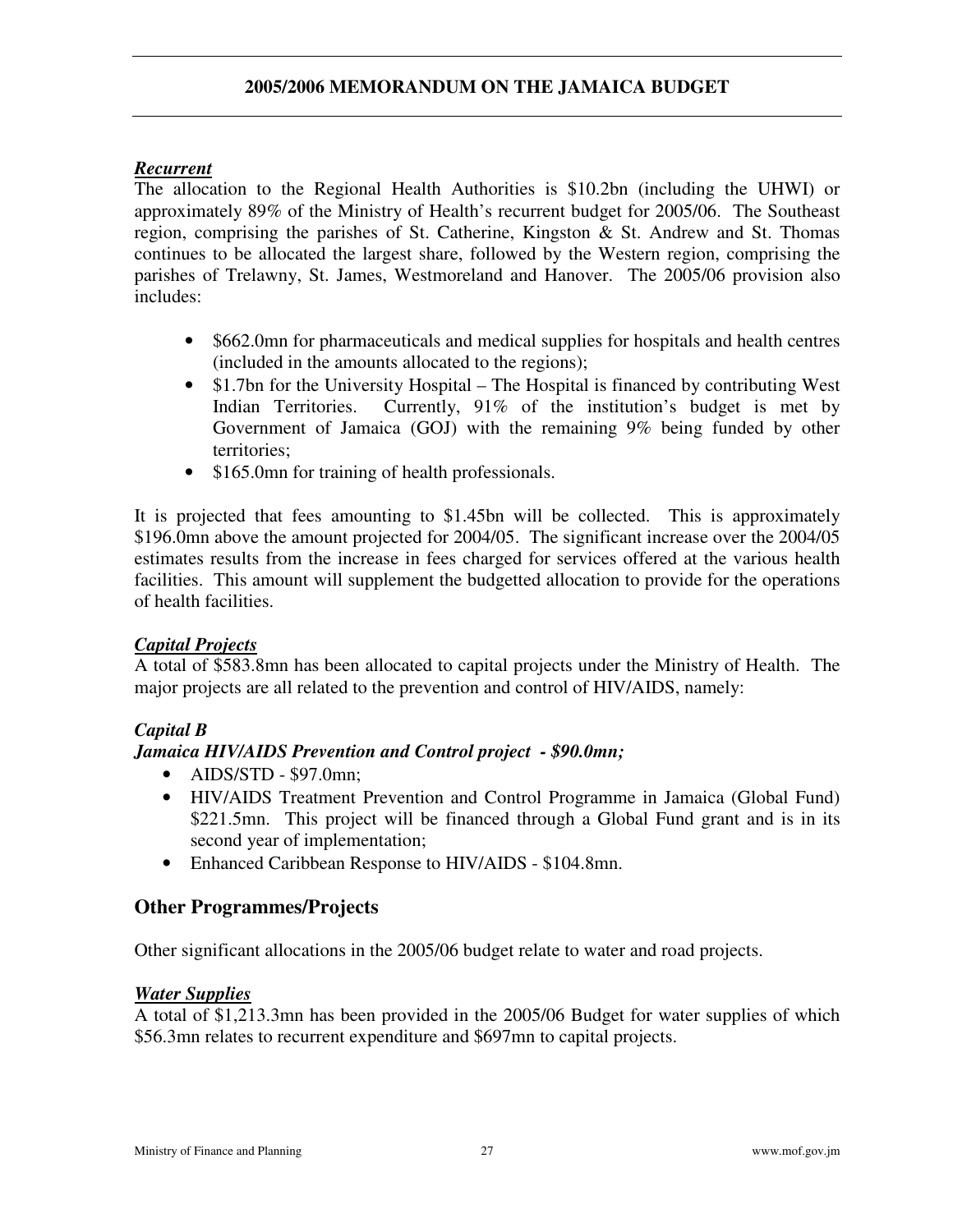### *Capital A*

For FY 2005/06 \$87.0mn is provided to complete the construction of the Roaring River/Darliston Water Supply treatment plant, which is expected to hold 2 million gallons of water, as well as, to begin the installation of pipes for water distribution. The upgrading of this water supply scheme will benefit over 10,000 residents in Savannah-la Mar and surrounding areas. The project is scheduled for completion in June 2006. In addition, \$50mn has been allocated to the Rapid Response Water project to assist with the distribution of potable water to schools, churches, parish councils and areas that are experiencing severe drought conditions.

# *Capital B*

An allocation of \$400.0mn has been provided under the Ministry's Capital B budget. The projects involved are:

- Major Rural Water Supply \$23.0mn
- Kingston Metropolitan Area (KMA) Water Supply Project \$62.0mn
- National Irrigation Plan \$70.0mn
- Rural Water Supply Project \$141.0mn
- Port Antonio Water, Sewerage and Drainage Project \$81.0mn
- Kingston Water and Sanitation Project \$23.0mn

# *Road Projects*

A total of \$5,716.6mn has been provided in the 2005/06 Budget for Transport and Works of which \$1,747.6mn relates to recurrent expenditure and \$3,969.0mn to capital projects.

For the Capital A budget the largest allocation of \$1,813.7mn relates to maintenance of roads. The amount represents the amount required for servicing the portion of the financing agreement under the Deferred Financing Facility that falls due in fiscal year 2005/06.

The Deferred Financing Facility in respect of \$567.1mn was tabled in a Ministry Paper No. 20 dated April 15, 2004 in Parliament. The current provision has been updated to include the Sandy Gully Dredging /Dualization of Howard Cooke Boulevard/Alice Eldermire Drive. The list of roads and the amounts due (totaling \$1,813.7mn) are provided below:

- Washington Boulevard/Mandela Highway \$61.3mn
- Trafalgar Road/Old Harbour/Mount Rosser \$54.0mn
- Traffic Management and North Coast Highway \$451.8mn
- Dredging of Sandy Gully/Dualization of Howard Cooke Boulevard/Alice Eldermire Drive -\$1,246.6mn

With the increase in the number of motor vehicles on the roads, the problem of congestion on the road network is a major focal point. Several roads have been widened to add capacity to urban centres with particular emphasis on the corporate areas.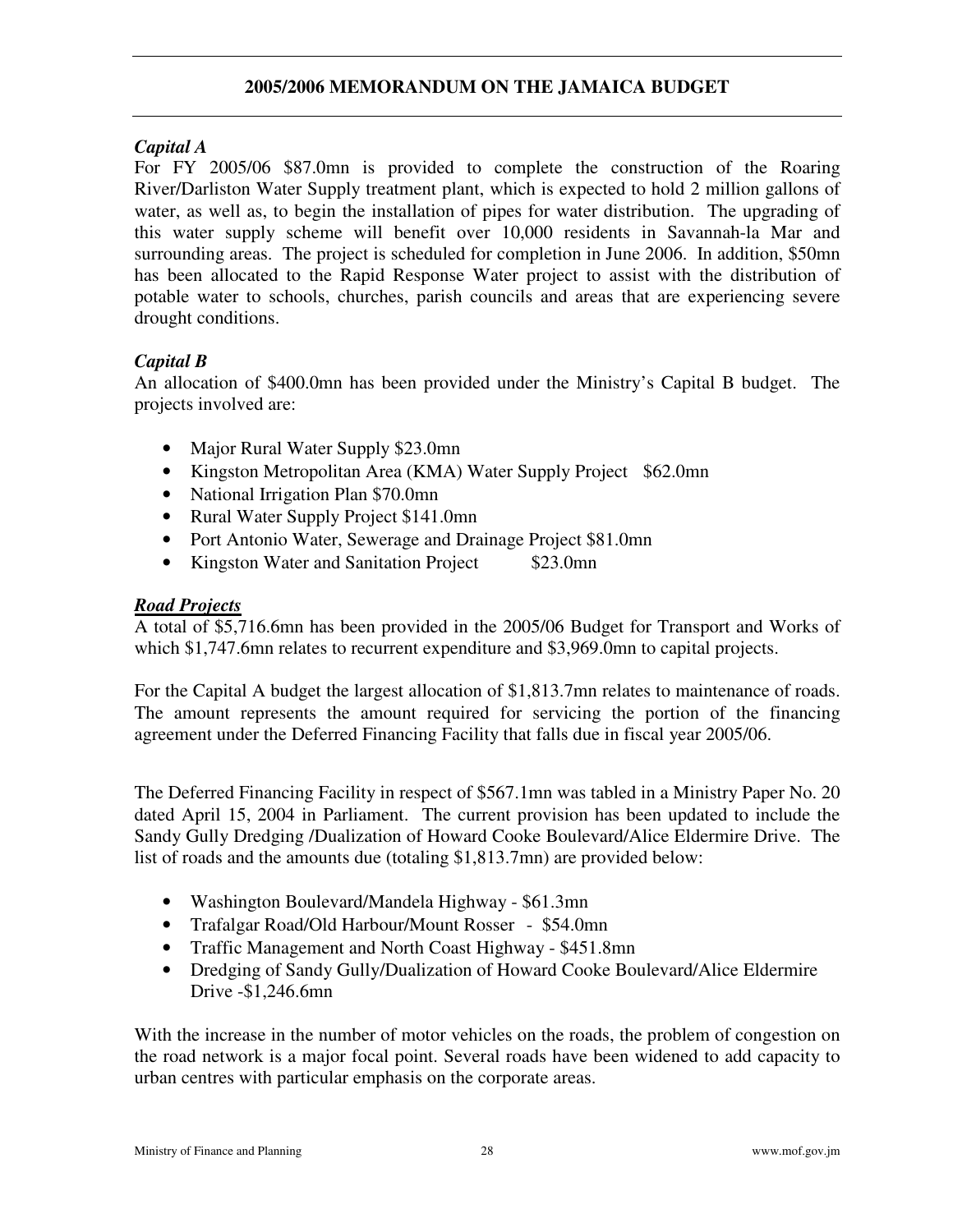The following are the main projects being implemented under the Capital B Head:

#### *Northern Jamaica Development Programme - \$1,744.2mn*

- *Segment I (Negril to Montego Bay) - \$50.0mn* Construction of road surface is 100% complete. The funds provided are to effect payment of outstanding land acquisition.
- *Segment II (Montego Bay to Ocho Rios) - \$1,294.5mn* The funds provided are for land acquisition, completion of some resettlement solutions and to continue the civil works.
- *Segment III (Ocho Rios to Fair Prospect) - \$410.7mn* This section is funded with grant assistance from the European Union (EU). Consultants have completed the redesign/rescoping of works and the project hinges on the completion of the land acquisition, resettlement and relocation of utility installation.

### *National Road Services Improvement Programme - \$200mn*

The programme will continue to further promote the development of an improved road maintenance system to prevent the rapid deterioration of the islands road network. In addition to budgetary and external resources, the project is financed by one-third of the motor vehicle license fees.

# **Financing the 2005/06 Budget**

With the balanced budget commitment firmly intact, the expenditure outlay of \$204,479.8mn will be fully matched by corresponding inflows of revenue and grants. Accordingly, the balanced budget profile would result in gross borrowings being undertaken for the purpose of retiring maturing debt.

### *Revenue and Grants*

Passive forecasts indicate revenue and grants for FY 2005/06 of \$195,124.8mn, with tax revenue contributing about 87% of this total. This estimate for revenue and grants represents an increase of 13.1% over FY 2004/05, which is just below the 14% annual average growth rate over the past five years. The breakdown of the projected revenue and grants is as follows:

- Tax Revenue  $$170,161.2$ mn
- Non-tax Revenue \$9,930.7mn
- Bauxite Levy \$2,996.6mn
- Capital Revenue \$7,826.7mn
- Grants \$4,209.6mn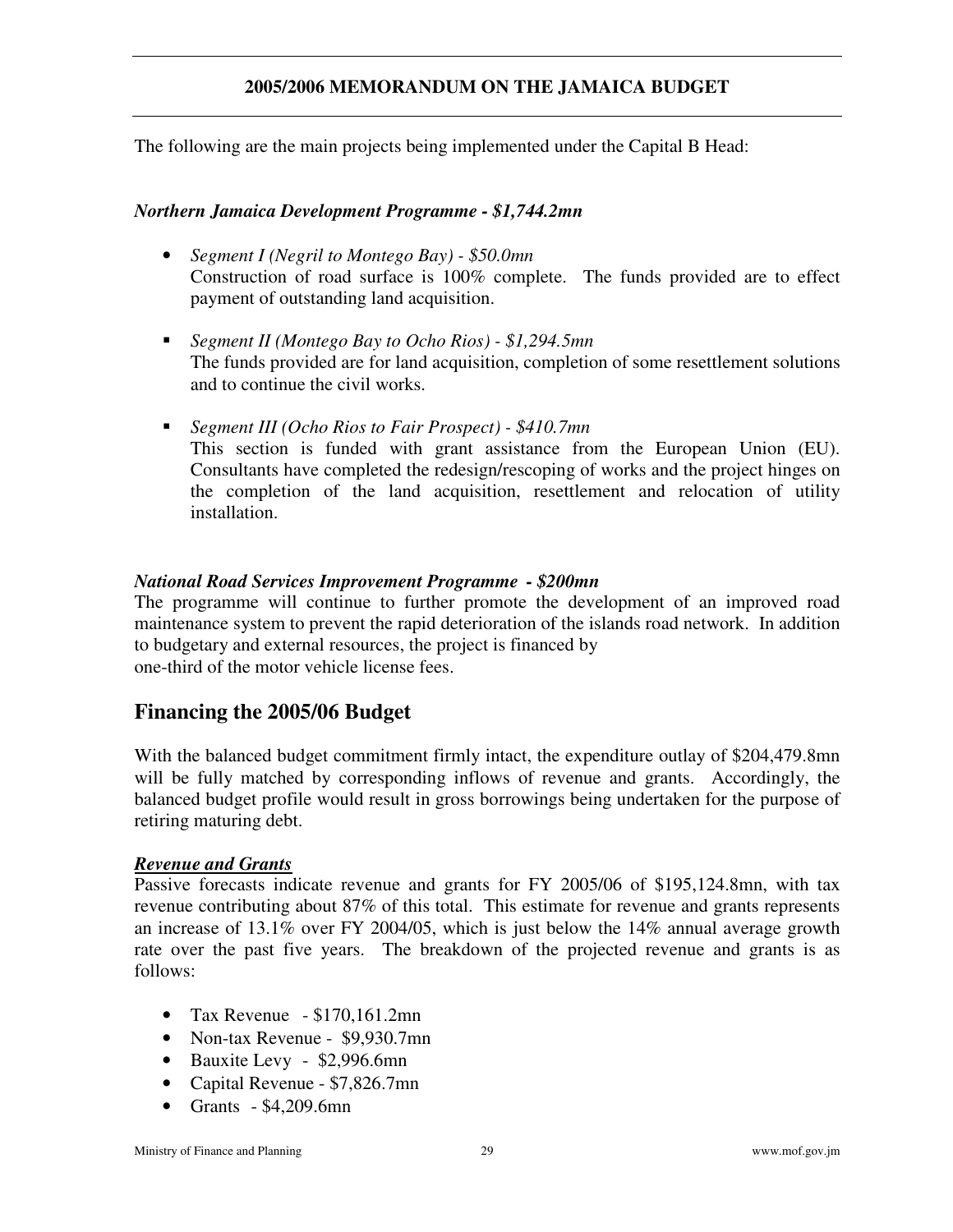# *Tax Revenue*

Tax revenue is projected to grow by 13.1% over the actual collections for FY 2004/05. The estimated growth is underpinned by the expected buoyancy in the economy as well as revenue enhancing measures. These measures will include a proactive administrative and legislative programme geared toward improving tax collections. The tax estimate for FY 2005/06 is about 26.8% of GDP, compared to 27.0% in the previous fiscal year. Over the medium term tax revenue as a percent of GDP is expected to remain just above 27.0% of GDP.

# *Non-tax Revenue*

Non-tax revenue of \$9,930.7mn is forecast to increase marginally above the previous fiscal year. The estimate for non-tax revenue amounts to 1.6% of GDP, which is expected to be maintained over the medium term.

# *Bauxite Levy*

The bauxite/alumina industry is expected to remain buoyant in FY 2005/06, which should result in significant levy inflows. It is projected that there will be a 20.9% increase in levy receipts over FY 2004/05, which would amount to \$2,996.6mn.

# *Capital Revenue*

Capital revenue estimate of \$7,826.7mn includes projected receipts of about \$4,800mn from the National Housing Trust (NHT) for the Education Reform programme. Collections are also expected to be enhanced by loan repayments, as well as inflows from the Financial Institution Services (FIS). In FY 2004/05 \$4,013.0mn was received from FIS, however contributions are expected to fall considerably in FY 2005/06 as a significant portion of assets held by FIS has already been divested.

# *Grants*

The forecast of \$4,209.6mn for grants includes \$2,566.1mn from multilateral/bilateral agencies for capital projects, in addition to  $E11$ mn from the European Union for Support to the Economic Reform Programme (SERP) III and Sterling 6mn in debt forgiveness from the UK Government. Grant inflows in FY 2005/06 are projected at 0.7% of GDP, the same as for the previous fiscal year.

# *Loan Receipts*

Total loan receipts for FY 2005/06 is estimated at \$142,676.1mn, which will be undertaken for the purpose of paying maturing debt. Based on the fiscal profile, the domestic borrowing requirement is expected to fall by 2.7% to \$107,999.7mn in FY 2005/06. This decrease should assist in supporting the downward interest rate path.

With respect to the external capital market, the policy of borrowing in this market to cover gross amortization payments will be maintained. The target international capital market borrowing for FY 2005/06 is US\$500.0mn.

In light of the agreed expenditure and the passive forecast for revenue and grants, a fiscal gap of \$9,355.0mn exists. To close this gap and deliver the balanced budget objective an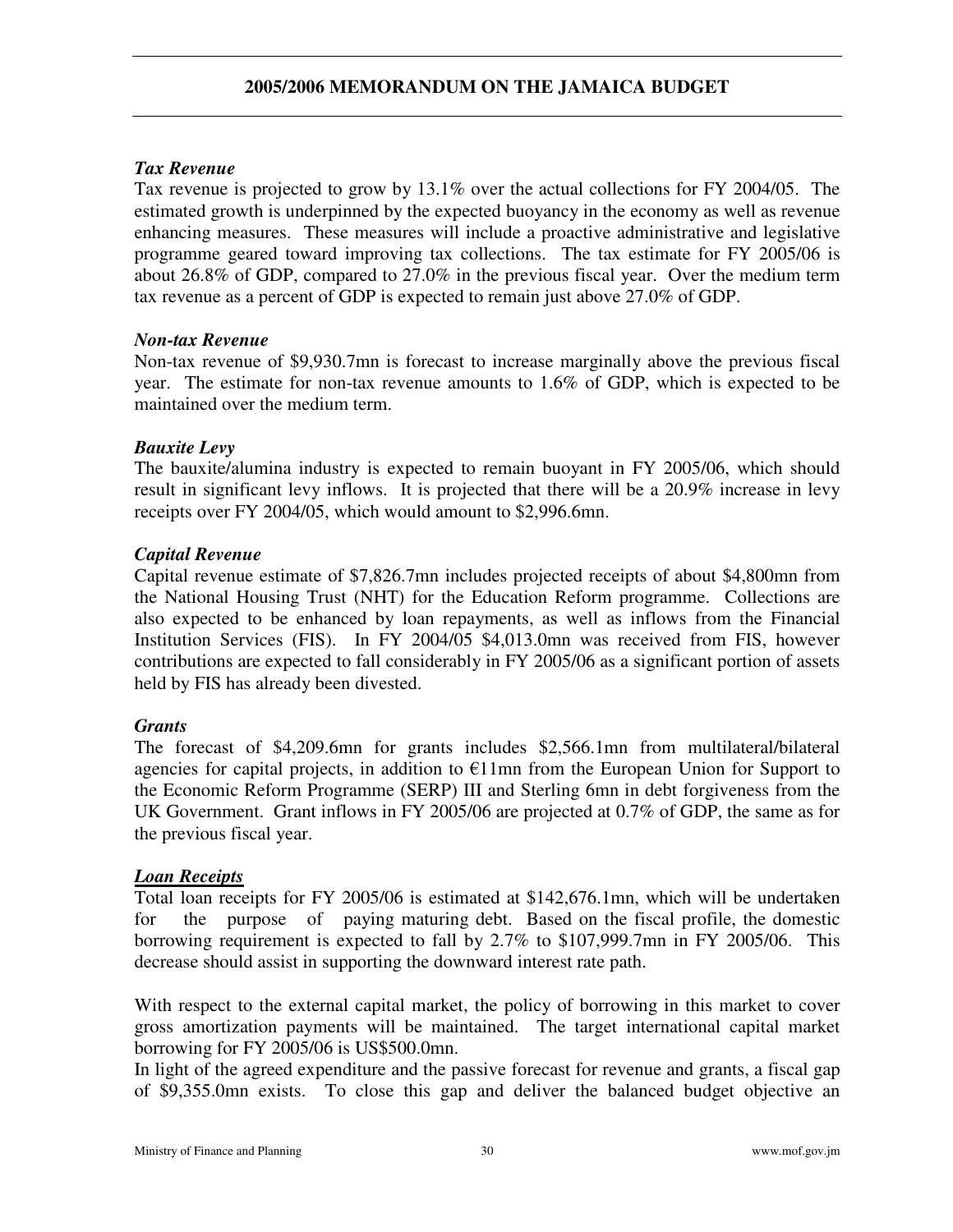additional tax package of this amount has been identified and will be implemented to enhance the revenue flows.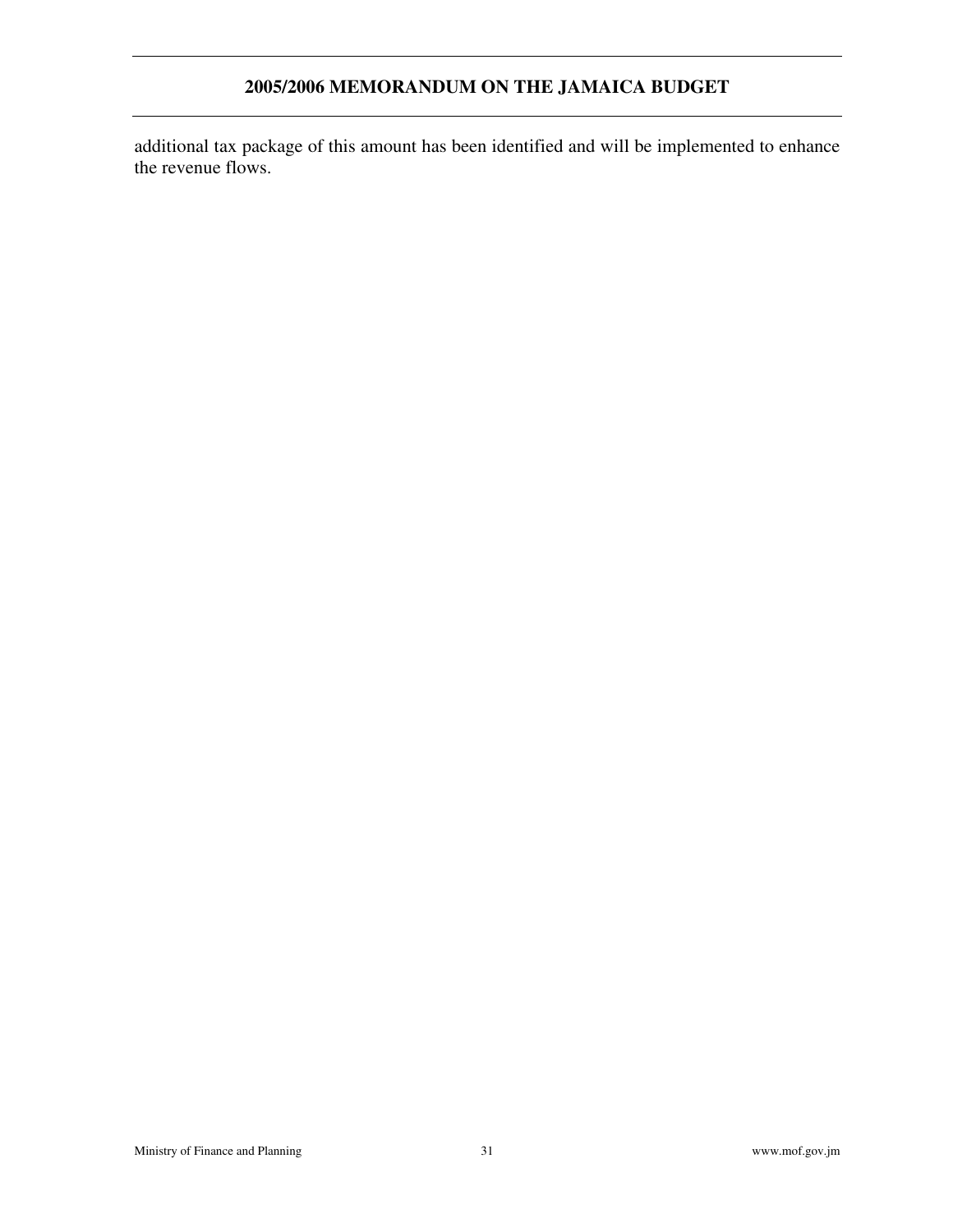# **CHAPTER 3 PUBLIC SECTOR ENTITIES**

### **Overview**

Public Bodies, which comprise statutory bodies, statutory authorities and Government owned companies, are integrally involved in stimulating economic growth and supporting Government's sustainable development goals for the country. Given the size of some Public Bodies and the diverse nature of activities they undertake across various sectors of the economy, their contribution to development at both the macro- and micro-economic levels has over the years been significant.

The Government is aware of the potential for additional value to be derived from its investment in Public Bodies and has been seeking to improve governance structures within the sector in its quest for sustainable economic development. In a general way, this is expected to bolster confidence of local and foreign investors, strengthen market discipline and improve business transparency through enhanced disclosure.

Government's vision outlined in the *Public Sector Modernization Vision and Strategy 2002- 2012*, is that the financial, physical and human resources over which it has control will be managed within a framework that affords transparency, equity, best value for money and accountability. In pursuing this vision the Ministry of Finance and Planning is cognizant of the need for Public Bodies to contribute to the targeted elimination of the budget deficit, the development of transparent, fair and equitable systems that limit the scope for corrupt practices and for Boards of Directors to take due care in discharging their fiduciary responsibilities.

### **Contributions by Public Bodies**

*The Estimates of Revenue and Expenditure of Public Bodies* for the 2005/06 fiscal year indicates the significant resources under management by fifty-two (52) self-financing Public Bodies. Total human and physical capital employed within the group is expected to be 16,578 persons and \$182.8bn respectively at the end of the year. Of the physical capital employed, investment in new projects and assets is expected to exceed \$24.0bn. With these resources the group will generate revenues in excess of \$120.0bn from which surpluses/profits before tax of approximately \$18.5bn will be derived and over \$7.0bn will be transferred to Government in the form of corporate and other taxes.

In addition to the financial contributions, Public Bodies are integrally involved in the design and implementation of physical infrastructure programmes. Five entities, namely the National Housing Trust (NHT), National Water Commission (NWC), the Port Authority of Jamaica (PAJ), Airports Authority of Jamaica (AAJ) and the Urban Development Corporation (UDC) will account for approximately \$14.0bn of expenditure for the year. The NHT's expenditure includes \$1.3bn for the Inner City Housing Programme (ICHP).

The NWC's capital expenditure of \$2.5bn is substantially earmarked for the Martha Brae to Harmony Hall and Port Antonio Water Supply projects. The PAJ's capital programme of \$1.7bn will be directed at projects that will expand berthing space and increase its cargo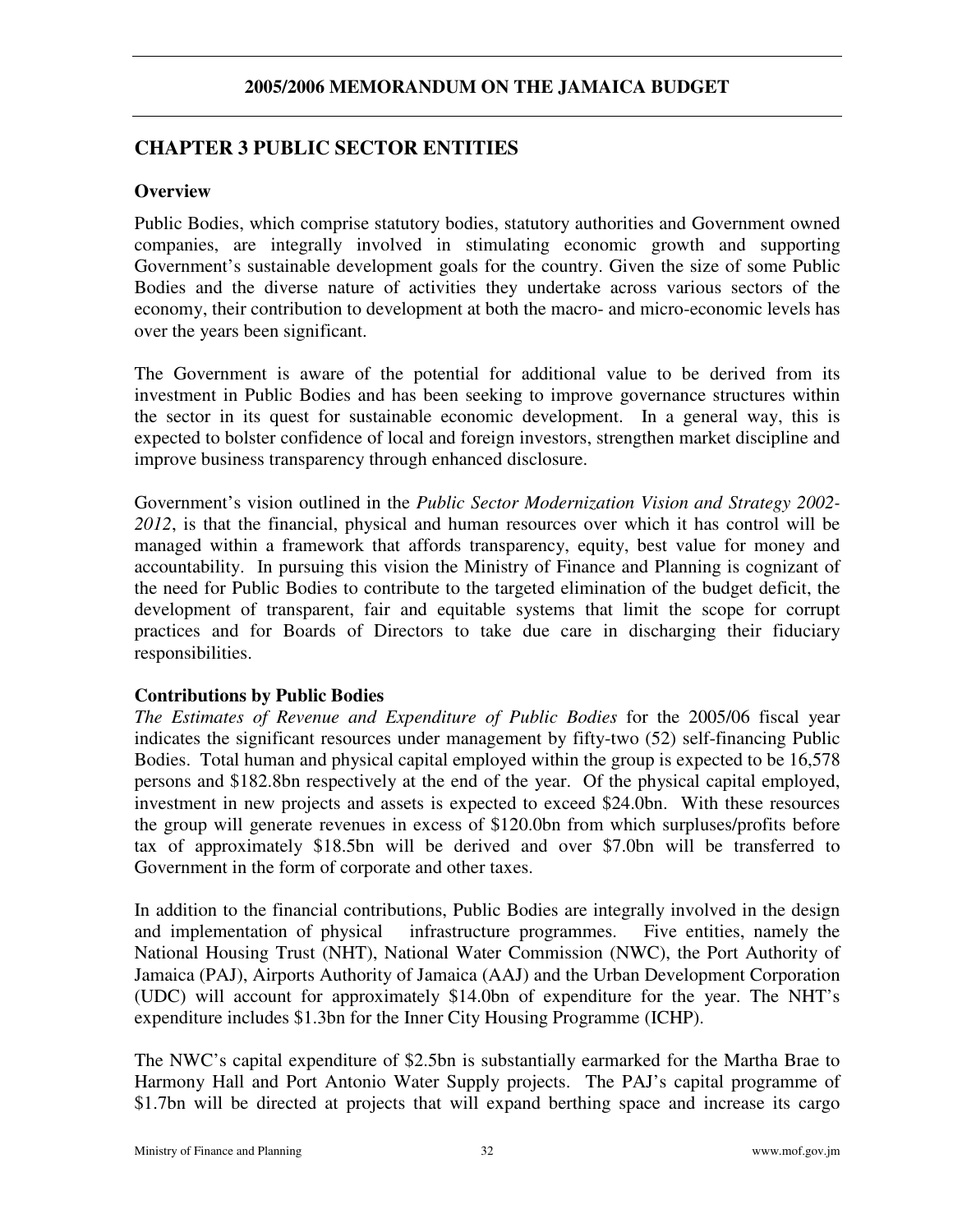handling capacity. PAJ has in recent years been focusing attention on the expansion of the Kingston Container Terminal in its continued effort to position the port of Kingston as the leading transshipment hub in the Latin America and Caribbean region.

AAJ plans to spend \$2.0bn on its capital programmes, 93% of which will be spent on phase 1 of the expansion project at the Norman Manley International Airport. The UDC's capital programme is expected to cost \$2.2bn of which the major component is work to be executed on behalf of Government Ministries, Agencies and Departments at a cost of \$1.3bn. Of this amount \$0.9bn is earmarked for expenditure in the North Western Schools Programme and \$0.3bn for construction of the Montego Bay Sports Complex.

The HEART Trust/NTA, National Health Fund (NHF), and the Culture, Health, Arts, Sports and Education Fund (C.H.A.S.E) will contribute to social development. The HEART Trust will complete transition to a new business model and will introduce new modalities that will make training and certification more accessible to working age Jamaicans. The NHF through the individual, institutional and other programmes will reduce the burden of health care while C.H.A.S.E.'s programmes will be more broad-based: \$200mn will be spent on sports development, \$126mn on education, \$100mn on health among other areas.

# **Transparency and Accountability**

Government has legislated higher principles of corporate governance through the enactment of the Public Bodies Management and Accountability (PBMA) Act and the Companies Act 2004 by virtue of which entities in both the public and private sectors are required to comply with international best practices.

The PBMA Act requires among other things, the establishment of properly functioning audit committees in all Public Bodies, the use of corporate planning as a management tool and presentation of annual reports to Parliament within four (4) months of each year-end. For the most part, self-financing public bodies have responded positively to these requirements; 65% have established audit committees, approximately 90% prepared corporate plans for FY 2005/06 and there is agreement between Public Bodies and their auditors for annual reports to be brought up-to-date. The Ministry is cognizant of the need for full compliance and will therefore be intensifying its programme of education by way of seminars and workshops throughout the year.

Financial statements of Public Bodies for FY 2003/04 represent the first set of accounts to be audited under the International Financial Reporting Standards (IFRS) that Jamaica adopted in 2002. At least thirty-four (34) Public Bodies have prepared financial statements that are IFRS-compliant. Adoption of and compliance with the IFRS ensure that Public Bodies are kept abreast of international standards thus allowing for greater comparability resulting from harmonisation in the presentation of financial statements.

The adoption of the International Public Sector Accounting Standards (IPSAS) will represent a further advance towards greater comparability of financial information across jurisdictions. For Central Government Ministries, Departments and Agencies, the adoption of IPSAS is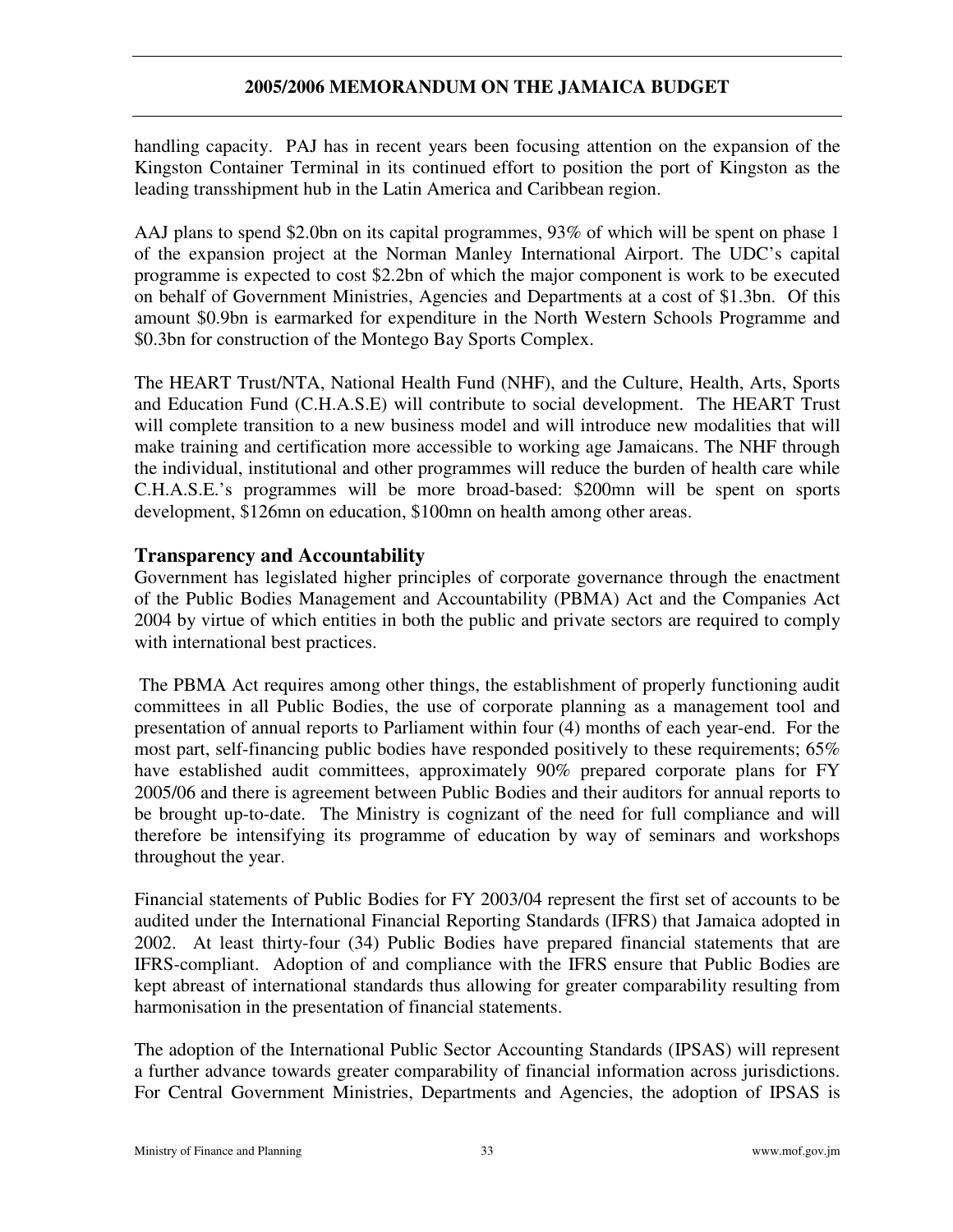being facilitated by the move to accrual accounting, which is being implemented throughout the public sector on a phased basis. All Public Bodies, other than Government Business Enterprises (GBEs), will be required to adopt IPSAS. A Public Body classified as a GBE, must have all of the following characteristics:

- o Be an entity with the power to contract in its own name;
- o Have been assigned the financial and operational authority to carry on a business;
- o Sell goods and services, in the normal course of its business, to other entities achieving full cost recovery;
- o Not be reliant on continued Government funding to be a going concern; and
- o Be controlled by a public sector entity.

# **Regulations of the PBMA Act**

The Ministry of Finance and Planning will increase the pace at which regulations are developed in support of the Act. A draft Dividend Policy developed in FY 2004/05, takes the form of regulations and aims to clarify Government's expectations with respect to the returns from its ownership of and investment in Public Bodies. It seeks also to establish a transparent and coherent framework, which should guide Boards of Directors, and facilitate greater accountability for the financial performance of their respective entities.

### **Rationalization and restructuring**

Under the Public Sector Rationalization Programme (PSRP) the Ministry of Finance and Planning continues to work with the Cabinet Office to eliminate functional redundancy and improve efficiency and effectiveness in the operations of Public Bodies. Further to last year's closure of Container Services Limited (CSL) and Metropolitan Management Transport Holdings Limited (MMTH), CSL has been placed in members' voluntary winding-up, and MMTH is being prepared for similar action.

The following activities were completed during the year:

#### **Operations divested**:

- Rio Grande Tours Limited
- Jamaica Unit Trust Services Limited

#### **Organizations restructured:**

- Jamaica Tourist Board
- Tourism Product Development Company Limited
- Coffee Industry Board

#### **Operations closed and functions merged with other public sector entities**:

- Jamaica Vacations Limited
- **River Rafting Authority**

Based on the significant work in progress, several entities will be restructured and/or refocused during FY 2005/06.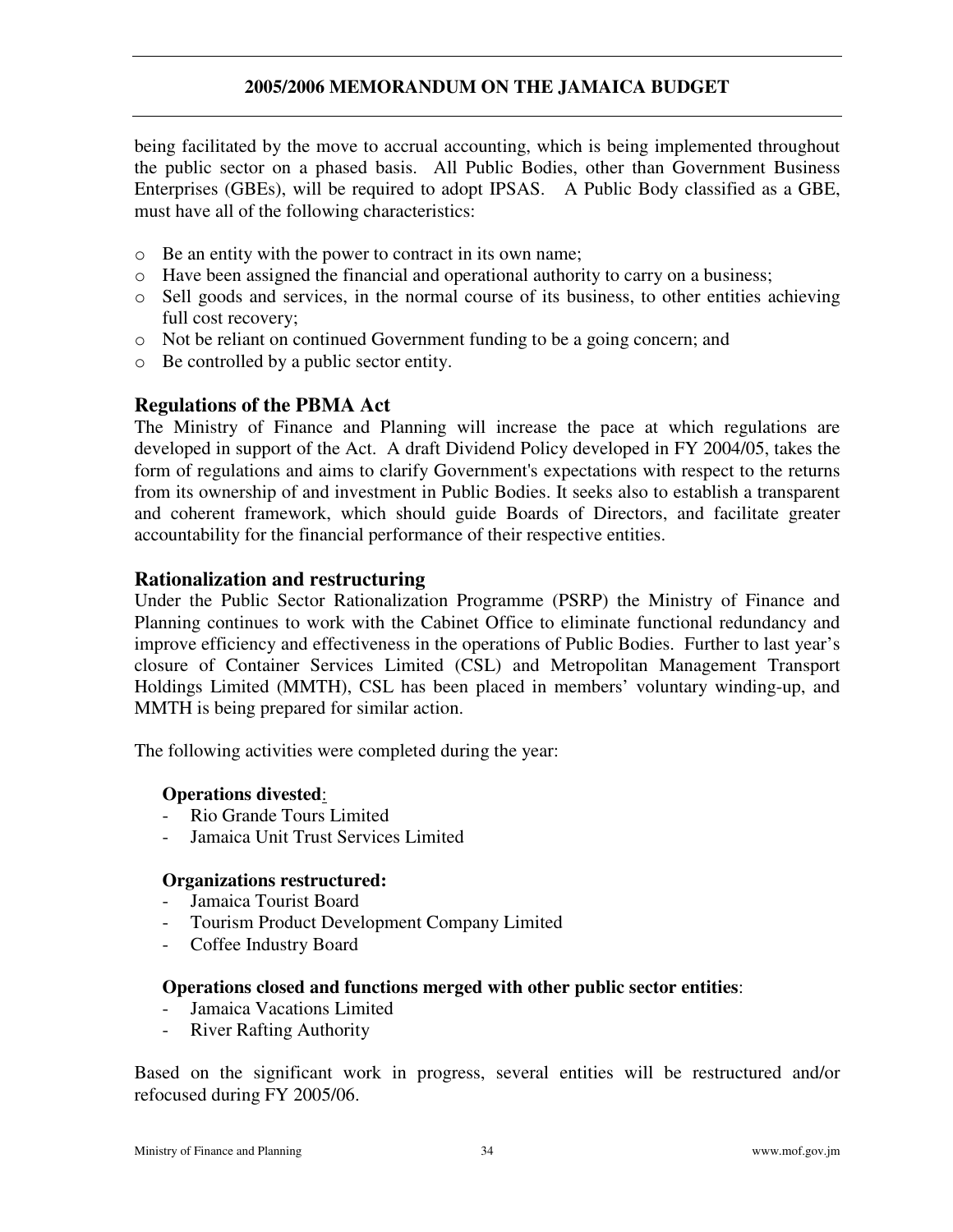The Ministry has also taken steps to wind-up Public Bodies that have been inactive. Achievements during the year are as follows:

### **Public bodies struck from Companies Register and First Notices published in the Jamaica Gazette:**

- Premier Investments Corporations
- Small Industries Finance Company Limited

#### **Property and shareholdings transferred to active entities to facilitate winding-up**:

- Small Enterprises Development Corporation (assets transferred to Development Bank of Jamaica Limited)
- West Indies Sugar Company Limited
- Clarendon Sugar Company Limited
- Waterwell Engineering Construction Limited
- National Sugar Farms Limited
- Frome Monymusk Land Company

The shares of the inactive sugar entities were transferred to Sugar Company of Jamaica Holdings Limited.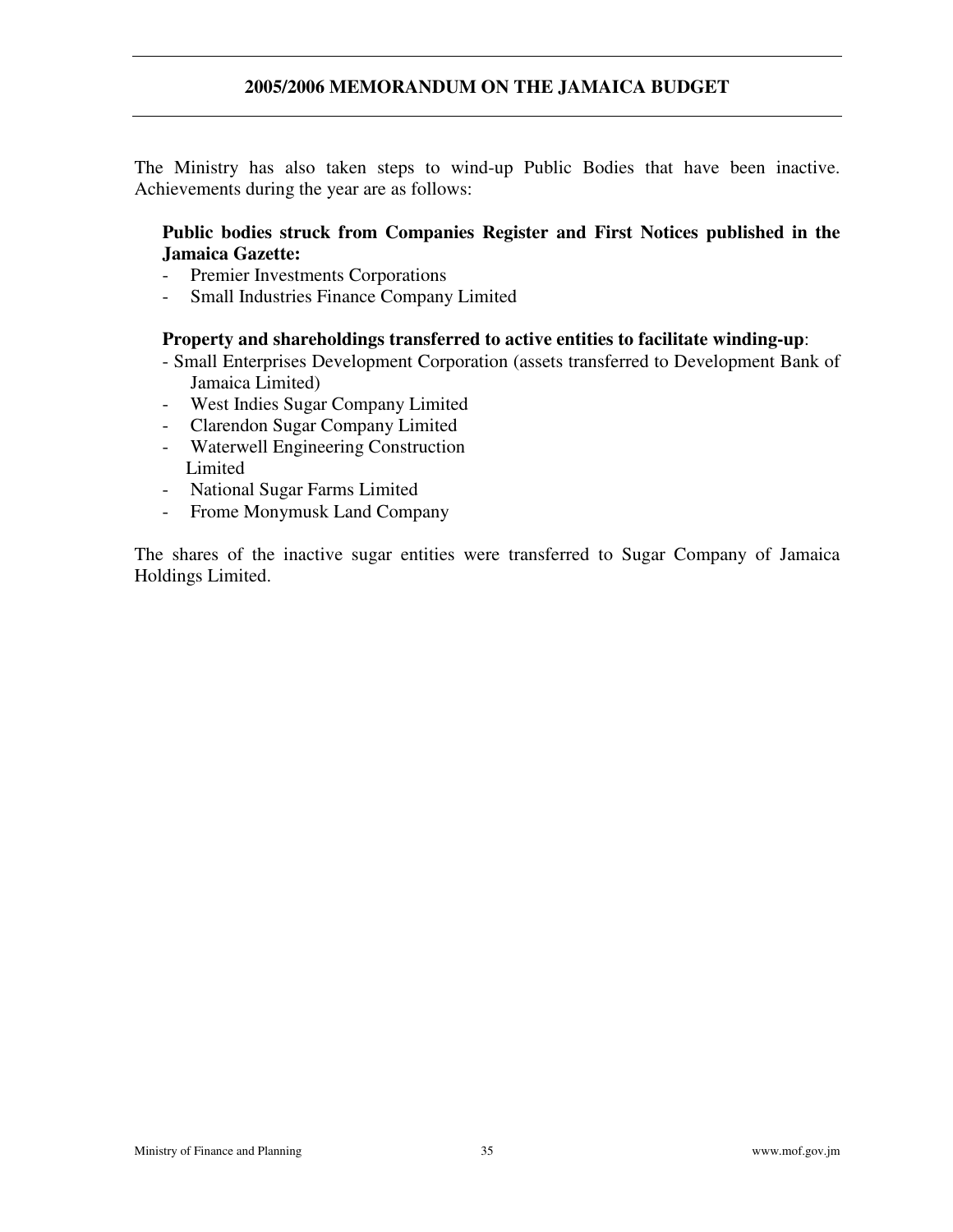# **CHAPTER 4 REVIEW OF SELECTED PROJECTS**

### **Introduction**

During FY 2004/05 the projects loan portfolio was reviewed within the context of the targeted balanced budget for FY 2005/06 and to create an achievable implementation profile given the availability of funding. Arising from the review, US\$50 million of the project loan portfolio was cancelled and the implementation period for some projects was extended.

Below is a brief review of projects currently being implemented.

### **Social Sector**

### **Education**

# **Primary Education Support Programme**

The objective of this programme is to facilitate improvement in the primary education system through implementation of a revised Primary School Curriculum and national assessment standards in all primary schools.

Under the programme twelve (12) schools are to be constructed at a rate of 3 schools per year.

Fifteen Information Technology (IT) pilot schools have been established and training in IT is underway.

Thirty-three fellowships have been awarded to teachers' college lecturers and 207 principals have been trained under the Principals' Diploma Programme.

Revision of the teachers' college primary school curriculum has been completed and a mid-term project evaluation has been done. Trainers in Regions 2 and 3 will be instructed in the use of the Revised Primary Curriculum in FY 2005/06.

Grade 3 Tests and Sample Assessments for Grades 1 and 4 will be developed during the fiscal year. A study of automation of the GSAT registration and placement process will also be completed during FY 2005/06.

Construction activity for Phase II schools is 90% complete with Red Hills All-Age, Sheffield All-Age, Chester Castle All-Age and Lucea Primary benefiting. Construction activity for at least two (2) schools in Phase I will commence in FY2005/06.

The primary education support programme is scheduled to conclude in 2010.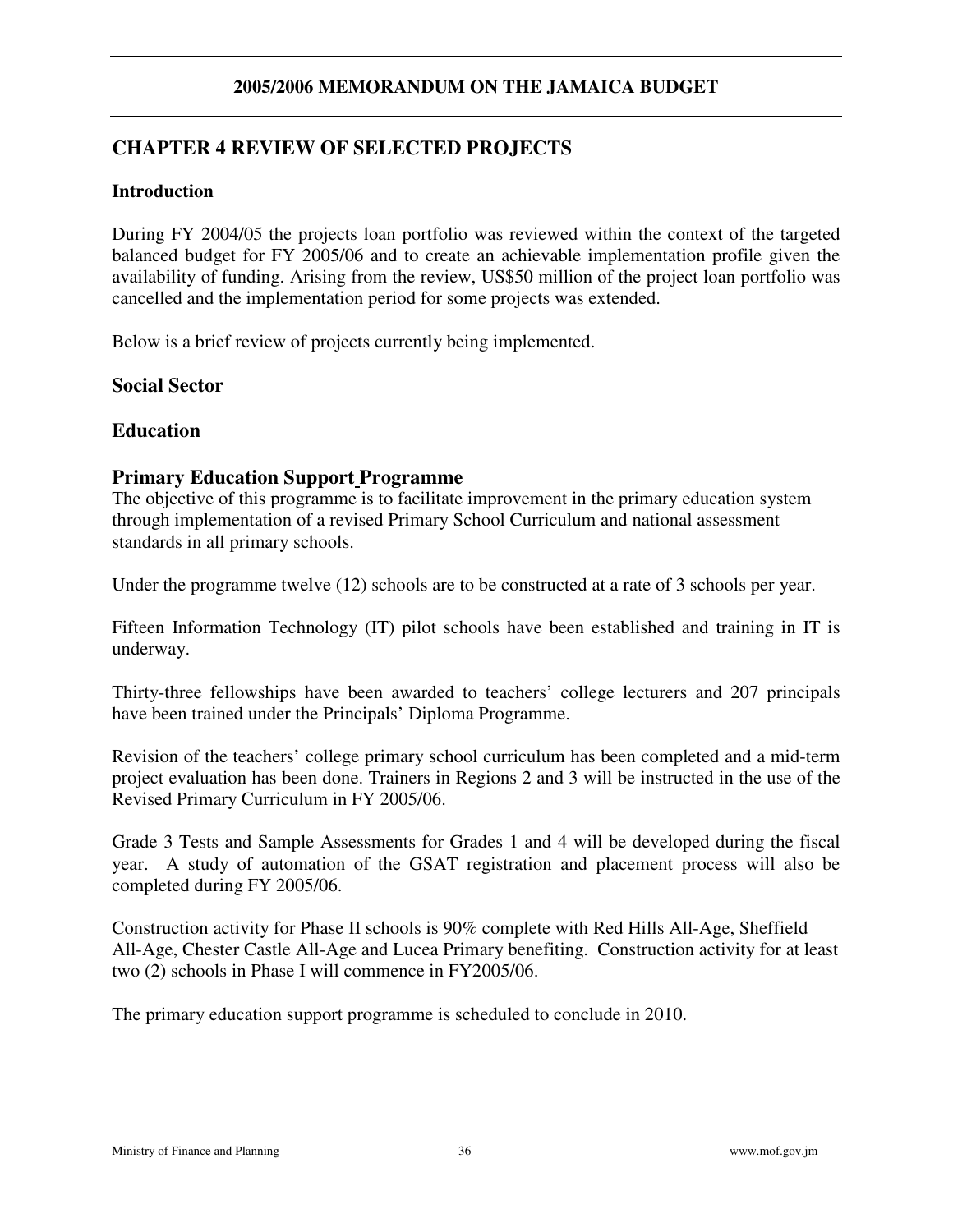### *Reform of Secondary Education*

The second phase of the reform of the secondary education system (ROSE II) commenced in FY 2003/04 with a loan of US\$39.8 million from the International Bank for Reconstruction and Development (IBRD).

The major objective of this project is to improve the quality of secondary education, through reform, capacity building and continued infrastructure development.

Since its inception three hundred (300) school improvement manuals have been printed, two hundred and eight teachers have been trained in the ROSE curriculum and school improvement plans have been submitted for all ninety-nine (99) schools.

Land surveys have been completed for six schools: Annotto Bay High (Expansion), Mile Gully High (Replacement), Paul Bogle High (Expansion), Riverdale High (New), Lewisville High (Expansion), and Discovery Bay High (New).

The following activities will be undertaken during FY2005/06:

- Continued implementation of the improvement plans.
- $\div$  Printing of 5,000 copies of Guidance Counseling manuals.
- $\div$  Provision of tuition for 360 students in Independent schools.
- Construction work on one school.

## *Health*

#### *HIV/AIDS Prevention and Control Programme*

The objectives of this programme are three fold:

- To reduce the spread of HIV.
- \* To improve the treatment, care and support of persons living with HIV.
- To strengthen the country's capacity to deal with the disease.

Since implementation in 2003, there has been an increased awareness nationally of HIV/AIDS. Several sensitization and training workshops have been held. Thirty-five nurses from blood collecting centres have been trained in blood donor screening and diagnostic capacity and service delivery has been improved. A National Training Centre and regional treatment centres have been established and furniture for the National Public Health Laboratory has been procured. The programme has facilitated an improvement in the treatment, care and support of people living with HIV/AIDS. The Mother-to-Child Transmission Prevention Programme Services is now available to 90% of antenatal clinic attendees. Guidelines have been developed for the treatment and care of persons living with HIV/AIDS. Regional treatment centres have been identified in each of the four regions. Training has been provided to health care workers and anti-retroviral drugs have been administered to approximately 900 people.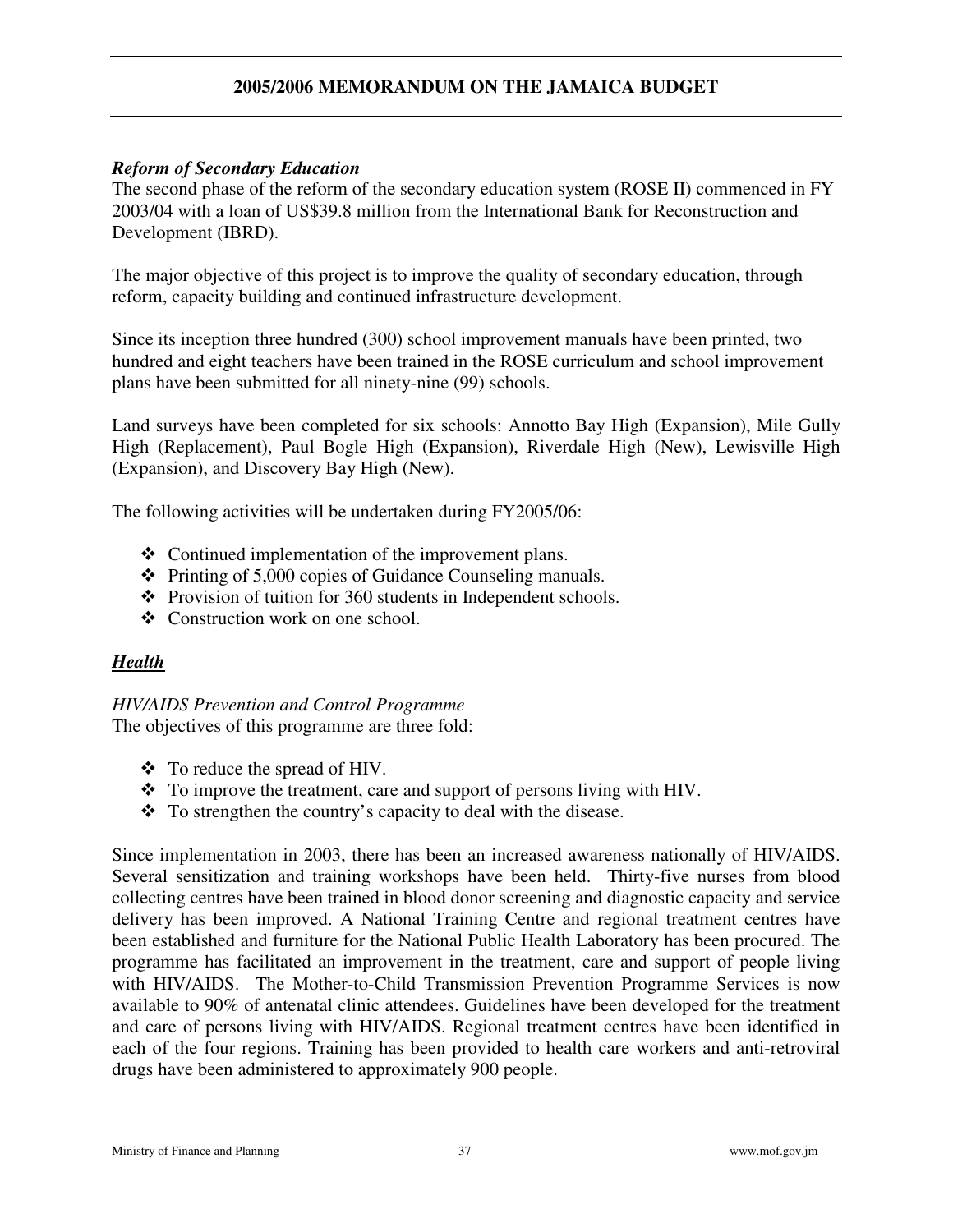The following activities will be undertaken during FY2005/06:

- Distribution of two million condoms at various intervention sites.
- $\triangle$  Provision of waste disposal supplies for 52 health facilities.
- Establishment and maintenance of a surveillance system and programme.
- $\triangle$  Comprehensive treatment and counseling for 40,000 STD patients.
- Provision of ARV medication and replacement feeding for 6 months for 200 HIV positive mothers and newborn babies.
- Counseling of 50,000 inner city persons.
- $\div$  Utilization of four (4) HIV/AIDS Media Awareness Campaigns to reach 450,000 adults.

### *Social Safety Net*

The Social Safety Net Programme is now in its fourth year of implementation. It was designed to assist the poor and most vulnerable in the Society.

Two major components of the program are:

- Child Assistance Grants
- Social Assistance Grants for Adults

#### *Child Assistance Grants*

These grants will finance direct costs to keep children from poor backgrounds in school. This benefit will be conditional on regular health clinic visits for children age 0-6 years not enrolled in school as well as on attendance for children 6–17 years. Payments will be made bi-monthly with health and educational compliance checks at least three times per year.

#### *Social Assistance Grants to Adults*

These grants will be made to the elderly poor over 65 years old, poor pregnant/lactating mothers and poor disabled and destitute adults less than 65 years.

To date \$286 million has been spent under the programme benefiting 178,869 persons. The target of 236,000 beneficiaries is expected to be achieved during FY 2005/06.

#### *Jamaica Social Investment Fund (JSIF)*

The JSIF mandate is to assist in addressing the needs of the most vulnerable groups in the society through:

- $\bullet$  Provision of resources in the areas of basic social and economic infrastructure.
- Building capacity to manage and sustain community based programmes aimed at social development.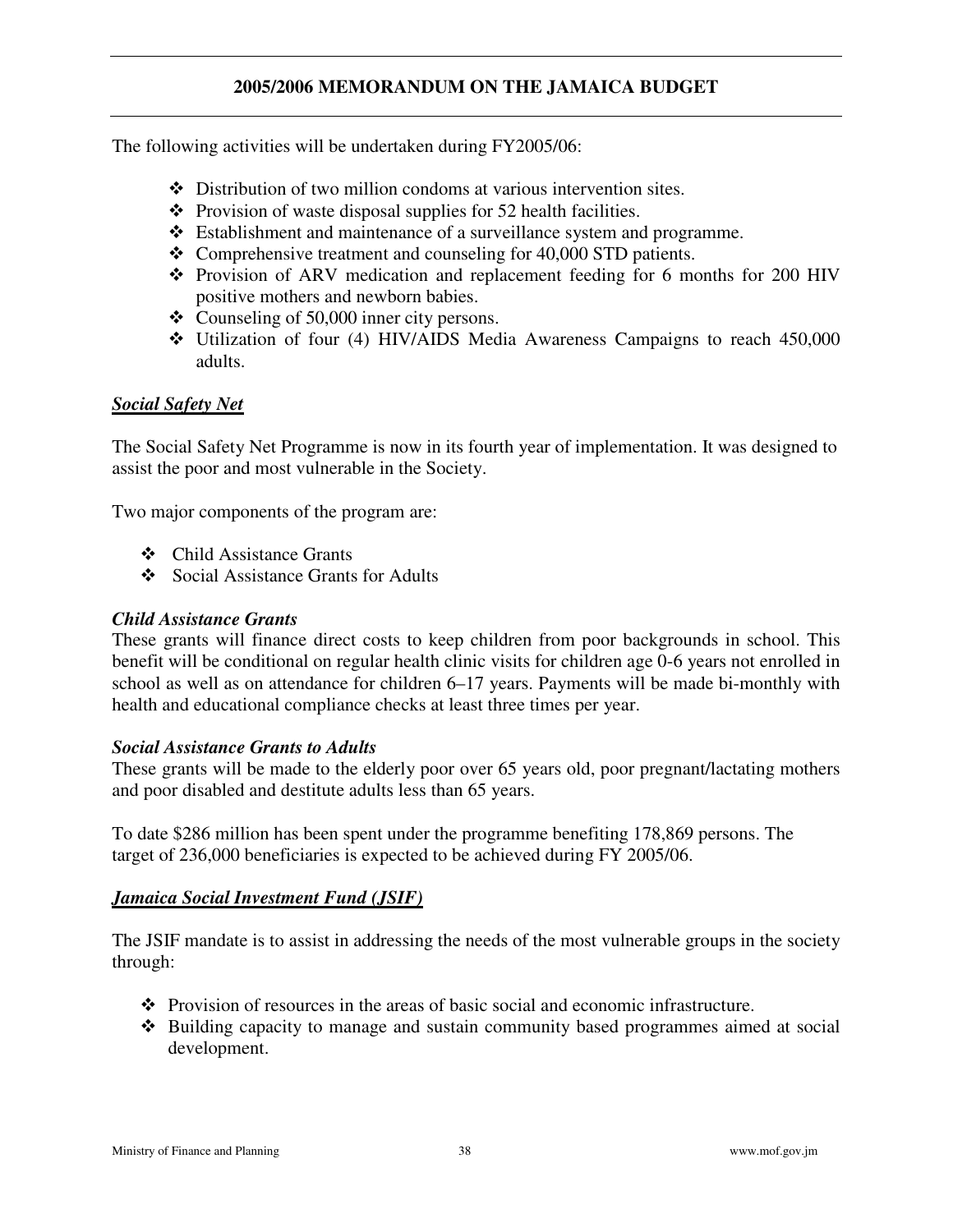Since its inception in 1996, JSIF has approved a total of 753 projects amounting to \$3.5 billion. These projects include construction, rehabilitation, expansion and equipping of schools, building of community centres, rehabilitation of roads, construction of water supply facilities and organizational strengthening.

At January 2005, 504 of the approved projects valued at \$1.8 billion had been completed. Some 85,000 persons have so far benefited.

JSIF is currently implementing a National Community Development project designed to assist communities in the most under-served areas by providing basic services and temporary employment opportunities. It is anticipated that there will be increased community involvement, as community groups will now be expected to drive the development process. Projections are for 352 projects to be completed this fiscal year.

#### *Citizens Security And Justice*

The objectives of the Citizens Security and Justice programme, which is entering its third year of operation, are:

- Prevention / reduction of violence.
- $\div$  Strengthening of crime management capabilities.
- Improving the delivery of judicial services.

Training has commenced for staff in the Kingston and St. Andrew (KSA) Family Courts. This group included Judges, Clerks of Court, Court Administrators and Police Officers. Work is also in progress on refurbishing of a building for relocation of the KSA Court.Computers and other office equipment have been purchased for the KSA and St. James regional courts and office furniture for KSA are being procured.

Activities are also in progress under the Community Actions component with the mobilization of communities, building of cohesion and improvement in Community-Police relations.

The Kingston Restoration Company (KRC) is providing educational programmes in Denham Town, Hannah Town and Waterhouse – through the Homework Assistance Programme that was delivered to 240 primary school children; CXC extra classes in Mathematics and English delivered to 150 High school students; and remedial education and training for 150 youths and adults.

The Addiction Alert Organization began its Drug Prevention/Youth Empowerment Programme in May 2003 and has so far assisted 120 persons across Drewsland, Tower Hill and Waterhouse.

Peace and Love in Schools (PALS) commenced implementation in Denham Town and Tower Hill, with training in Conflict Resolution.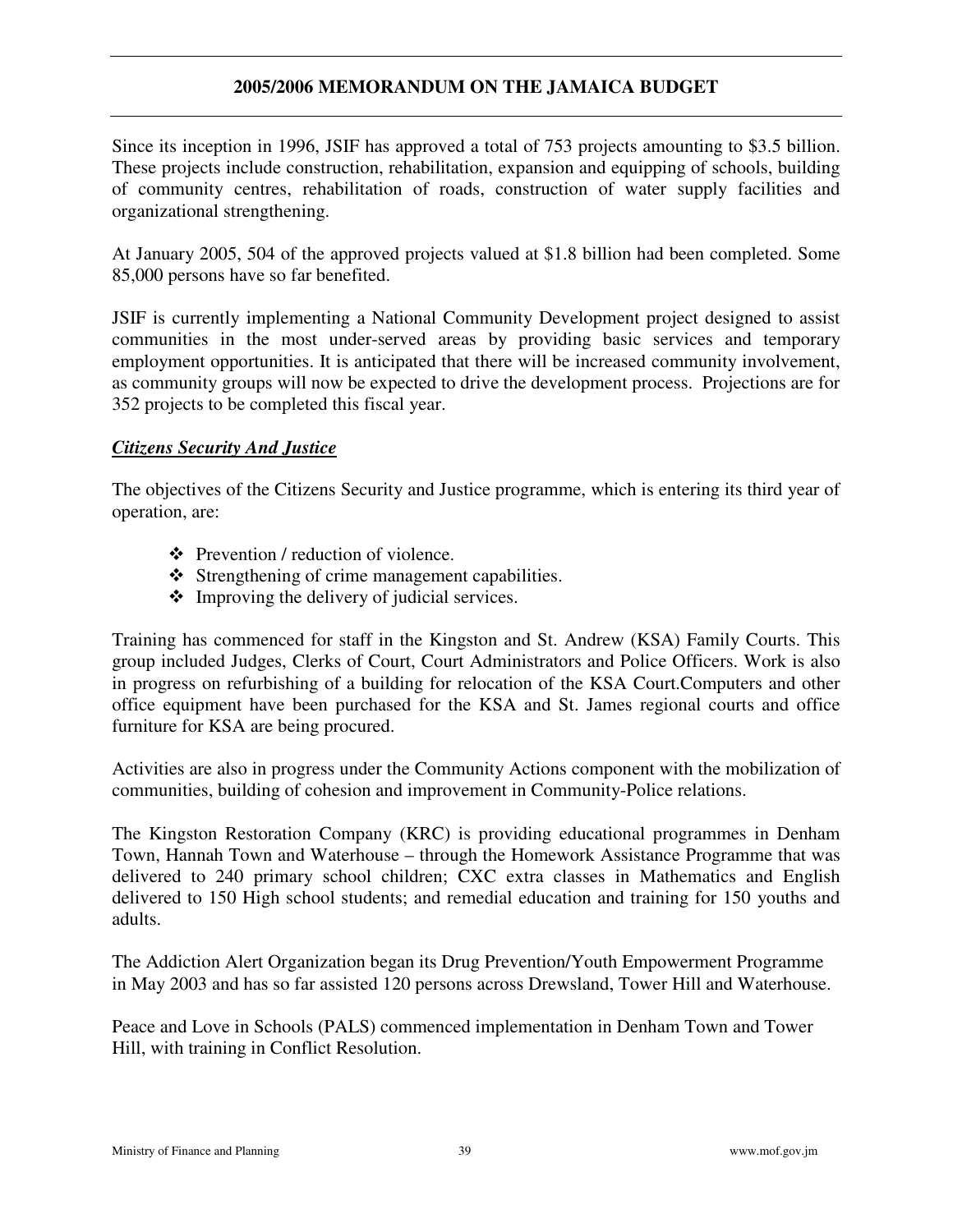Architectural drawings have been completed for three Police Stations: Kingston Central, Cross Roads and Denham Town. Renovation work on these stations will be completed in FY 2005/06.

Other activities to be undertaken this fiscal year include an extension of the Community Action component (the Homework Assistance programme, CXC and Remedial classes, Addiction Alert, PALS and Conflict/Dispute Resolution) to the inner city areas of Allman Town, Ambrook Lane, Cassia Park, Kencot, Mountain View, Portmore, Rockfort and Southside/Tel-a-Viv.

#### *Agriculture*

#### *Agricultural Support Services*

Government has been assisting farmers to revitalize the agricultural sector since the devastation caused by Hurricane Ivan.

The Agricultural Support Programme continues to enhance the quality of agricultural research, upgrade the existing system for safeguarding animal and plant health and stimulate agri-business development in rural areas.

The project, which was started in 2001, has progressed satisfactorily. Among its achievements are:

- The completion of a marketing plan for Jamaica's ornamental fish.
- \* Production of 100 copies of the Jamaica Red Poll Herd Book.
- Completion and printing of booklets on grades and standards for yam, onion, callaloo and peas.
- \* Production of 100 copies of the Handbook on Scotch-Bonnet Peppers.
- Construction and completion of Research Greenhouses and a Goat Pen at Bodles.
- ❖ Installation of Montpelier Irrigation System.
- Completion of Phase I of the rehabilitation of domestic wells at Bodles.

This fiscal year will see the completion of the rehabilitation of Phase II of the distribution system for Bodles. Work will also be undertaken on the Piggery Unit at Bodles – repairing rearing pens for weaners and constructing new farrowing pens.

There will also be a continuation of improvement work at the research stations at Orange River, Bodles and Montpelier, in order to increase the efficiency, productivity and competitiveness of local farmers in crop and livestock production.

#### *Citrus Replanting*

The Citrus Replanting project was designed to prevent the decline of the citrus industry, threatened by the Citrus Tristeza Virus (CTV), by replanting 2,833 hectares of groves over a five-year period effective January 2001.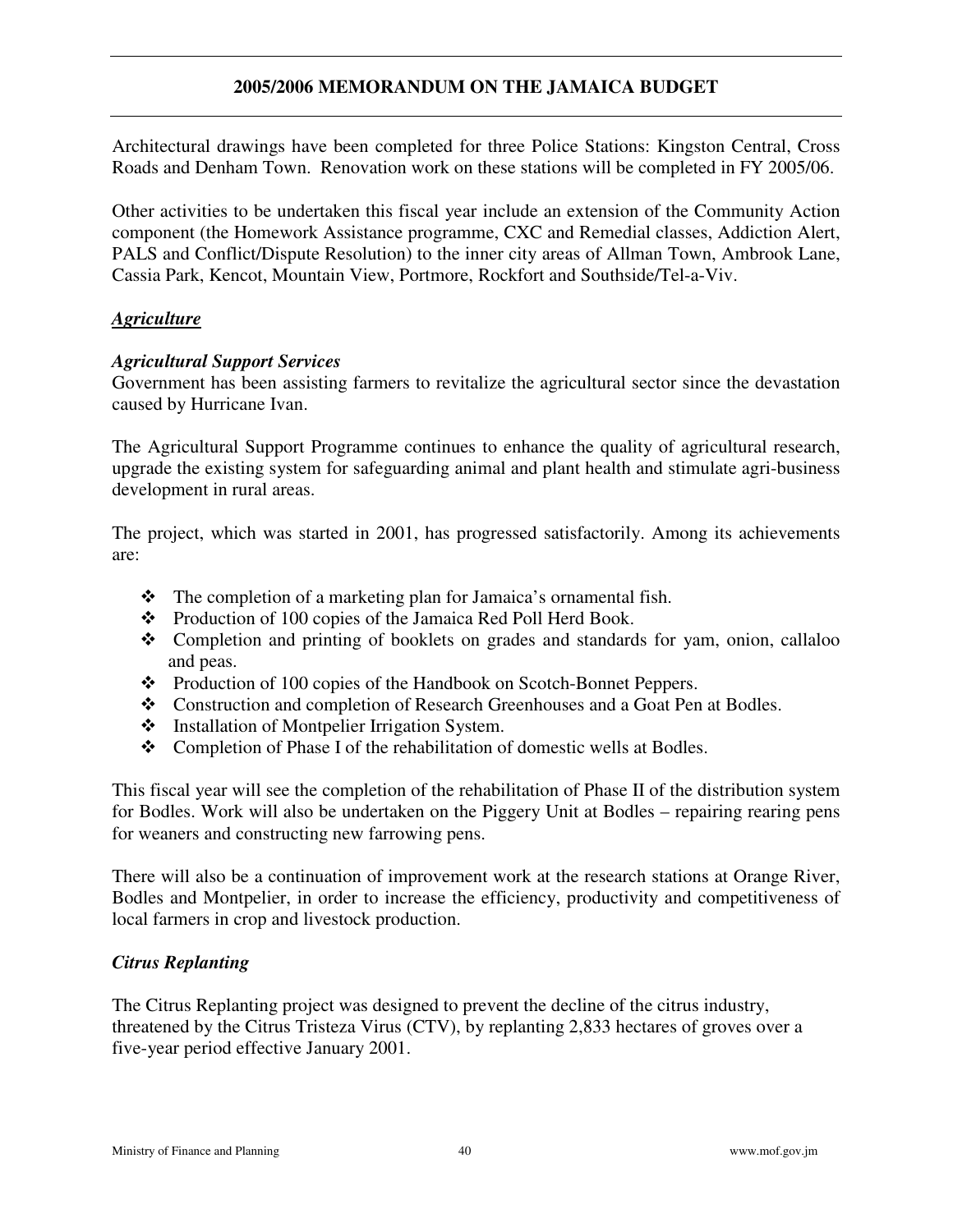Implementation continues to be behind schedule due in part to the slow take-up of loans by small farmers. This has forced the Government to cancel US\$3 million of the credit component. The targeted hectares of 2,833 have consequently been reduced to 1,556 hectares.

At February 2005, 88 farm plans had been prepared; 4,280 citrus farms visited and 2,300 copies of five extension booklets produced; 380,792 certified plants have been removed from the 12 registered nurseries. An all island survey of asphid has been completed and 11 field trials established.

Plant Pathology and Agronomy will continue research in their respective fields. Pathology will complete the citrus and viroids survey and the shoot-tip grafting of local clones. Agronomy will apply fertilizer to 11 trail plots and collect data on the soil and leaf nutrients level.

Public education will continue in the form of public forums, news releases, demonstration sessions, field days and twenty (20) workshops.

Eighteen nurseries will be registered and visited on a monthly basis to monitor production for certified planting materials.

#### *Infrastructure*

#### *Parish Infrastructure Development Programme (PIDP)*

The primary objective of the PIDP is to improve the capacity of Local Government to deliver basic services and maintain Parish Infrastructure in a sustainable manner within the context of Local Government Reform. To achieve this objective, the PIDP was designed among other things to:

- Strengthen the financial viability and institutional capacity of the Parish Councils to carry out their responsibilities.
- $\hat{\mathbf{\cdot}}$  Finance the rehabilitation of basic priority infrastructure in the parishes, thereby fostering economic development.

In keeping with the Government's objective of a balanced budget, this project has been reviewed resulting in an extension of the implementation period, which is now expected to conclude in 2006.

To date, 69 packages consisting of 189 km of roads have been repaired in various parishes islandwide. Four administrative buildings: - Kingston & St. Andrew Corporation, Hanover and St. James have been refurbished, while the Office of the Manchester Parish Council is in its final stage of construction.

Thirteen pickup trucks have been provided to the parish councils and four hundred (400) computers have been installed. The companion local area networks (LANs) in parish council buildings have also been installed and 405 staff members from the local authorities and the Ministry of Local Government have received computer training.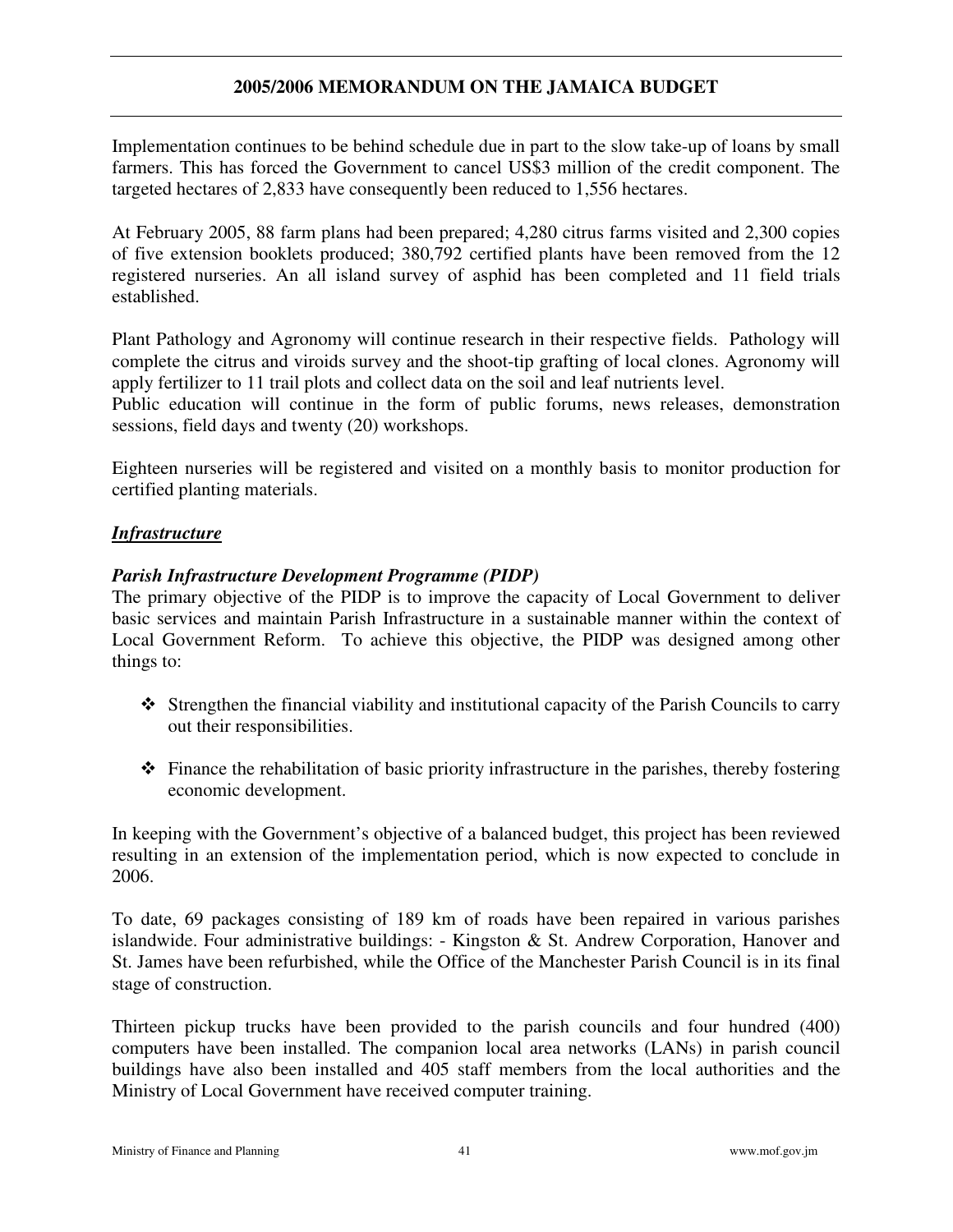Refurbishing of the Browns Town Market will be completed this fiscal year as will construction of the Office of the Manchester Parish Council. Rehabilitation work will commence on the roads for which contracts were signed last year – in Hanover, Westmoreland, St. Mary, Portland and St. Thomas.

Capacity building activities will also continue in the areas of Parish Administration and Management.

#### *Northern Jamaica Development*

The Northern Jamaica Development project was designed to significantly improve the infrastructure from Negril to Port Antonio.

Segment I of the Highway – Negril to Montego Bay – has been completed.

Segment II – Montego Bay to Ocho Rios –is behind schedule and is projected to incur cost overruns. Three hundred and twenty six (326) parcels of land in sections 2, 3 and 4 have been secured and negotiations are in place to secure the remaining land in section 1.

Construction work will be started on Segment III - Ocho Rios to Fair Prospect in Portland - this fiscal year.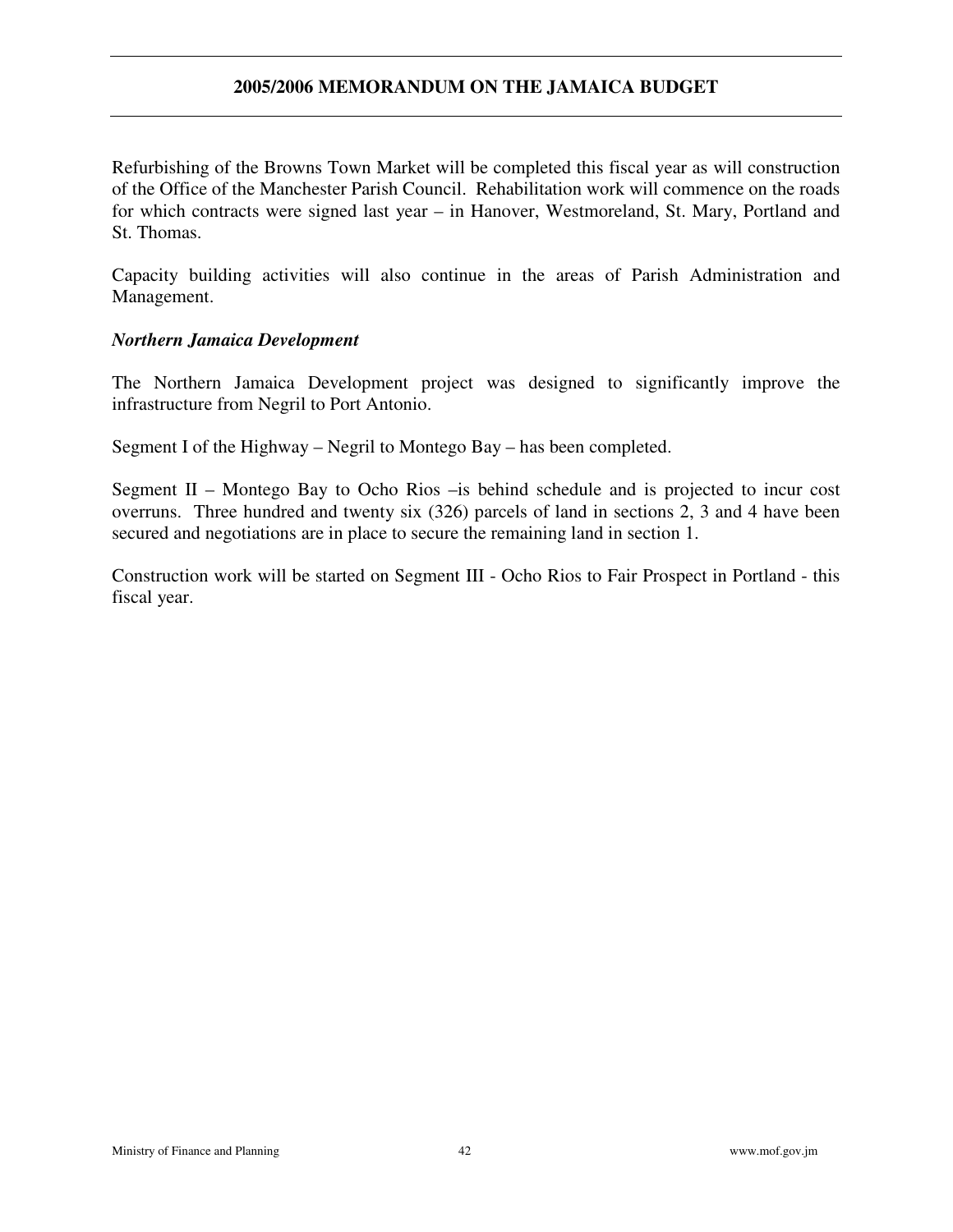## **CHAPTER 5 DEBT AND CAPITAL MARKET DEVELOPMENTS**

## **INTRODUCTION**

The improving fiscal performance and macroeconomic climate contributed to a favourable environment for effective debt management in FY 2004/05. In the domestic market, interest rates continued their downward trend and the foreign exchange market was relatively stable. Externally, the financing environment was characterized by slower than expected increases in international interest rates, an improving global economy and increased investor confidence. The developments locally and internationally facilitated Jamaica's successful execution of its external borrowing programme in the international capital markets early in the fiscal year. Jamaica's improving fiscal and macroeconomic performance was recognized by Standard & Poor's with the upgrading of Jamaica's credit rating outlook in December 2004 from "Negative" to "Stable".

Debt management in FY 2004/05 continued to be guided by the Government's medium-term *Debt Management Strategy* which is designed to return the public debt to sustainable levels, while ensuring that the overall borrowing requirements are met at minimum cost and consistent with a prudent degree of risk.

In FY 2004/05, the *Debt Management Strategy* sought to maintain a prudent debt structure by maintaining an appropriate mix of fixed-rate and floating-rate debt to further diversify and minimize interest-rate risk, extending and smoothing the maturity profile of the debt to better manage refinancing risk; and continuing to increase the transparency and predictability of debt issuance. Modest progress was made in implementing the Strategy during the year. There was a marked reduction in the foreign currency exposure of the domestic debt portfolio; new domestic debt issuances saw an increase in securities with maturities of over 5 years and up to 10 years; Jamaica established a liquid euro-curve with the issuance of 8-year and 10-year eurodenominated bonds; and the domestic and international markets were kept informed and updated through regular releases of debt-related information and macroeconomic developments.

At the end of March 2005, the stock of public sector debt stood at \$759,699.2mn. This represented a 9.5% increase over the stock of \$693,886.8mn recorded at the end of March 2004.

The main factors accounting for the increase in FY 2004/05 were:

- The net issuance of eurobonds in the international capital markets;
- Revaluation and parity changes in respect of multilateral debts;
- The issuance of securities to the Bank of Jamaica (BOJ) representing capitalization of accrued interest on BOJ/FINSAC Local Registered Stocks (LRS); and
- The assumption of contingent liabilities on behalf of public sector entities and in respect of deferred financing arrangements following the completion of a number of infrastructure development projects; and of obligations relating to the Government's support to the UWI/UHWI.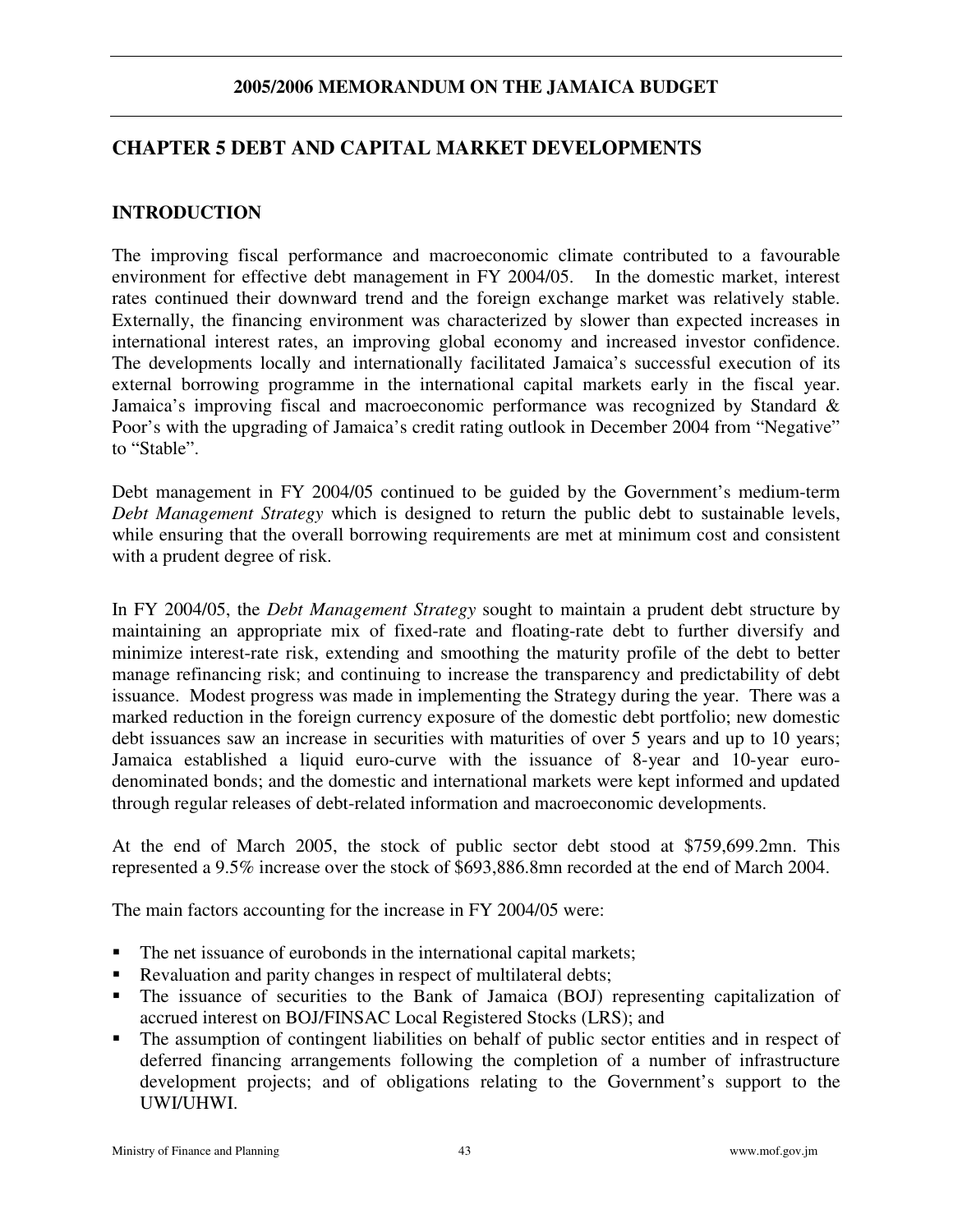The 9.5% rate of growth in the total debt was slower than the 15.4% increase recorded in FY 2003/04 over FY 2002/03. The Debt-to-GDP ratio improved from 140.0% for FY 2003/04 to 136.6% for FY 2004/05.

### **DOMESTIC DEBT**

### **Performance Summary**

During FY 2004/05, the Government continued its management of the domestic debt within the framework of the *Debt Management Strategy*. Emphasis was placed on containing the growth rate of the stock in an environment of reduced interest rates.

Improvements in the macro-economy, relative stability in the foreign exchange market and overall improvement in market conditions contributed to a reduction in interest rates. There was moderate success in the issuance of medium to long-term securities as investors demonstrated a preference for securities at the shorter end of the curve. This reflected, *inter alia*, securities dealers' continuing adjustments to prudential regulations and investors' cautious approach in the context of higher than projected inflation. The Government continued its policy of increased transparency and predictability in debt issuance, including the publication of quarterly financial requirements.

#### **Stock**

At the end of March 2005, the stock of domestic debt stood at \$449,247.6mn or 80.8% of GDP, an increase of \$31,676.3mn or 7.6% over the stock at the end of March 2004.

The increase was attributable to:

- The issue to BOJ of securities representing capitalization of accrued interest on BOJ/FINSAC LRS.
- The assumption of contingent liabilities on behalf of public sector entities and in respect of deferred financing arrangements following the completion of a number of infrastructure development projects; and of obligations relating to the Government's support to the UWI/UHWI.

Domestic debt as a percentage of GDP improved from 84.3% for FY 2003/04 to 80.8% for FY 2004/05.

Gross new domestic debt issued during FY 2004/05 amounted to \$142,587.7mn, an increase of 8.5% over FY 2003/04. Of the total new issues, \$124,438.4mn or 87.3% was raised for budgetary commitments. This was 2.3% higher than the projected budgeted financing requirement of \$121,699.9mn as a result of the higher than projected deficit. Non-budgetary issues amounted to \$18,149.3mn or 12.7% of gross new domestic debt.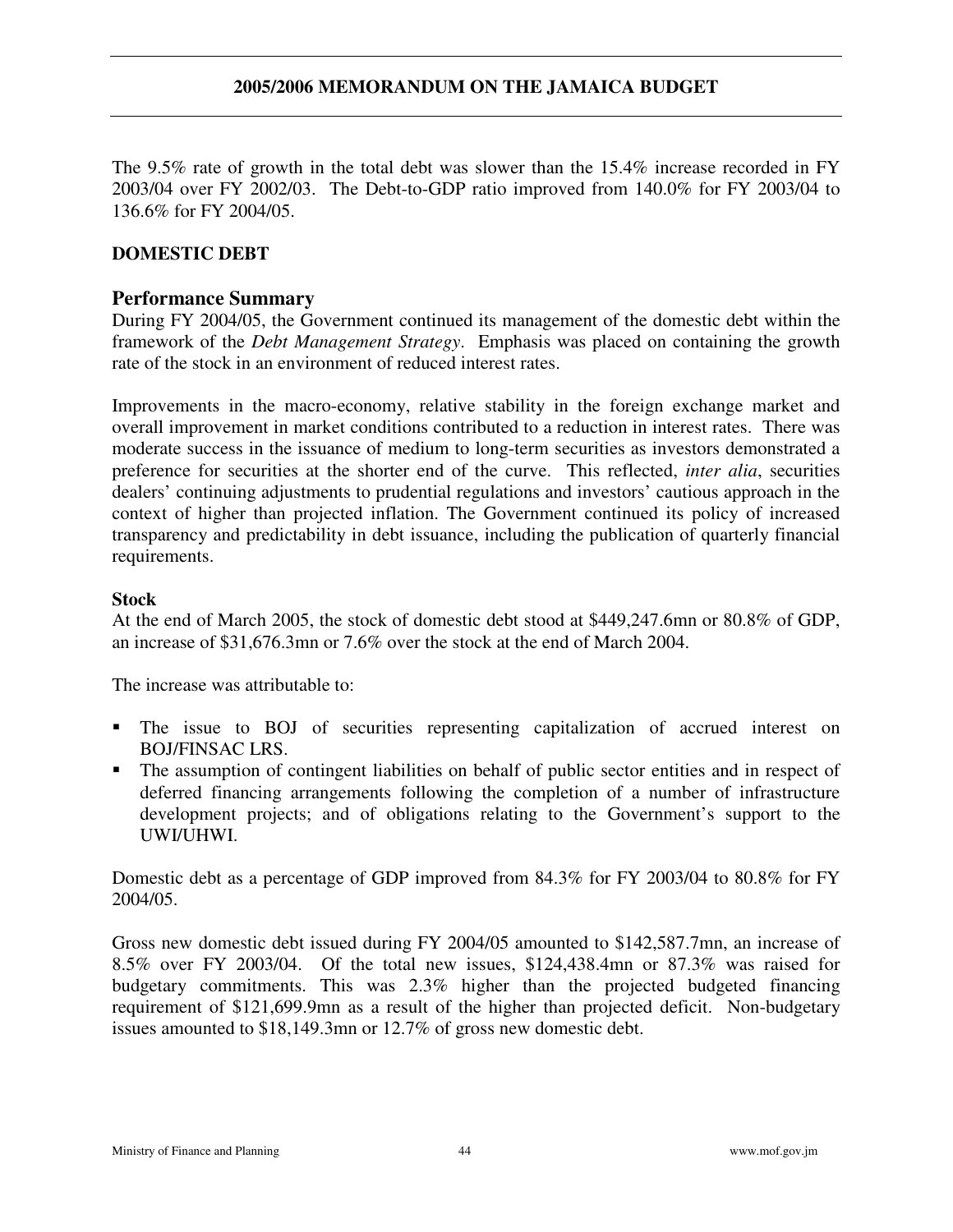|                               | FY 2003/04 | Share $(\% )$ | FY 2004/05 | Share $(\% )$ |
|-------------------------------|------------|---------------|------------|---------------|
| <b>LRS</b>                    | 220,819.2  | 52.9          | 218,412.6  | 48.6          |
| Debentures                    | 86,844.5   | 20.8          | 128,974.2  | 28.7          |
| <b>Treasury Bills</b>         | 3,750.0    | 0.9           | 4,050.0    | 0.9           |
| <b>US\$ Indexed Bonds</b>     | 51,515.5   | 12.3          | 37,189.7   | 8.3           |
| <b>US\$ Denominated Bonds</b> | 45,312.6   | 10.9          | 47,533.3   | 10.6          |
| Commercial Bank Loans & Other | 9,329.5    | 2.2           | 13,087.8   | 2.9           |
| <b>Total</b>                  | 417,571.3  | 100.0         | 449,247.6  | 100.0         |

#### **Structure of Central Government Domestic Debt** *FY 2003/04 – FY 2004/05* **(J\$mn)**

At the end of FY 2004/05, LRS, the Government's medium- to long-term debt instrument, represented 48.6% of total domestic debt, compared with 52.9% at the end of March 2004. Concomitant with the reduction in the share of LRS and the market's demonstrated preference for shorter-term securities, there was an increase in the share of Investment Debentures from 20.8% at the end of March 2004 to 28.7% at the end of March 2005. US\$-denominated and US\$-Indexed bonds accounted for 18.9%, a reduction from 23.2% at the end of March 2004, reflecting the Government's efforts to reduce the foreign exchange risk of the domestic debt.

The category comprising merchant banks, trust companies and brokers had the single largest holding of Government securities. Holdings by these institutions increased from 29.5% at the end of FY 2003/04 to 32.6% at the end of FY 2004/05. The holdings by commercial banks continued the downward trend from 22.2% at the end of FY 2003/04 to 16.6% at the end of FY 2004/05. The holdings of public sector bodies including the BOJ increased from 25.9% to 26.4%.

#### **Maturity Profile**

Despite the favourable market conditions in FY 2004/05, there was only moderate success in extending the maturity profile of the domestic debt. This was due in part to securities dealers continued adjustments to prudential regulations and investors' cautious approach in the context of higher than projected inflation. The market displayed an appetite for short to medium-term instruments and this was reflected in the altered share of the respective components of the debt stock.

Of total new domestic debt issued in FY 2004/05, 75.7% had maturities of up to 5 years, down from 94.3% in FY 2003/04. Issues with maturities of over 5 years accounted for 24.3% compared to 5.7% in FY 2003/04. Of these, issues with maturities between 5 and 10 years increased significantly from 1.5% in FY 2003/04 to 16.5% in FY 2004/05.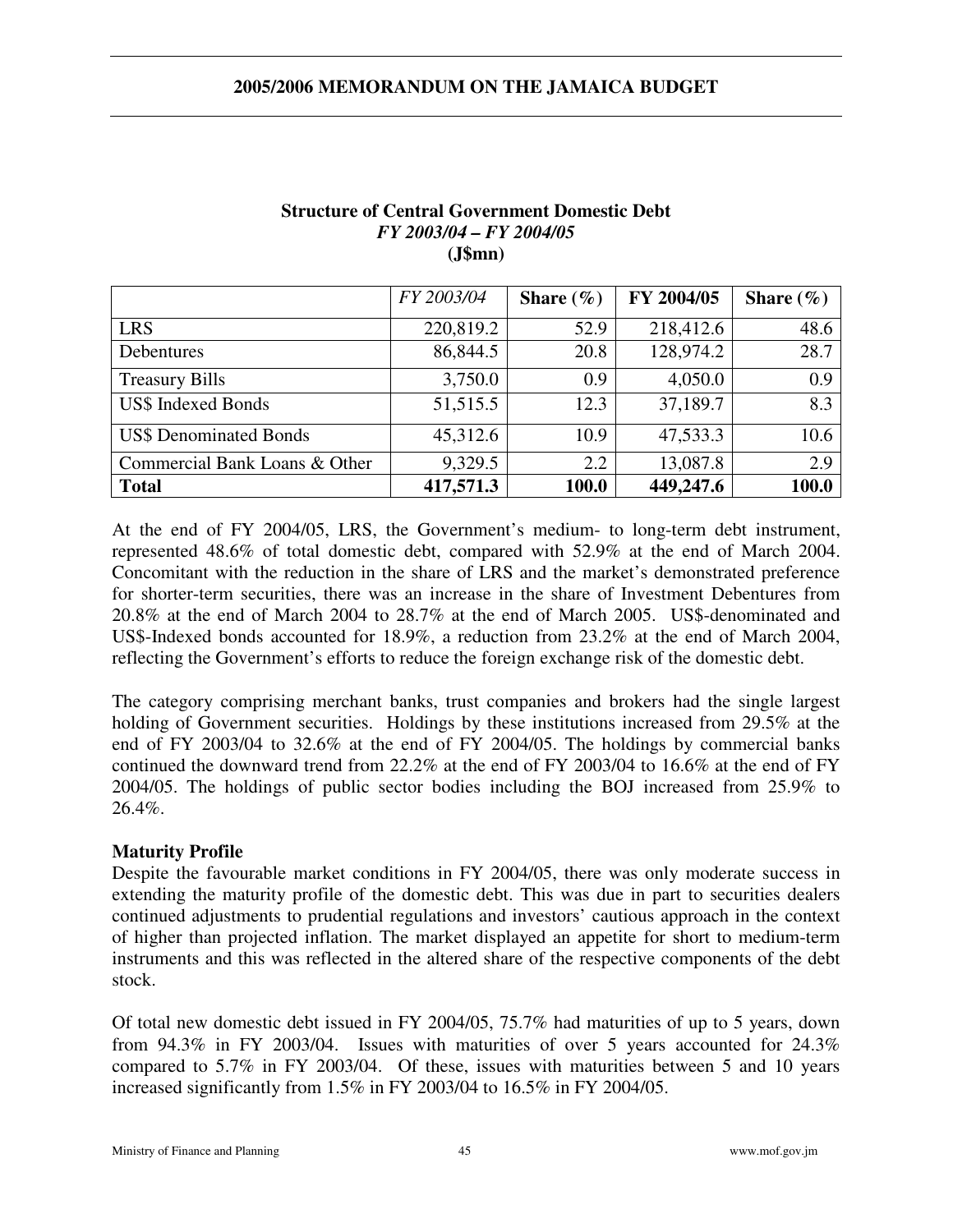Of the total domestic debt outstanding at the end of FY 2004/05, 74.4% had maturities of up to 5 years compared with 73.1% at end of FY 2003/04; 15.3% had maturities of between 5 and 10 years, up from 14.0%; while 10.3% had maturities of 10 years and over, down from 12.8% at the end of FY 2003/04.

#### **Interest Rate Structure**

The Government remained guided by the *Debt Management Strategy* objective of increasing the share of fixed rate debt. Of the new domestic debt issued during the fiscal year, 73.6% was contracted at fixed rates while 26.4% was contracted at variable rates.

| $\mathscr{G}_o$           |                             |                             |                             |                             |  |  |  |
|---------------------------|-----------------------------|-----------------------------|-----------------------------|-----------------------------|--|--|--|
|                           | End<br><b>March</b><br>2002 | End<br><b>March</b><br>2003 | End<br><b>March</b><br>2004 | End<br><b>March</b><br>2005 |  |  |  |
| <b>Fixed Rate Debt</b>    | 43.2                        | 48.4                        | 58.2                        | 58.6                        |  |  |  |
| Variable Rate Debt        | 55.9                        | 51.6                        | 41.7                        | 41.4                        |  |  |  |
| Non-Interest Bearing Debt | 0.8                         | 0.0                         | 0.1                         | 0.0                         |  |  |  |
| <b>Total</b>              | 100.0                       | 100.0                       | 100.0                       | 100.0                       |  |  |  |

### **Domestic Debt Interest Rate Structure March 2002 – March 2005**

Of the total domestic debt outstanding at the end of March 2005, 58.6% was contracted on a fixed rate basis, compared with 58.2% at the end of March 2004 and 48.4% at the end of March 2003. Government's success over the years in increasing the share of fixed rate debt in the domestic portfolio has reduced the sensitivity of the portfolio to interest rate volatility.

#### **Interest Rates**

Domestic interest rates continued on a declining path in FY 2004/05. Improved fiscal and macroeconomic performance, relative stability in the foreign exchange market and close collaboration between the fiscal and monetary authorities contributed to the consistent reduction in interest rates over the period. The rates on Bank of Jamaica 180-day, 270-day and 360-day Reverse Repurchase Agreements declined from 16.00%, 16.95% and 17.95%, respectively, at the end of March 2004, to 13.45%, 14.00% and 14.50%, respectively, at the end of March 2005. The six-month Treasury Bill average yield rate also declined from 15.57% at the end of March 2004 to 13.46% at the end of March 2005.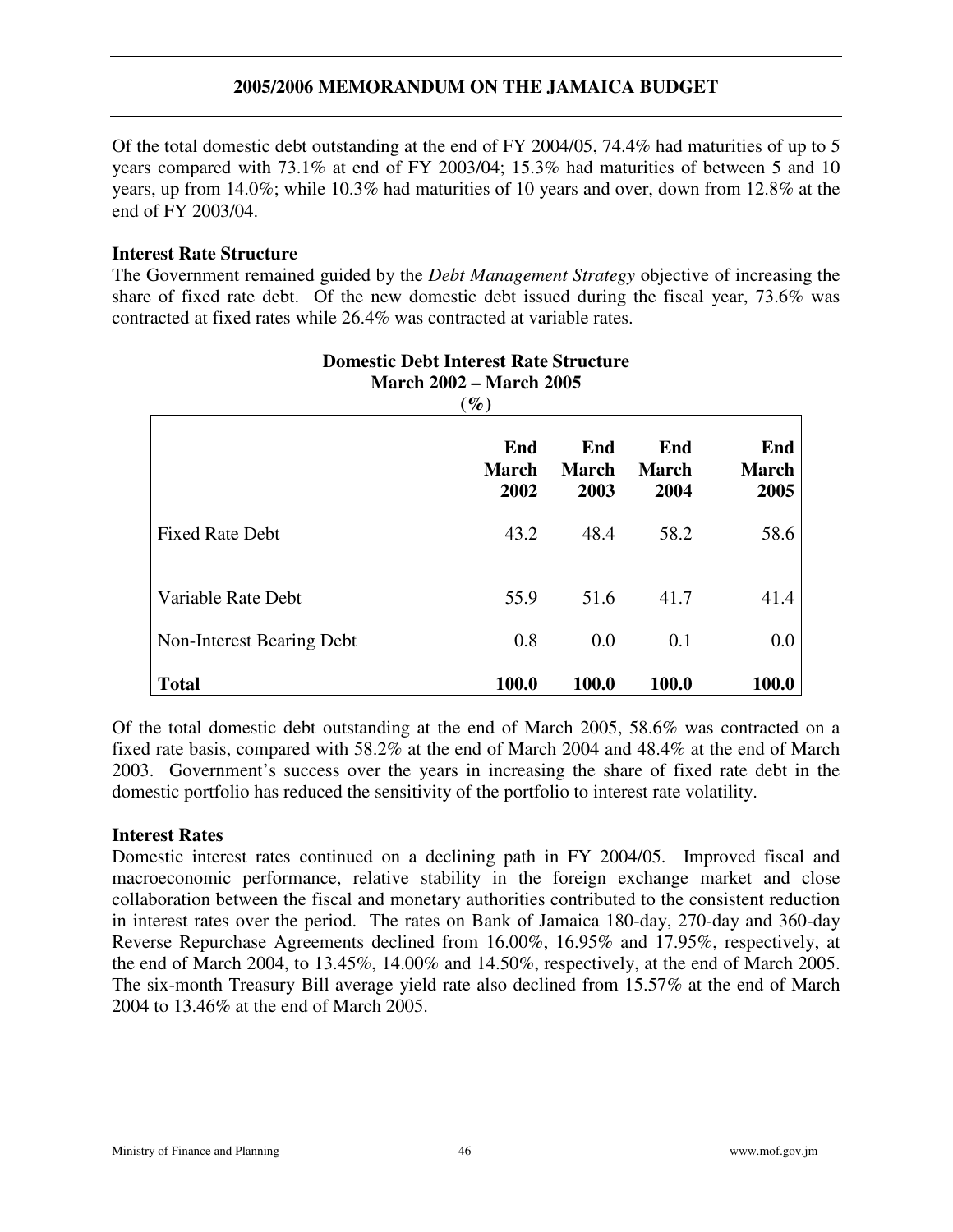#### **Domestic Debt Indicators**

At the end of the fy 2004/05, domestic debt as a percentage of GDP was 80.8% compared with 84.3% at the end of fy 2003/04. Domestic interest payments accounted for 48.3% of tax revenue and 38.6% of recurrent expenditure, compared with 54.5% and 41.2%, respectively, at the end of March 2004.

#### **EXTERNAL DEBT**

#### **Performance Summary**

The improvements in the macro-economy, more favourable international financial markets conditions and increased investor confidence in Jamaica allowed the Government to successfully execute its external borrowing programme within the first seven months of the fiscal year. The Government was able to extend its euro-yield curve and widened its investor base by issuing 8 year and 10-year euro-denominated issues. The Government took advantage of the competitive cost of long-term external financing and substituted a portion of its domestic funding needs with external borrowings.

In April 2004, US\$125mn was raised through the re-opening of the existing US\$300mn 10.625% bonds due 2017. In July 2004,  $\epsilon$ 200mn 11% bonds due 2012 were raised in the international capital markets. Based on the impressive demand, the Government was able to increase the size of the issue from  $\epsilon$ 100mn to  $\epsilon$ 200mn. As a result of the overwhelming demand from institutional and retail investors, the Government again successfully tapped the Euro markets in October 2004 and raised  $E150$ mn 10.50% bonds due 2014. With each successive issue, the Government achieved more competitive pricing and lower yields.

During the year, the Government maintained its policy of transparency and predictability. The documents filed with the United States Securities and Exchange Commission as part of the requirement for the Schedule B Shelf Registration Programme were updated. The amount placed on the "Shelf" under the Programme was replenished to US\$700mn, in keeping with the Government's medium-term external borrowing programme. Between FY 2001/02 when the "Shelf" was established, and FY 2002/03, US\$300mn was drawn down from the "Shelf". The Government kept international investors informed on financial and economic developments through quarterly investors' conference calls and a road show in the major European cities.

#### **Stock**

At the end of March 2005, the stock of public and publicly guaranteed external debt stood at \$310,451.6mn (US\$5,044.4mn) or 55.8% of GDP. This represented an increase of 12.4% compared to that at the end of March 2004. In US\$ terms, the external debt increased by 11.4%. The increase in the external debt stock was due primarily to:

- The issuance of bonds on the international capital markets which exceeded gross amortization for the fiscal year; and
- Revaluation and parity changes in respect of some multilateral debts.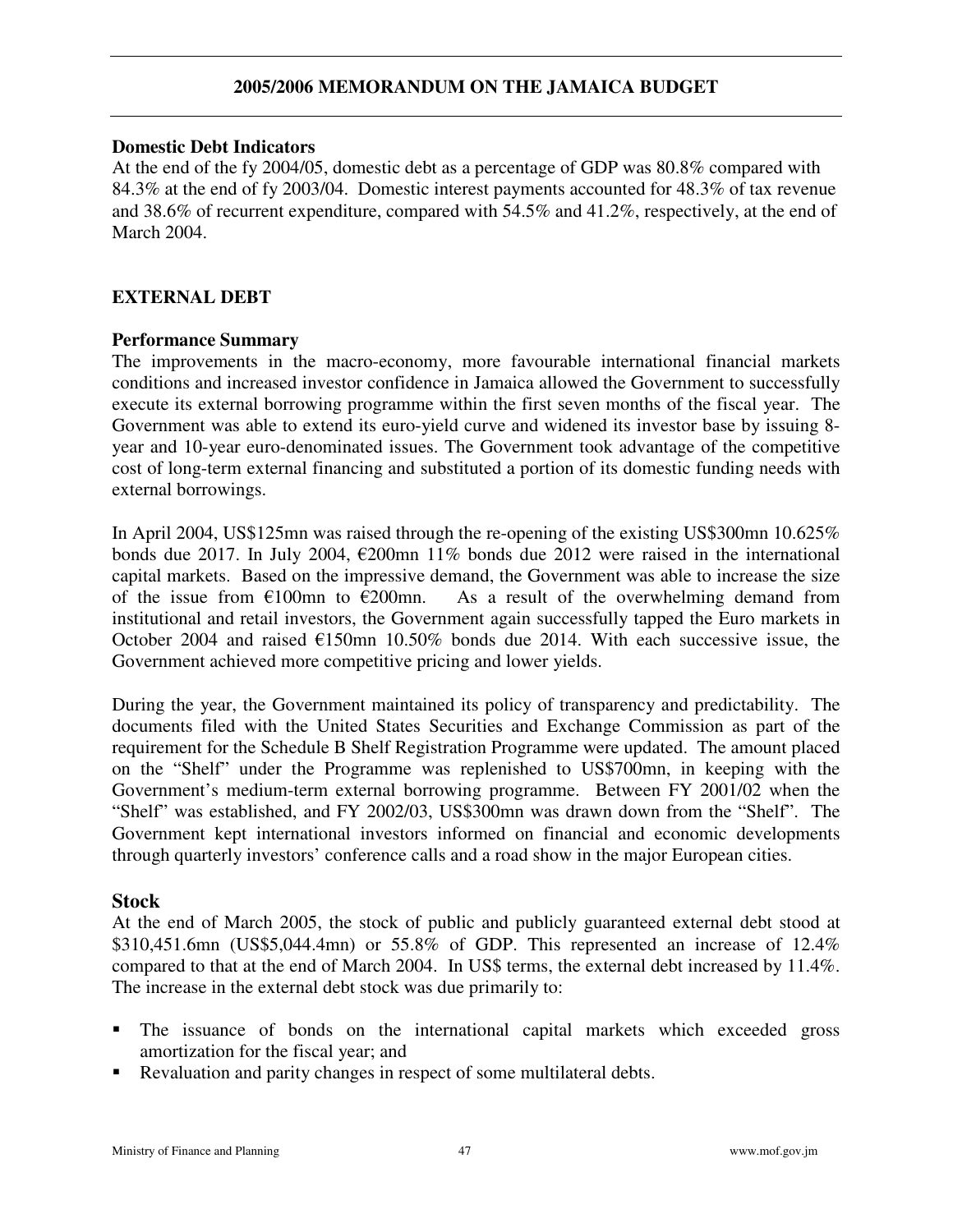#### **Creditor Composition**

The structure of the external debt portfolio has changed, reflecting the combined effects of increased issuance in the international capital markets and the reduction in available resources from official sources (multilateral and bilateral creditors).

At the end of March 2005**,** eurobonds issued in the international capital markets comprised the major share of external debt stock, accounting for 46.8%. This compared with 43.8% of the stock at the end of FY 2003/04. Loans from official creditor sources accounted for 43.7% of the external debt at the end of FY 2004/05 compared with 47.0% at the end of FY 2003/04. Jamaica has been making net repayment of loans from official sources and as a result, the share of loans from official creditors declined steadily over the past 10 years, except in FY 2002/03 when the major disbursements of loans for the financial sector reform programme were received.

Loans from commercial banks as a percentage of the external debt stock increased from 3.6% at the end of FY 2003/04 to 4.6% at the end of FY 2004/05. The increase was due primarily to disbursements of loans for the purchase of patrol vessels, and for the rural bridges programme.

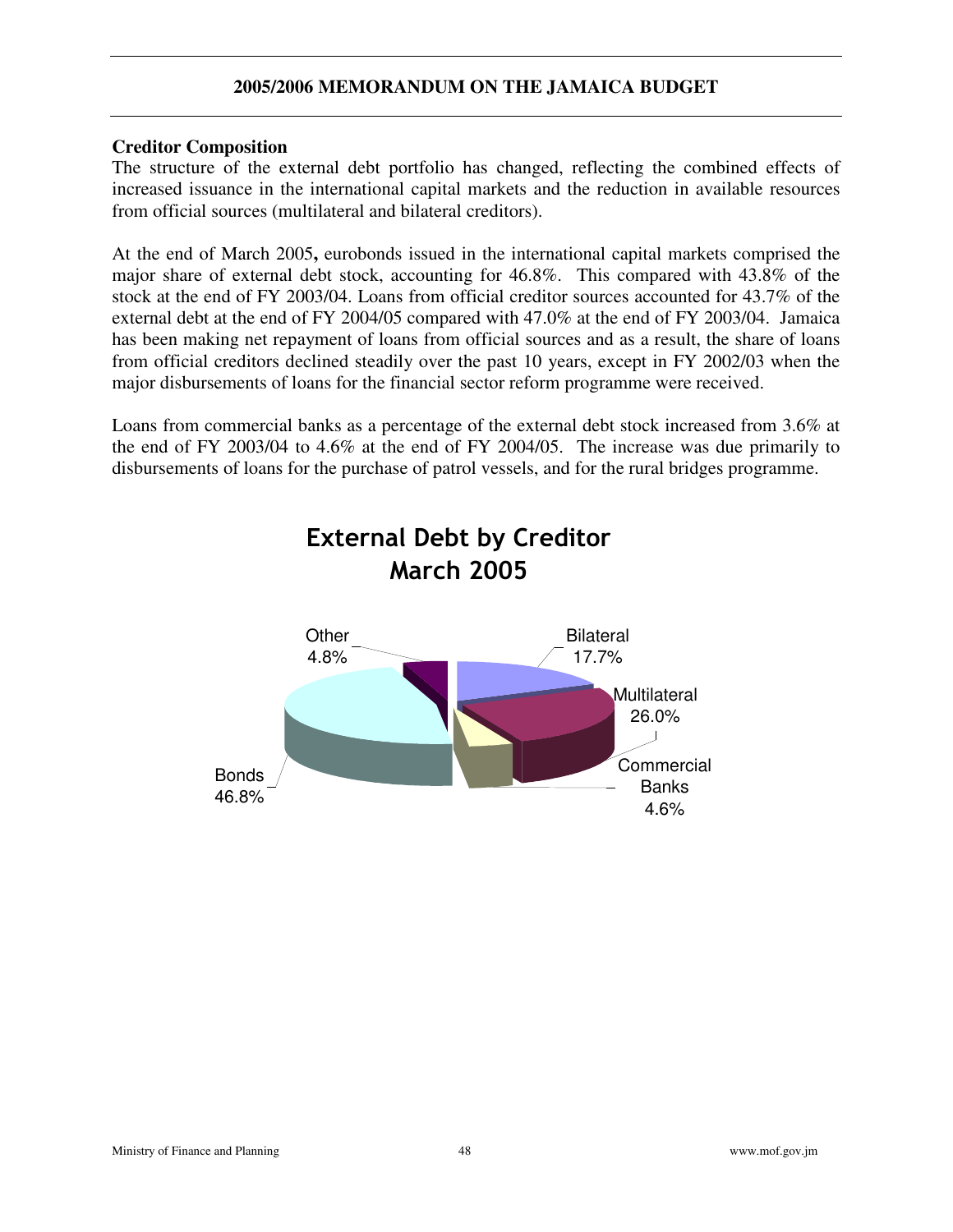#### **Currency Composition**

The US\$ remains the predominant currency in which Jamaica's external debt is denominated. At the end of FY 2004/05, 70.7% of the external debt was denominated in US\$, compared with 72.7% at the end of FY 2003/04. With the increased issuance in the euro-markets during FY 2004/05, the Euro's share has increased to 20.9% up from 17.3% at the end of FY 2003/04.



## **Interest Rate Structure**

At the end of March 2005, 76.2% of the external debt had been contracted on a fixed rate basis compared with 72.3% at the end of March 2004. The variable rate component of the external portfolio stood at 23.8% at the end of March 2005, down from 27.7% at the end of March 2004. This characteristic has helped to insulate the external debt from adverse interest rate movements.

| <b>External Debt Interest Rate Structure</b><br><b>March 2002 – March 2005</b><br>$(\%)$ |                          |                          |                          |                          |  |
|------------------------------------------------------------------------------------------|--------------------------|--------------------------|--------------------------|--------------------------|--|
|                                                                                          | <b>End March</b><br>2002 | <b>End March</b><br>2003 | <b>End March</b><br>2004 | <b>End March</b><br>2005 |  |
| <b>Fixed Rate</b>                                                                        |                          |                          |                          |                          |  |
| Debt                                                                                     | 74.0                     | 71.1                     | 72.3                     | 76.2                     |  |
| Variable                                                                                 |                          |                          |                          |                          |  |
| Rate Debt                                                                                | 26.0                     | 28.9                     | 27.7                     | 23.8                     |  |
| <b>Total</b>                                                                             | 100.0                    | 100.0                    | 100.0                    | 100.0                    |  |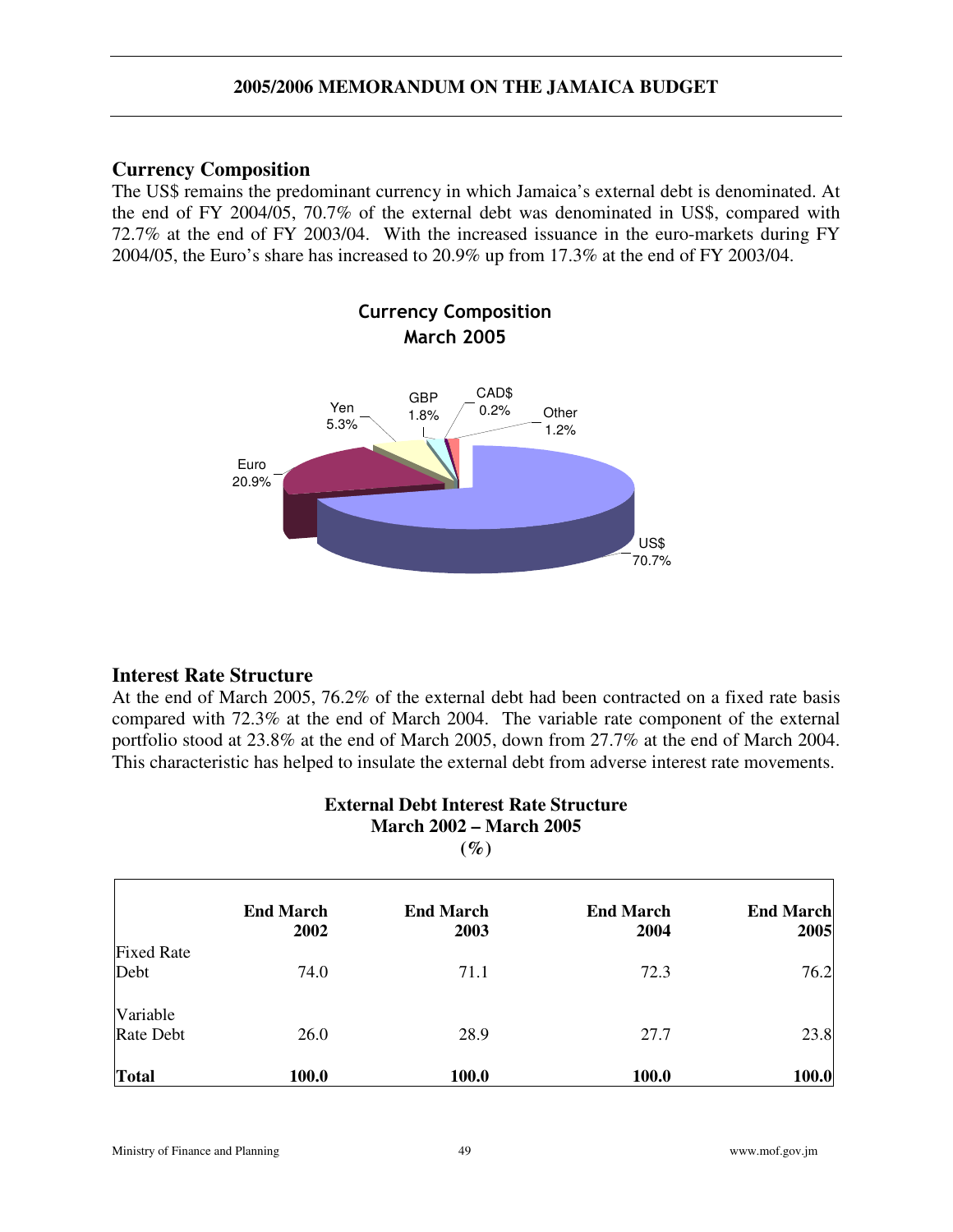## **Maturity Structure**

The external debt portfolio remains predominantly long-term debt. At the end of FY 2004/05, 44.6% of the external debt was due to mature in 10 years or more; 32.6% between 5 and 10 years and 22.8% in under 5 years. With the 8-year and 10-year euro-denominated bonds issued in FY 2004/05, the Government accessed the traditionally longest part of the euro-curve, establishing a liquid euro-denominated yield curve.

## **Debt Forgiveness**

Jamaica has been the recipient of debt forgiveness from its bilateral creditors under various debt initiatives. During FY 2004/05, the Government of the United Kingdom provided debt forgiveness to the value of £9.4mn under the renewed Commonwealth Debt Initiative (CDI). This amount covered principal and interest payments amounting to  $£3.5$ mn due on eligible loans from the Government of the United Kingdom and £2.9mn due on eligible loans from the Commonwealth Development Corporation (CDC). The remaining  $\hat{\epsilon}$ 3.0mn represents a reimbursement of payments made to CDC during FY 2003/04. These funds were used to assist the Government in addressing growth and poverty reduction projects.

The Netherlands Government provided debt relief in the amount of  $\epsilon$ 5.1mn representing principal and interest payments due on eligible loans in calendar year 2004.

The United States Government also provided cash flow relief amounting to US\$6.5mn by way of a debt for nature swap under its Tropical Forest Conservation Act Programme. Under this programme, Jamaica is permitted to utilize debt payments to the United States Department of Agriculture to the establishment of endowed trust funds to finance the protection of tropical forests and other environmentally significant areas.

## **International Capital Markets Development**

Jamaica's improving fiscal and macroeconomic developments resulted in an improved credit story. This, combined with increased investor confidence enabled the Government to successfully execute its international capital market transactions in FY 2004/05.

In April 2004, the existing US\$300mn 10.625% bonds due 2017 were re-opened and an additional US\$125mn raised, increasing the face value of this bond to US\$425mn. Bear Stearns Inc. was the lead manager for the transaction.

In July 2004, the Government approached the markets for  $E100$ mn and increasing the size of the issue to  $\epsilon$ 200mn due to overwhelming demand. As a result of the continued strong demand from institutional and retail investors, the Government again successfully tapped the Euro markets in October 2004 and raised  $E150$ mn 10.50% bonds due 2014, its longest dated euro-denominated bonds. With each successive issue, the Government achieved more competitive pricing and lower yields. The joint-lead managers for both euro transactions were Deutsche Bank and Commerzbank Securities.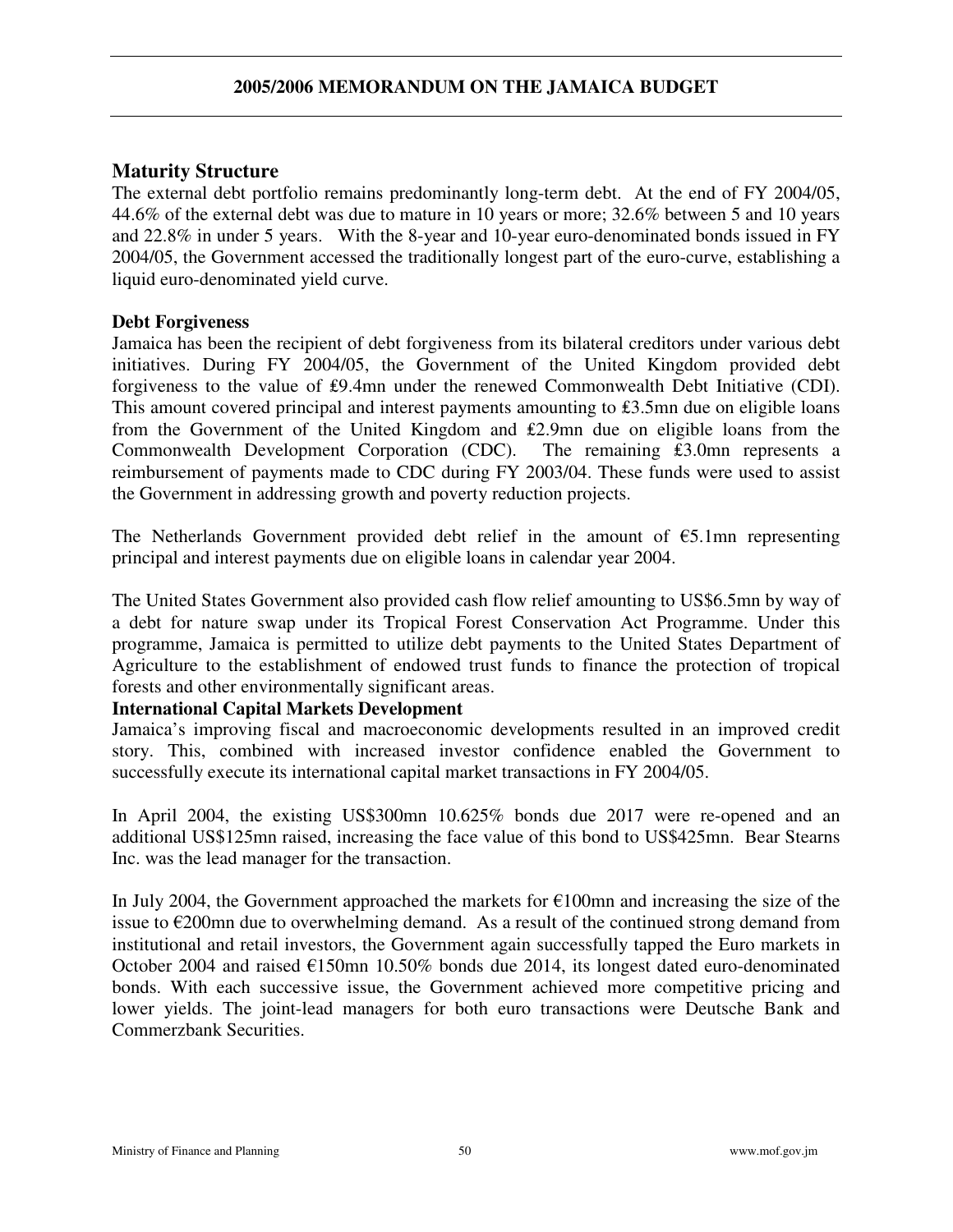During FY 2004/05, Jamaica's eurobonds generally traded at or above par. The favourable trading levels of the bonds demonstrated investor confidence in Jamaica and the Jamaican credit story.

In December 2004, Standard & Poor's upgraded the outlook on Jamaica's local and foreign currency sovereign credit ratings from "Negative" to "Stable" and maintained its "B" rating for long-term local and foreign currency debt. Jamaica's improving fiscal and external liquidity situation, ongoing commitment to fiscal austerity and stronger growth prospects have supported the improved ratings. Moody's maintained its B1/Stable outlook ratings for Jamaica's long-term local and foreign currency ratings.

### **DEBT MANAGEMENT STRATEGY FY 2005/06**

The primary objective of the Government's medium-term *Debt Management Strategy* has been to reduce the debt to sustainable levels, keep borrowing costs low while minimising risk. In FY 2005/06, the Government will continue to pursue strategies and policies consistent with the medium-term objectives of:-

- Maintaining a prudent debt structure;
- Further diversifying the debt portfolio;
- Using market mechanisms for domestic debt issuance;
- Promoting and building a liquid and efficient market for Government securities; and
- Increasing transparency and predictability.

Within this context, the *Debt Management Strategy* for FY 2005/06 will seek to:-

- Maintain an appropriate mix of fixed-rate and floating-rate debt to further diversify and minimize interest-rate risk;
- Extend and smooth the maturity profile of the debt to better manage refinancing risk; and
- Continue to increase transparency and predictability of debt issuance.

#### **MEDIUM TERM TARGET**

The balancing of the budget in FY 2005/06 and the generation of surpluses thereafter will result in reduced borrowing by the Government and hence a reduction in the debt burden. Continued improvements in the macro-economy will also contribute to the further lowering of interest rate and consequently, reducing debt servicing costs. With the balancing of the budget and an improved macro-economic environment, the Debt-to-GDP ratio will continue to decline over the medium-term.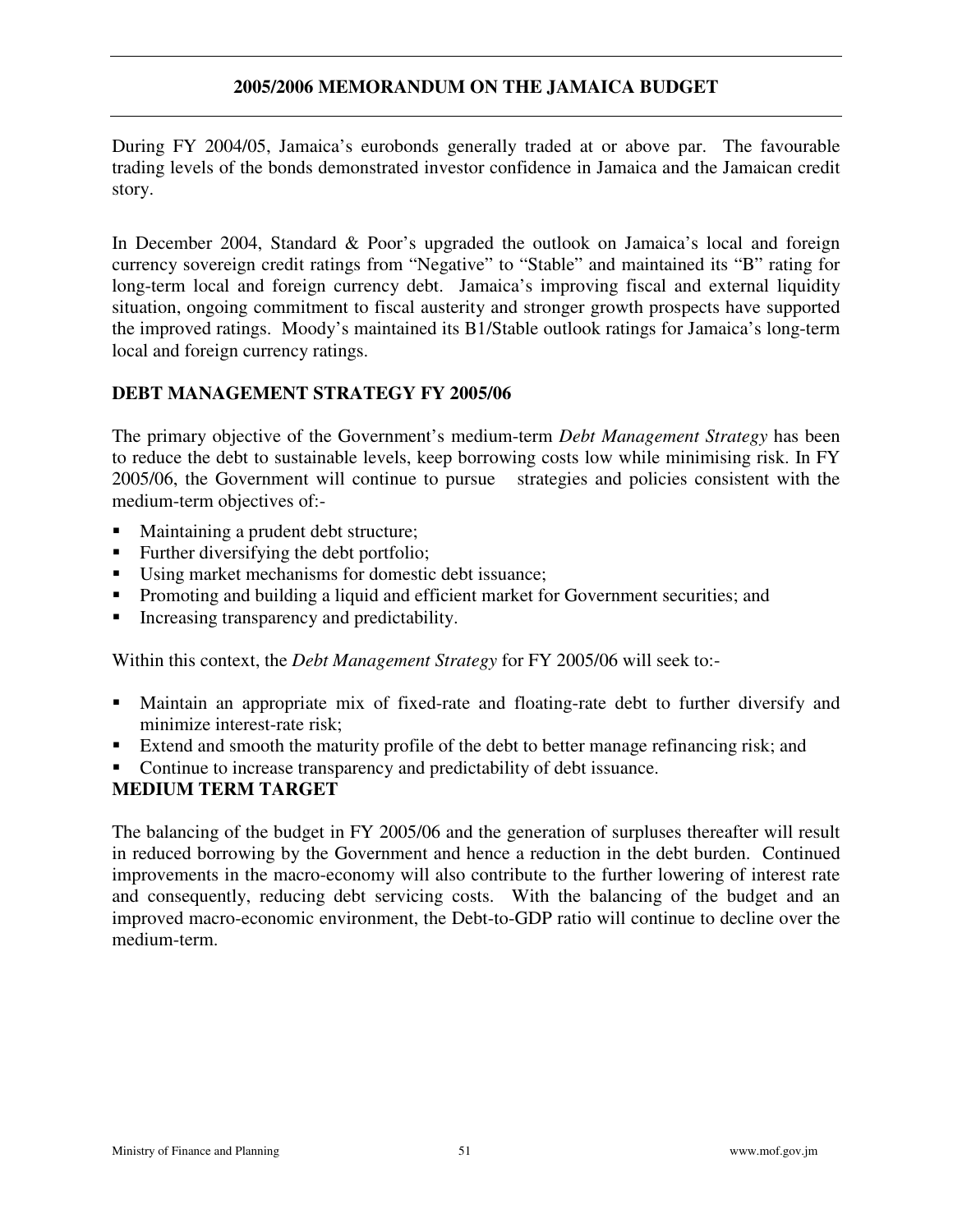#### **PROFILE OF THE STOCK OF PUBLIC DEBT ( J\$ millions )**

|                                | 1995/96   | 1996/97   | 1997/98   | 1998/99   | 1999/00             | 2000/01   | 2001/02   | 2002/03   | 2003/04   | 2004/05*  |
|--------------------------------|-----------|-----------|-----------|-----------|---------------------|-----------|-----------|-----------|-----------|-----------|
| <b>DOMESTIC DEBT</b>           | 57,675.0  | 85,181.2  | 101,540.2 | 139,203.7 | 175,322.7           | 215,084.1 | 300,201.5 | 366,158.1 | 417,571.3 | 449,247.6 |
| Percentage of total debt       | 29.8%     | 43.4%     | 46.3%     | 53.1%     | 56.8%               | 56.5%     | 60.4%     | 60.9%     | 60.2%     | 59.1%     |
| <b>Local Registered Stocks</b> | 40,215.4  | 61,587.0  | 75,873.2  |           | 105,121.4 126,009.3 | 159,734.8 | 212,110.0 | 240,923.0 | 220,819.2 | 218,412.6 |
| <b>Treasury Bills</b>          | 9,655.0   | 11,016.2  | 11,650.0  | 10,450.0  | 9,550.0             | 6,950.0   | 4,250.0   | 2,950.0   | 3,750.0   | 4,050.0   |
| <b>Investment Debentures</b>   | n/a       | 3,240.1   | 6,778.9   | 12,843.1  | 23,958.5            | 27.499.5  | 32,399.3  | 41,189.6  | 86,844.5  | 128,974.2 |
| <b>US\$-Indexed Bonds</b>      | n/a       | n/a       | n/a       | n/a       | 2,897.4             | 7,723.2   | 20,751.6  | 42,315.6  | 51,515.5  | 37,189.7  |
| <b>US\$-Denominated Bonds</b>  | n/a       | 2,609.0   | 2,309.7   | 4,357.2   | 9,639.0             | 9,707.6   | 25,571.1  | 30,579.3  | 45,312.6  | 47,533.3  |
| <b>Commercial Bank Loans</b>   | 4,957.7   | 4,027.4   | 3,088.5   | 1,716.1   | 2,487.4             | 2,466.1   | 3,527.2   | 6,322.6   | 7,450.1   | 12,219.3  |
| Other                          | 2,846.9   | 2,701.6   | 1,839.9   | 4,715.9   | 781.1               | 1,002.9   | 1,592.2   | 1,878.0   | 1,879.4   | 868.5     |
| <b>EXTERNAL DEBT</b>           | 136,168.5 | 111,183.2 | 117,674.7 | 123,099.3 | 133,365.1           | 165,556.7 | 196,881.2 | 235,083.2 | 276,315.4 | 310,451.6 |
| Percentage of total debt       | 70.2%     | 56.6%     | 53.7%     | 46.9%     | 43.2%               | 43.5%     | 39.6%     | 39.1%     | 39.8%     | 40.9%     |
| <b>Bilateral</b>               | 72,567.1  | 60,099.5  | 53,356.8  | 54,358.4  | 55,870.9            | 52,598.2  | 49,903.4  | 56,316.2  | 59,744.0  | 54,970.9  |
| Multilateral                   | 48,066.4  | 37,383.6  | 41,208.2  | 40,607.8  | 43,044.3            | 50,798.4  | 53,796.0  | 69,115.4  | 70,273.7  | 80,736.3  |
| <b>IBRD</b>                    | 15,442.5  | 9,928.0   | 14,462.0  | 13,436.3  | 15,677.8            | 18,899.2  | 21,015.1  | 26,999.2  | 26,852.9  | 26,087.2  |
| <b>IDB</b>                     | 17,899.3  | 16,656.1  | 16,726.3  | 17,129.5  | 17,786.5            | 21,878.0  | 22,773.8  | 29,884.6  | 30,060.8  | 38,981.8  |
| CDB                            | 3,573.4   | 3,006.6   | 2,697.4   | 2,738.9   | 2,696.5             | 3,659.4   | 3,448.4   | 4,761.3   | 5,498.2   | 7,148.3   |
| EEC                            | 2,973.9   | 2,630.6   | 3,014.3   | 3,165.8   | 3,050.9             | 3,185.7   | 4,048.8   | 5,349.1   | 6,370.7   | 7,051.7   |
| Other                          | 8,177.3   | 5,162.3   | 4,308.2   | 4,137.3   | 3,832.6             | 3,176.1   | 2,510.0   | 2,121.2   | 1,491.1   | 1,467.3   |
| <b>Bonds</b>                   | n/a       | 3,502.0   | 10,953.0  | 21,054.0  | 27,143.2            | 45,942.7  | 78,664.1  | 90,691.6  | 120,908.4 | 145,422.5 |
| Other                          | 15,535.0  | 10,198.1  | 12,156.7  | 7,079.1   | 7,306.7             | 16,217.3  | 14,517.7  | 18,960.0  | 25,389.3  | 29,321.9  |
| <b>TOTAL DEBT</b>              | 193.843.3 | 196,364.4 | 219,214.9 | 262,303.0 | 308,687.8           | 380.640.8 | 497,082.6 | 601,241.3 | 693,886.7 | 759,699.2 |

n/a - Not Applicable

\* Provisional

Ministry of Finance and Planning 52 www.mof.gov.jm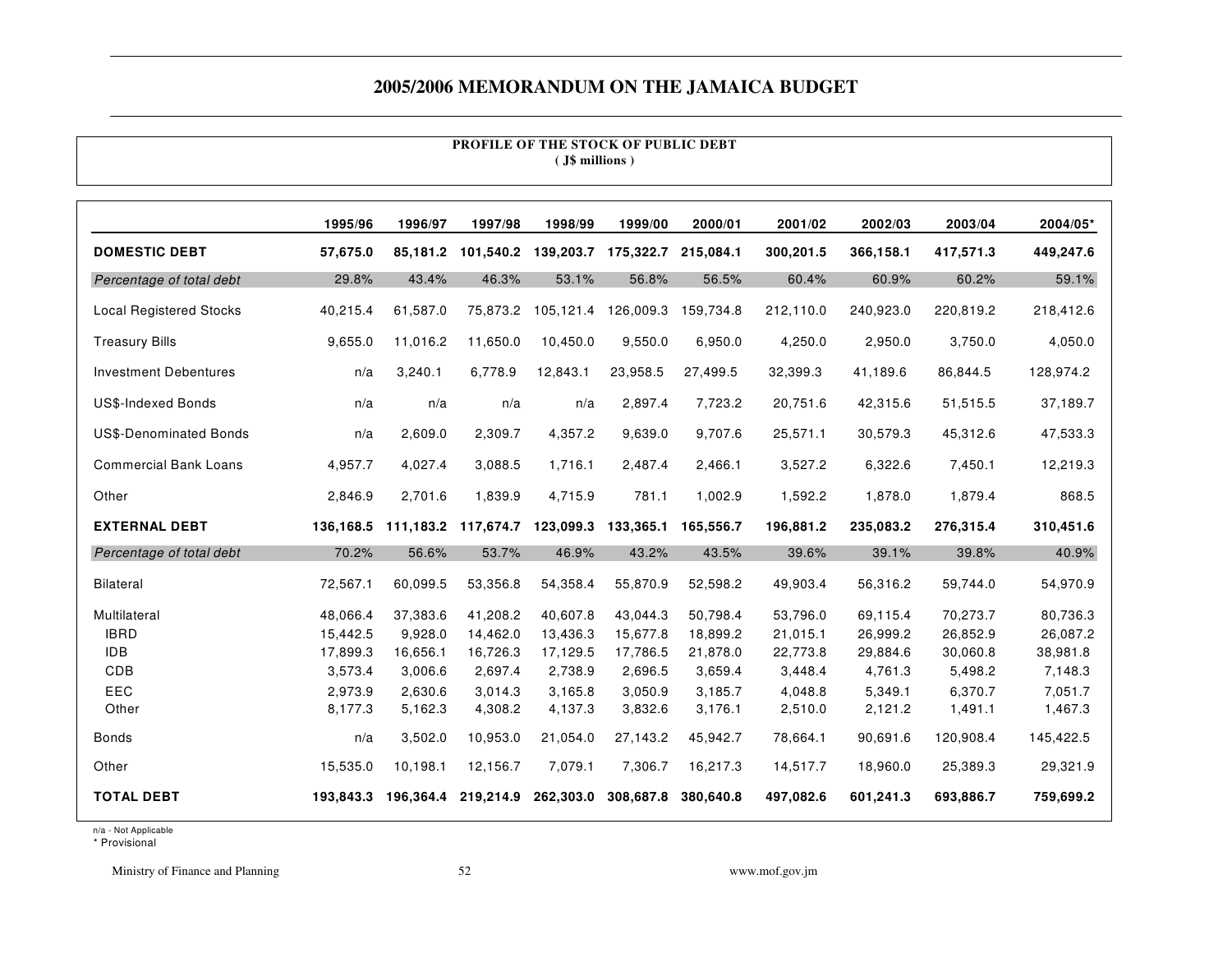

#### *TRADING LEVELS OF GOJ US\$ EUROBONDS*

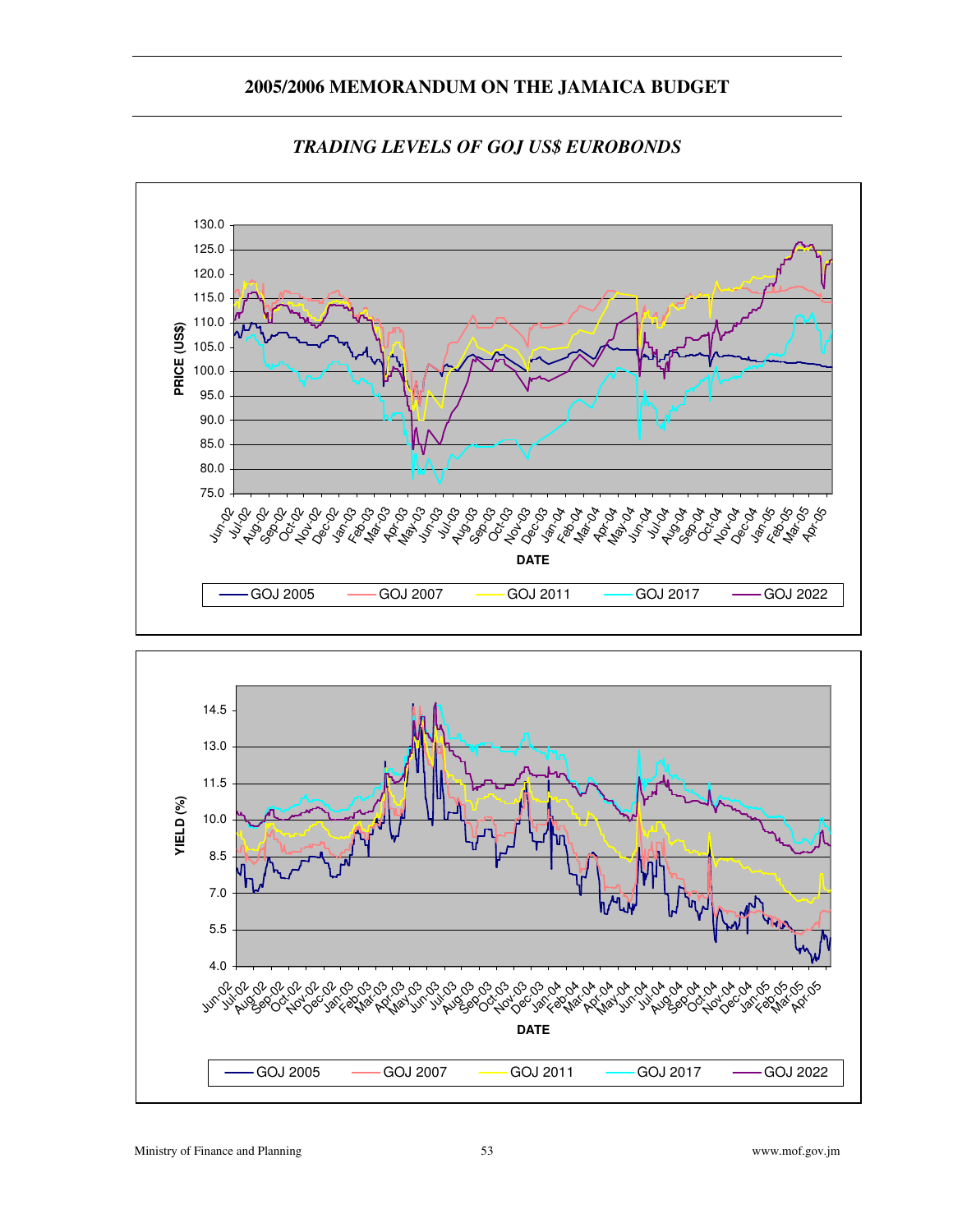

#### *TRADING LEVELS OF GOJ EURO-DENOMINATED BONDS*

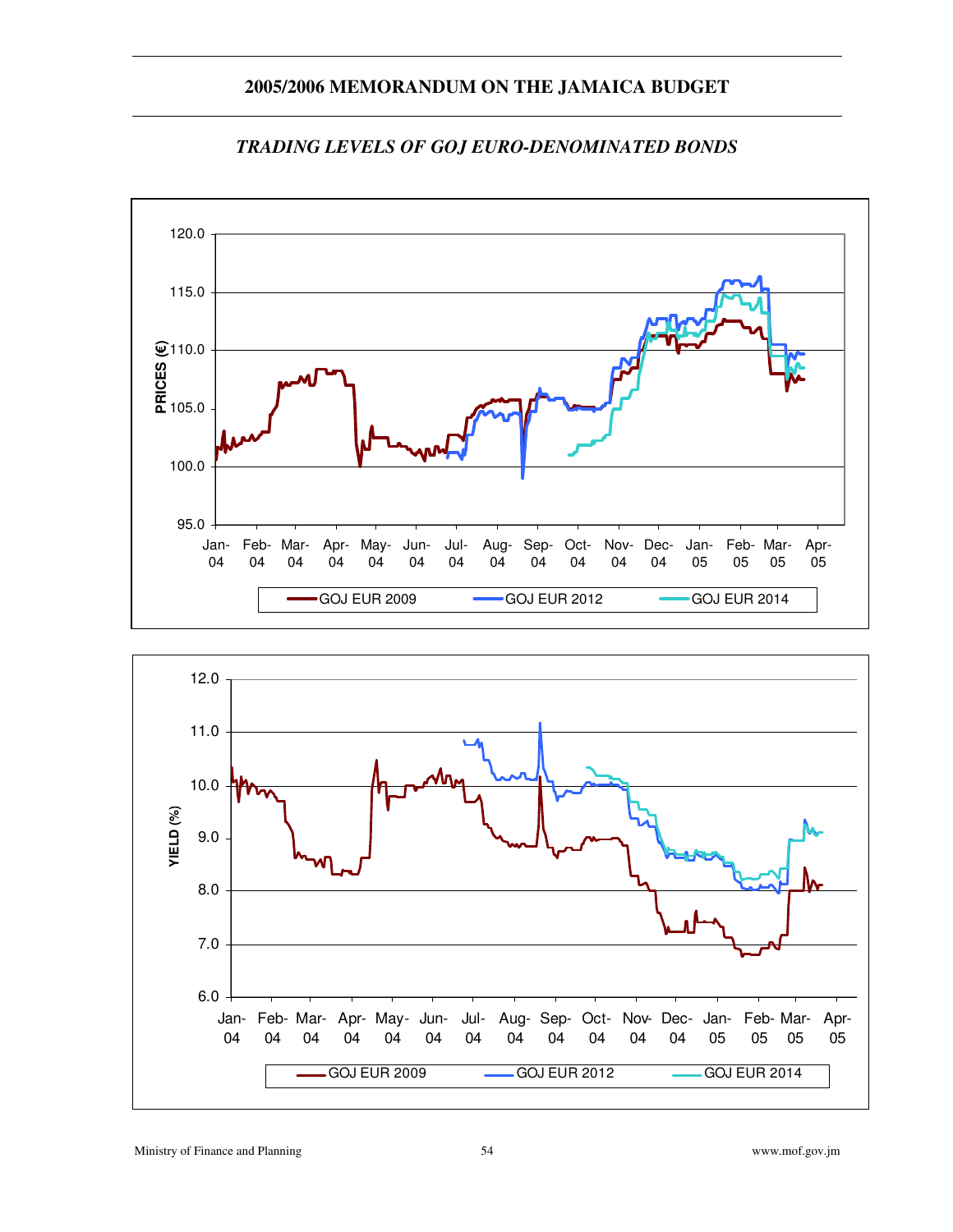### *MATURITY PROFILE OF THE DEBT (Remaining Maturity)*

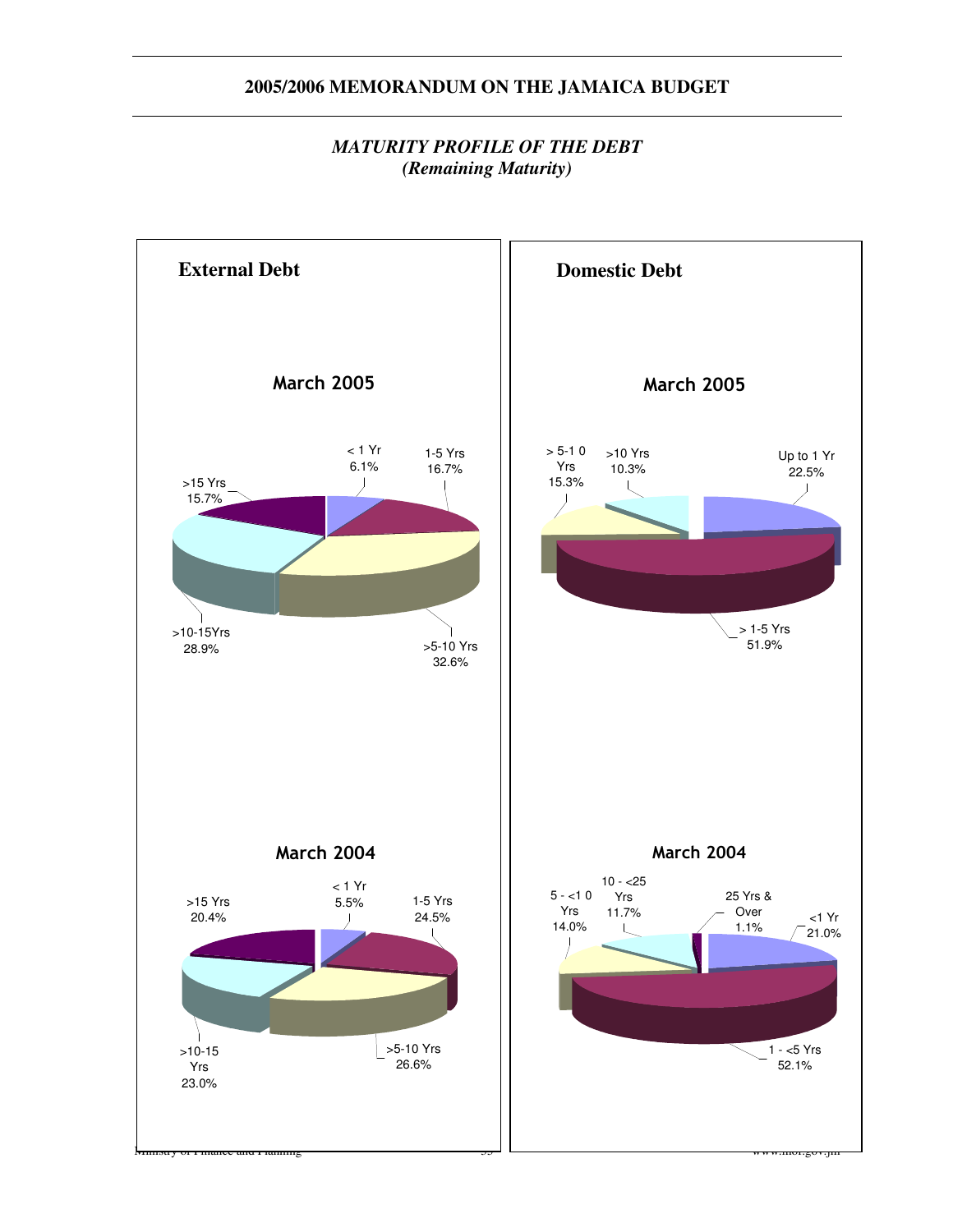

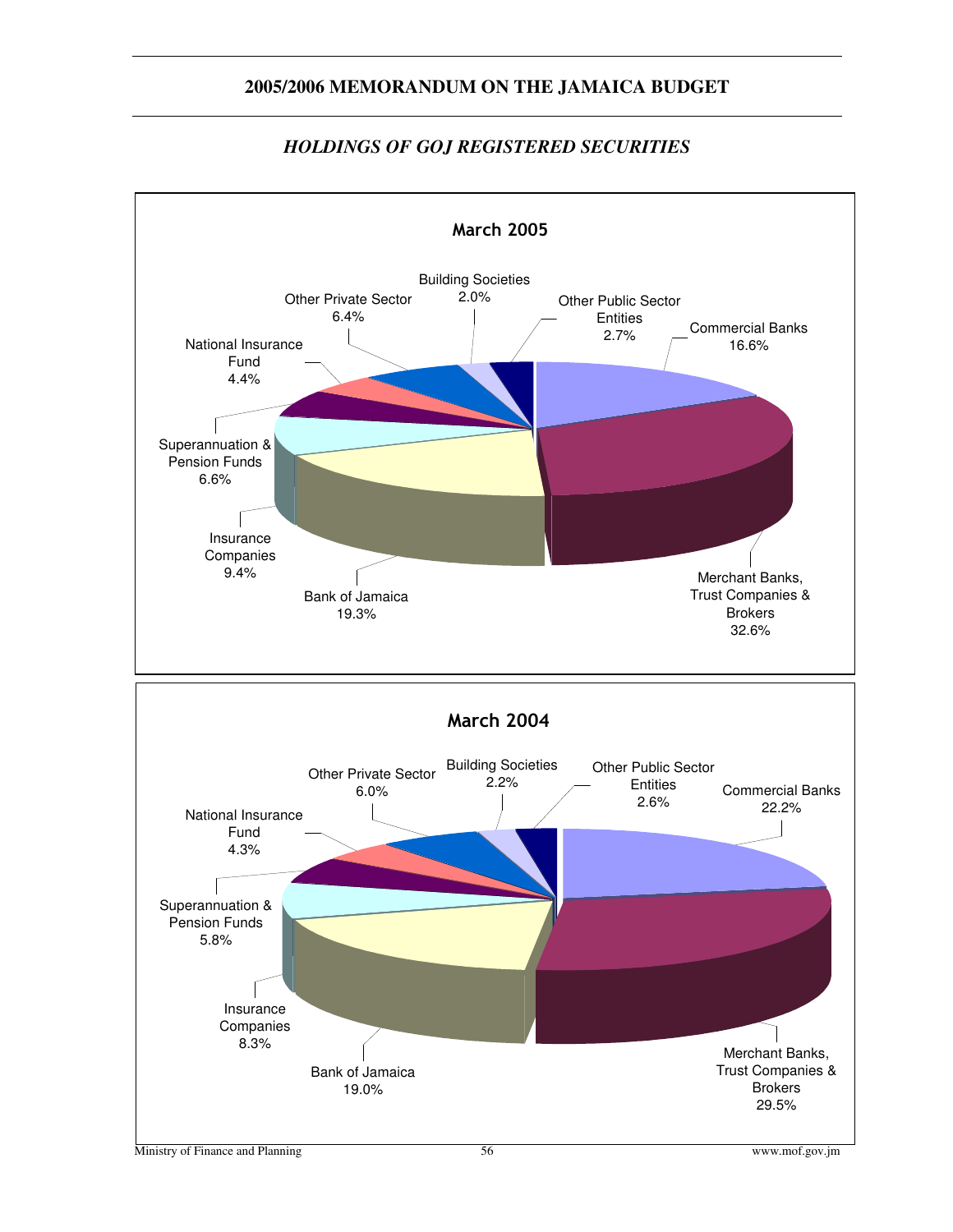## **APPENDIX 1 PUBLIC SECTOR ESTABLISHMENT**

#### **Public Sector Conditions of Service**

Conditions of service for public sector employees were developed around human resource management policies aimed at, among other things, cost effective public services. The Public Sector Conditions of Service Programme outputs relate to pay, benefits, industrial relations, tracking of the Government's wage bill and pensions administration.

### **Performance Management Appraisal System (PMAS)**

This system was driven by various elements of the on-going public sector reform agenda. Implementation of the performance management appraisal system in various Ministries, Departments and Agencies (MDAs) has focused on improving performance and productivity in the public sector. Under the PMAS there is a closer link between pay and performance.

#### **Staff Orders**

Revision of Staff Orders for the Public Service and dissemination of the revised Orders in August 2004 represent another aspect of the public sector reform programme.

The new Staff Orders address current labour market trends such as more flexible work arrangements, incorporate the ethics of modern human resource practices and recognize diversity issues.

It is geared towards greater effectiveness in public administration and improved employee relations.

#### **Memorandum of Understanding**

In the continuing effort to achieve cost effective public services the Memorandum of Understanding (MOU) signed between the unions representing public sector employees and the Government has been the mandate for employment, wages, and other cost containment strategies. While the MOU has faced challenges a number of positive outcomes have occurred:

- Greater collaboration with public sector unions;
- Settled industrial relations environment;
- Training of over 1,000 employees in skills applicable to the current labour market; and
- Stabilization of the wage bill, which has contributed to the reduction in the fiscal deficit.

The mechanisms established through the Monitoring and Evaluation Committee of the MOU and the Post Operations Committee have been instrumental in achieving these outcomes.

With an employment population of approximately 95,000 or 10% of the national employed labour force, the Government is the largest employer. The public sector workforce is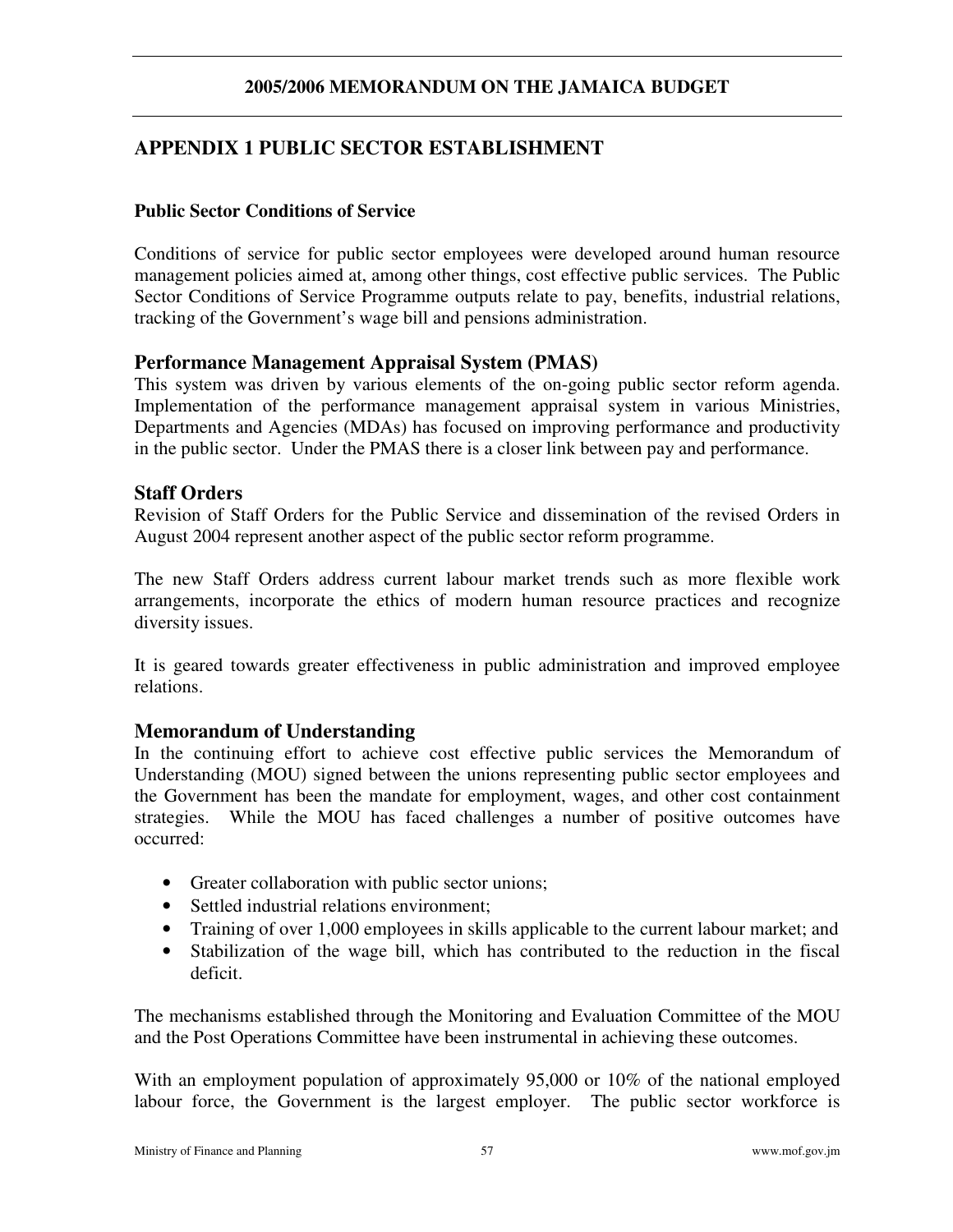comprised of teachers, health service employees, security, correctional and fire services personnel, administrative/technical staff in the central civil service, local government employees and employees of statutory bodies and other government agencies. Of the 95,000 employees approximately 80,000 are paid directly from the Budget. The Civil Service Establishment (General) Order, 2004 indicates that during the fiscal year there were 40,800 posts in the central civil service (including the Police), which represents a reduction of 1,200 over the previous year.

## **Employee Benefits**

In FY 2004/05 employee benefits such as health insurance, loan/grant schemes and the staff transportation system cost the Government \$2.5bn. It is worthy of note that 372 civil servants with over 25 years' service were presented with Long Service Medals and Certificates in November 2004.

With regard to pensions for ex-public servants, the bill has moved from \$5.3bn in FY 2003/04 to \$6.1bn in FY 2004/05, a 15% increase. The increase is due to an increase in the number of pensioners and an upward revision of pensions by \$0.2bn. There are currently approximately 20,000 pensioners.

During FY 2005/06 in an effort to refocus human resource management programmes in the public sector, the conditions of service elements of the Staff Orders and policies relating to employee benefits will be transferred to the Public Sector Reform Unit in the Office of the Cabinet. The direct wage costs aspects of human resource management policies which include industrial relations, special benefits, compensation, establishment control and pensions will be retained by the Ministry of Finance and Planning.

The main objectives for FY 2005/06 are to maintain the terms and standards agreed in the MOU and develop a wages policy to address the post MOU period. Work will also be undertaken on the structuring of staff benefits programmes to satisfy staff needs within affordable limits. The development of rational pay policies and the enhancement of industrial relations harmony are also priority areas. The size of the public sector workforce will be the subject of further analyses to ensure optimization of staff complements. Pensions will also undergo procedural and legislative review to ensure that public sector superannuation arrangements are rational and sustainable.

## **Public Sector Wages**

The MOU signed on February 16, 2004 between the Government and the Jamaica Confederation of Trade Unions called for, among other things, wage restraint during the two year period, 2004/06.

Prior to the signing of the MOU it was projected that the wage bill would have grown by at least \$7.5bn from a projected wage bill of \$57.1bn. In the first year of the MOU, 2004/05, the wage bill grew by \$1.5bn and is projected at \$58.6bn for that period. The growth represented primarily the payment of normal salary increments to the approximately 80,000 public sector employees paid by the Central Government. It is projected that the 2005/06 wage bill will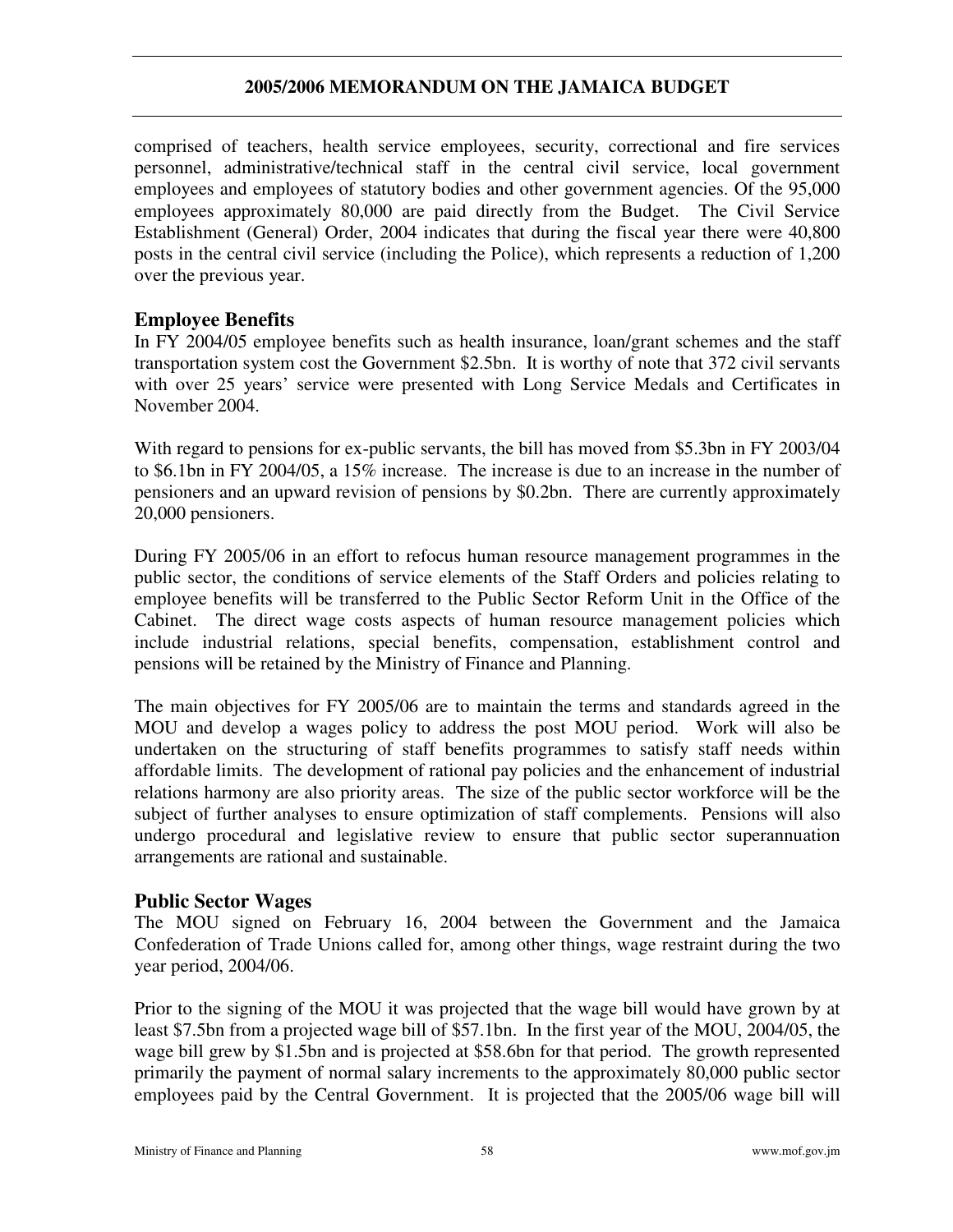grow by approximately \$1.5bn. Again, this represents primarily the payment of normal increments to public sector employees. (The wage bill for a given period will differ from wage payments during that period as other elements such as retroactive salary are captured in wage payments).

The MOU kept the wage bill fairly flat in FY 2004/05 and this trend is expected to continue in FY 2005/06. All groups, with the exception of the Junior Doctors, the Judiciary, and the Legal Officers, have settled wage contracts up to March 31, 2004. The Fire Services, Correctional Services, Meteorological Officers among others settled their wage contracts for the period April 1, 2002 – March 31, 2004 in FY 2004/05. Sector contributions to the wage bill are outlined below.

#### **Contribution of Sectors to Wage Bill**

| <b>Sectors/Groups</b>                         | % of workforce | 2003/04  | rercent or <i>wagebin</i><br>2004/05 |
|-----------------------------------------------|----------------|----------|--------------------------------------|
| Security                                      | 14.18%         | 15.01%   | 14.85%                               |
| Education                                     | 31.55%         | 41.02%   | 41.18%                               |
| Health                                        | 7.30%          | 14.18%   | 14.38%                               |
| Legal & Judiciary                             | $0.29\%$       | 1.24%    | 1.26%                                |
| <b>Statutory Bodies</b>                       | 8.44%          | $1.41\%$ | 1.43%                                |
| Fire & Correctional Services                  | $4.00\%$       | $3.65\%$ | 3.70%                                |
| Parliamentarians, Mayors & Councilors         | $0.33\%$       | 0.74%    | 0.73%                                |
| Local Government Administrative & Weekly Paid | 15.64%         | 5.73%    | 5.67%                                |
| Civil Service Administrative                  | 18.29%         | 15.28%   | 15.12%                               |
| Sundries, Meal & Taxi                         |                | $1.75\%$ | $1.69\%$                             |

**Percent of Wagebill**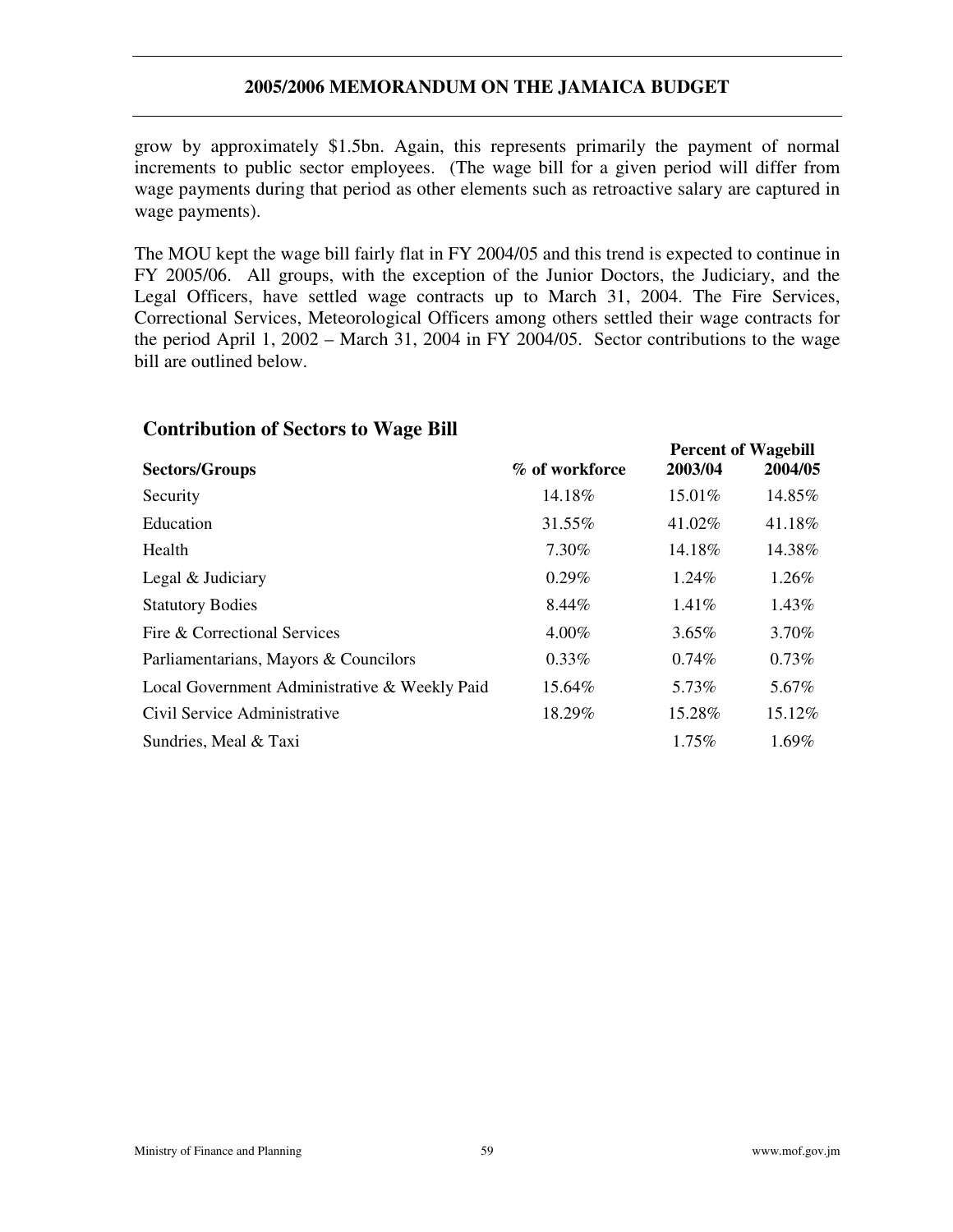## **APPENDIX 2 PUBLIC SECTOR REFORM 2004/05**

The current public sector reform programme is in its second (calendar) year of the Joint CIDA/DFID Agreement and progress compared to the agreed targets has been satisfactory. Indications are that all outputs of the programme are likely to be met.

The programme and implementation strategies are strongly linked to the Medium Term Socio-Economic Policy Framework (MTSEPF). The programme is geared toward supporting achievement of the MTSEPF targets by developing institutional capacity and improving effectiveness and efficiency within the public sector via the creation of performance based institutions (PBI's).

The major areas of the Public Sector Modernization Programme (PSMP) mirror the priority programmes as outlined in the MTSEPF, with the primary focus being on the transformation of the security, education and agriculture sectors, improvement of financial management systems and implementation of the provisions of the GOJ/JCTU Memorandum of Understanding (MOU).

#### **Implementation of the GOJ/JCTU MOU**: **Public Sector Employee Training Programme**

As a first phase towards fulfilling the government's mandate under the GOJ/JCTU MOU, a "Summer Training Programme" was implemented, beginning on July 26, 2004. It placed considerable emphasis on the training of employees in categories that have not traditionally been major beneficiaries of training initiatives. These categories were considered the most affected by the wage restraint instituted under the MOU.

The programme has benefited 1,109 employees of the Central Government and the Western, Southern and South-Eastern Regional Health Authorities, and the feedback from them has been overwhelmingly positive.

Fifteen (15) training institutions were involved in the delivery of 60 courses, including vocational subjects and a range of information technology training.

Considerable interest continues to be expressed by staff in accessing the on-going programme. Many employees have spoken of their delight at being able to earn immediate additional income by putting their newly acquired skills to use. Some who are near retirement have indicated that they are now less fearful about the future as they now have the capacity to supplement their pensions.

The First Phase of the Summer Training Programme has been a resounding success. It has been characterized as one of the most valuable and tangible benefits so far to accrue to the public sector workforce within the ambit of the MOU.

The next training programme (Phase II) will be rolled out in FY 2005/06 to 3,500 workers who have not yet benefited. The lessons learned during the pilot phase will be incorporated into the Phase II implementation process.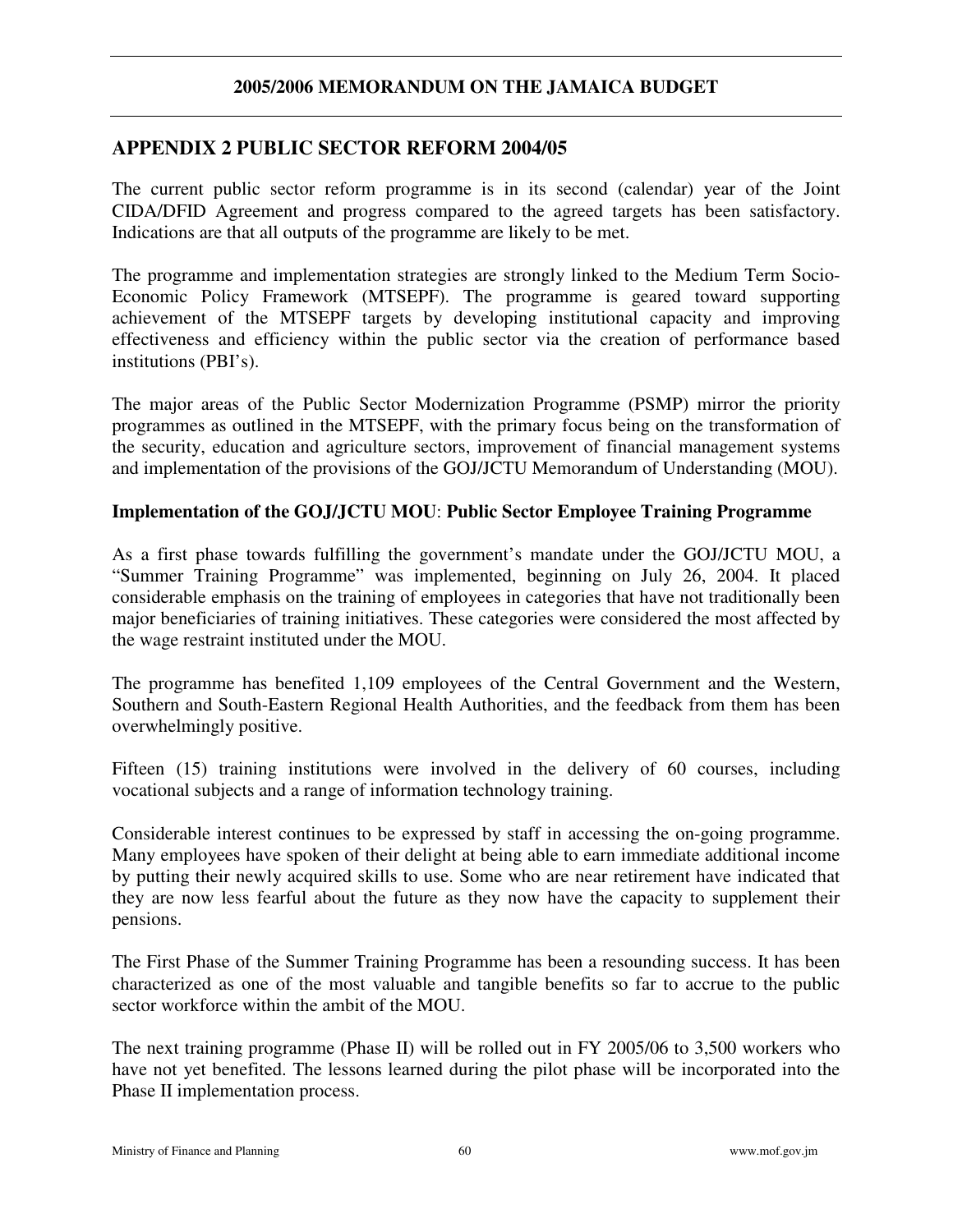#### **Creation of Performance Based Institutions (PBIs) and Executive Agencies**

The modernization process started in a number of new Ministries and Agencies, among them:

#### *Ministry of National Security (MNS) and Immigration Citizenship and Passport Services Division (ICPSD)*

- Technical assistance has been identified to transform the MNS and the ICPSD into performance-based institutions; Cabinet approved the contract at its meeting on March 14, 2005.
- Establishment of the Firearm Licence Authority is proceeding.

#### *Ministry of Education, Youth & Culture*

- A Transformation Team & Advisory Board has been established to implement the recommendations of the Task force.
- Preliminary studies and consultations have commenced to allow for early implementation of key recommendations.
- Collaboration with HEART/NTA and international agencies is ongoing.

#### *Ministry of Agriculture*

- Agreement on the modernization process achieved.
- Terms of Reference approved by the Permanent Secretary.
- Proposals for the transformation of the Ministry are to be invited within the current financial year.

#### *Forestry Department*

• First phase - the Prior Options review, as a first step toward an Executive Agency status, has been completed. The next phase will be started by end March 2005.

#### *Island Traffic Authority*

• Preliminary discussions are progressing with the parent Ministry toward the preparation of a business plan for the Island Traffic Authority.

#### *Jamaica Fire Brigade*

• A consulting firm has been selected to develop and implement a strategic modernization programme for the Jamaica Fire Brigade.

#### **Customer Service**

#### *Citizen's Charter Programme*

To date, 65 Citizen's Charters have been completed. All 65 entities have instituted simple-to-use and easily accessible complaint mechanisms for customers to utilize as deemed necessary. All agencies have been sensitized to the Customer Service Programme and encourage customer feedback through the use of customer suggestion boxes.

Several agencies conduct customer service surveys/outreach sessions at least once per year.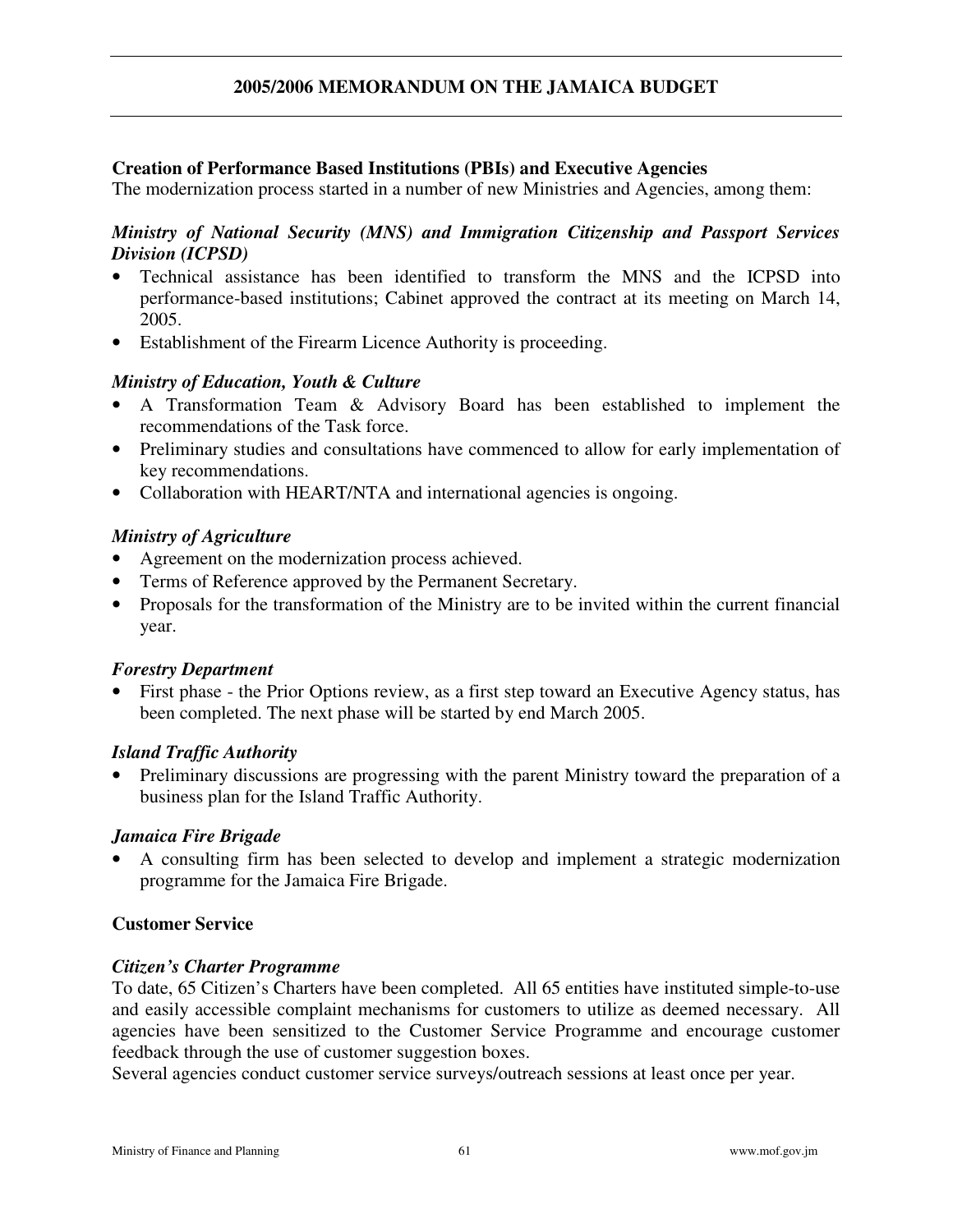These include:

- *Administrator General's Department*
- *Airports Authority of Jamaica*
- *Tax Administration / Inland Revenue Department*
- *Management Institute for National Development*
- *Office of Utilities Regulation*
- *Registrar General's Department* (local and international)

Impact assessments are commissioned by Cabinet Office to assess levels of satisfaction of citizens with Government services.

Toll-free lines have been instituted in several agencies to facilitate customer feedback, these include:

Cabinet Office, NWC, AGD, JCF, IRD, JIS, NEPA, NIS, NWA, MOEYC, MOH, MLSS, MWH, MTW.

Easier access to services offered by Government entities through the Government section (Blue Pages) of the telephone directory - Government Pages in the telephone directory were reviewed in collaboration with Cable and Wireless Ja. Ltd. and Ministries. The revised and user-friendly version of the Blue Pages was published in the 2005 telephone directory.

#### **Alternative Service Delivery Options**

Alternative service delivery options have been instituted in several GOJ entities:

#### *Inland Revenue/Tax Administration*

- Credit/Debit card payments accepted.
- Depository boxes in use for some payments.
- Customer payments for certain high-volume transactions now accepted on-line.
- Bill being drafted for utilization of third party payment agencies (proposal for payments through banks, bill payment agencies, etc.).
- Temporary taxpayer service sites established in community centres, churches, courthouses, police stations island-wide to assist small business operators, professionals and selfemployed persons to complete and file tax returns.

#### *Accountant General*

Drop-off box provided for deposit of Life Certificates.

#### *Postal Corporation*

 Private letterboxes at housing schemes. The first housing scheme - Long Mountain Scheme in October 2004.

#### *Management Institute for National Development (MIND)*

 MIND on-line course offered enabling students to complete Associate Degrees in Management Studies via the Internet.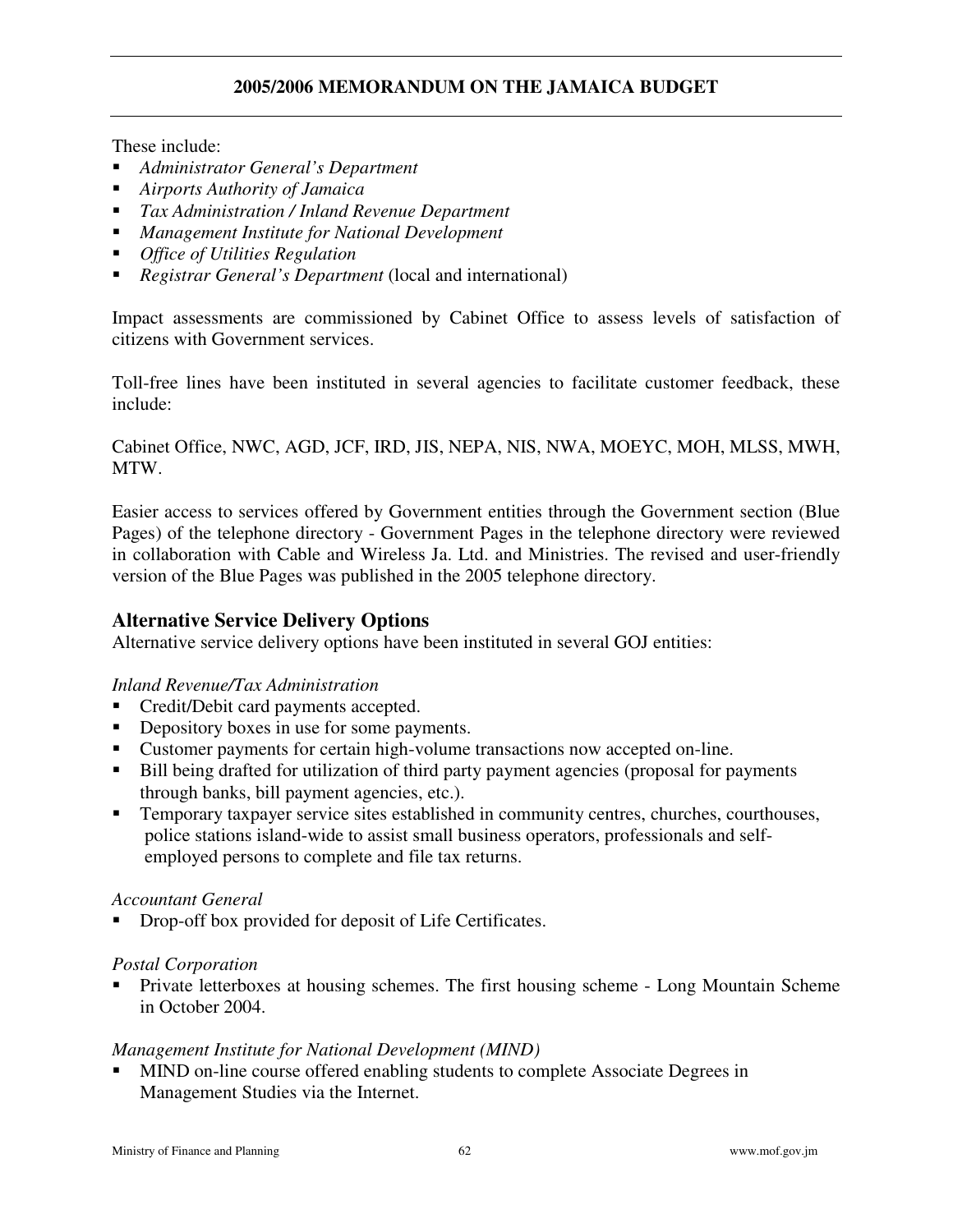#### *Office of the Registrar of Companies*

Customers able to view information and conduct transactions on-line.

#### *Registrar General's Department*

- Applications processing expanded via Mobile Unit.
- Certificates produced by the Department delivered via courier service.
- Further decentralized services opened 3 new regional offices in the parishes of Portland, Westmoreland and St. Elizabeth.

#### *National Land Agency*

Title and other property information available on-line.

#### *Customs Department*

Payments for dutiable imports (commercial and non-commercial) on-line.

#### **Implementation of the Performance Management and Appraisal System (PMAS)**

Five Pilot Ministries implemented the PMAS in FY 2004/05. By July 1, 2004, the PMAS was implemented in the following entities:

- **The Office of the Prime Minister**
- **Exercise** Cabinet Office
- **•** Office of the Services Commission
- **Example 3** Ministry of Finance and Planning
- **Ministry of Transport and Works.**

A guideline PMAS Manual has been produced to inform staff of expectations of the new system. All remaining Ministries will implement the PMAS in FY 2005/06.

#### **Implementation of Accrual Accounting**

Phased implementation of the accrual accounting system commenced in 2005 in the Ministry of Transport and Works, Office of the Services Commission, Ministry of Finance and Planning, Taxpayer Audit and Assessment Department, Tax Administration Services Department and Taxpayer Appeals Department.

Relevant courses at MIND have been reviewed and updated to allow for institutionalization of training in the system.

A Draft Training Manual has been produced and is being reviewed for finalization as an input in the training and capacity building programme for accounting sections of Ministries and Departments.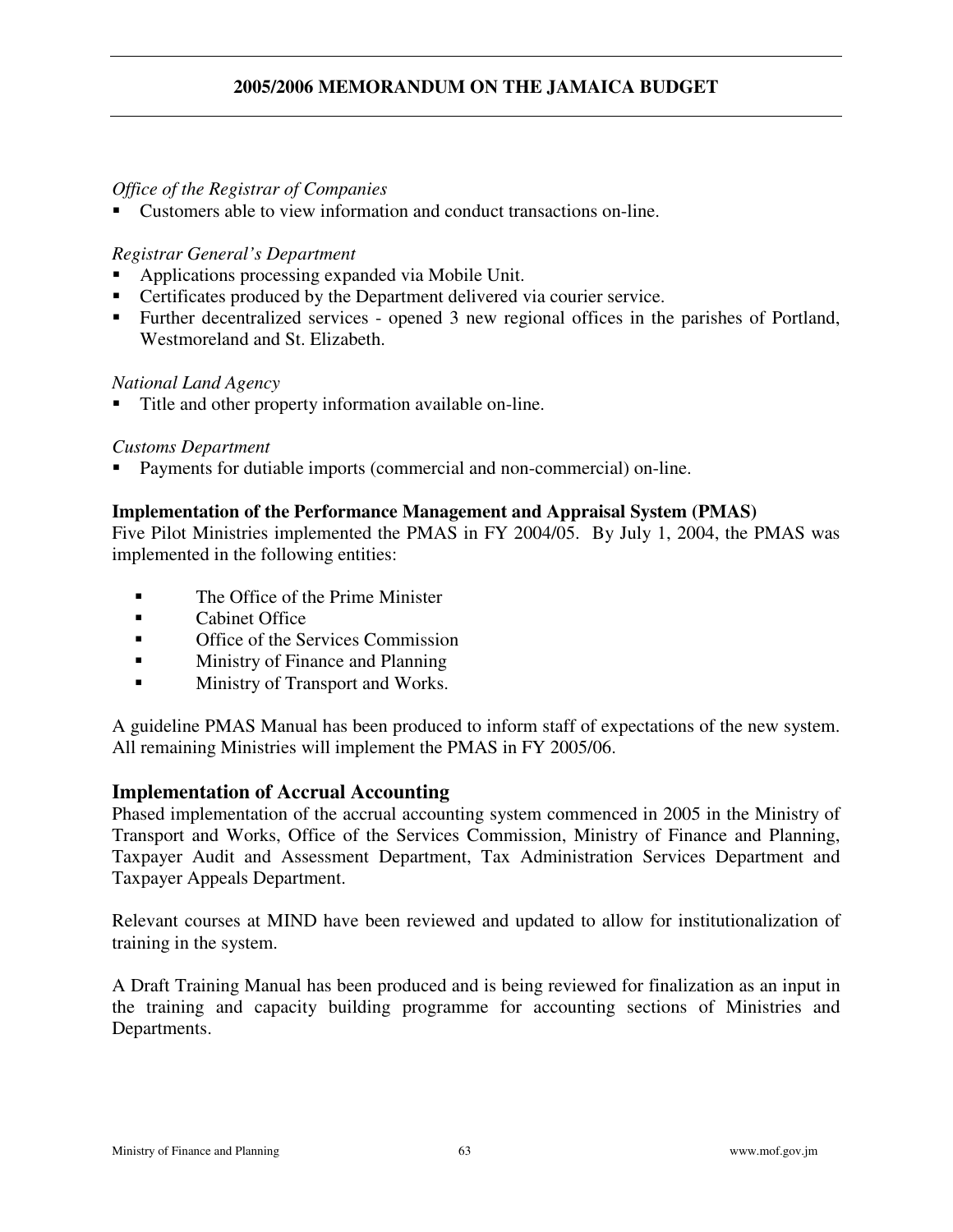## **APPENDIX 3 DEVELOPMENTS IN THE FINANCIAL SECTOR**

### **Introduction**

During FY 2004/05, the Ministry continued to work with its regulatory bodies to ensure effective regulation of financial institutions by improving the legislative framework and strengthening the institutions responsible for supervising the financial sector. In addition, the Financial Institutions Services (FIS) continued to work on resolving residual issues of the Financial Sector Adjustment Company (FINSAC).

### **Legislative Framework**

Enactment of the Pensions (Superannuation Funds and Retirement Schemes) Act, 2004 occurred during the review period. This Act is a critical piece of legislation that along with the associated Regulations will facilitate the supervision of private pension funds by the Financial Services Commission (FSC).

The FSC will be responsible for the general administration of the Act, which includes provisions for the licensing and registration of Approved Superannuation Funds, Approved Retirement Schemes, and pension service providers.

The Regulations, which are also an important element of the first phase of the pension reform initiative, will cover the areas of investment, governance, registration, licensing and reporting. The Investment and Governance Regulations set out investment limits and governance practices for superannuation funds and retirement schemes. Additionally, the Registration, Licensing and Reporting Regulations set out the necessary requirements for the registration, licensing and reporting of superannuation funds, retirement schemes and pension service providers.

In respect of phase two of the pension reform initiative, the Public Education Pensions Technical Expert (PEPTE) conducted seminars on the technical issues related to the Pensions Act with relevant stakeholders. In addition, efforts are underway to draft the appropriate legislation to deal with the issues of mandatory vesting, portability of pensions rights, and indexation of pensions, among other issues.

During FY 2004/05, the Bank of Jamaica Act, the Financial Services Commission Act, the Banking Act, the Financial Institutions Act, and the Building Societies Act were tabled and passed in the Houses of Parliament.

The amendments to the financial legislation sought to enhance the legislative and regulatory framework of the sector with respect to preventing money laundering, and among other issues to provide for the sharing of information with regulatory agencies both domestically and internationally.

Efforts were also made to improve Jamaica's capability to combat money laundering. As a result the Money Laundering (Amendment) Bill and the Financial Investigations Division Bill have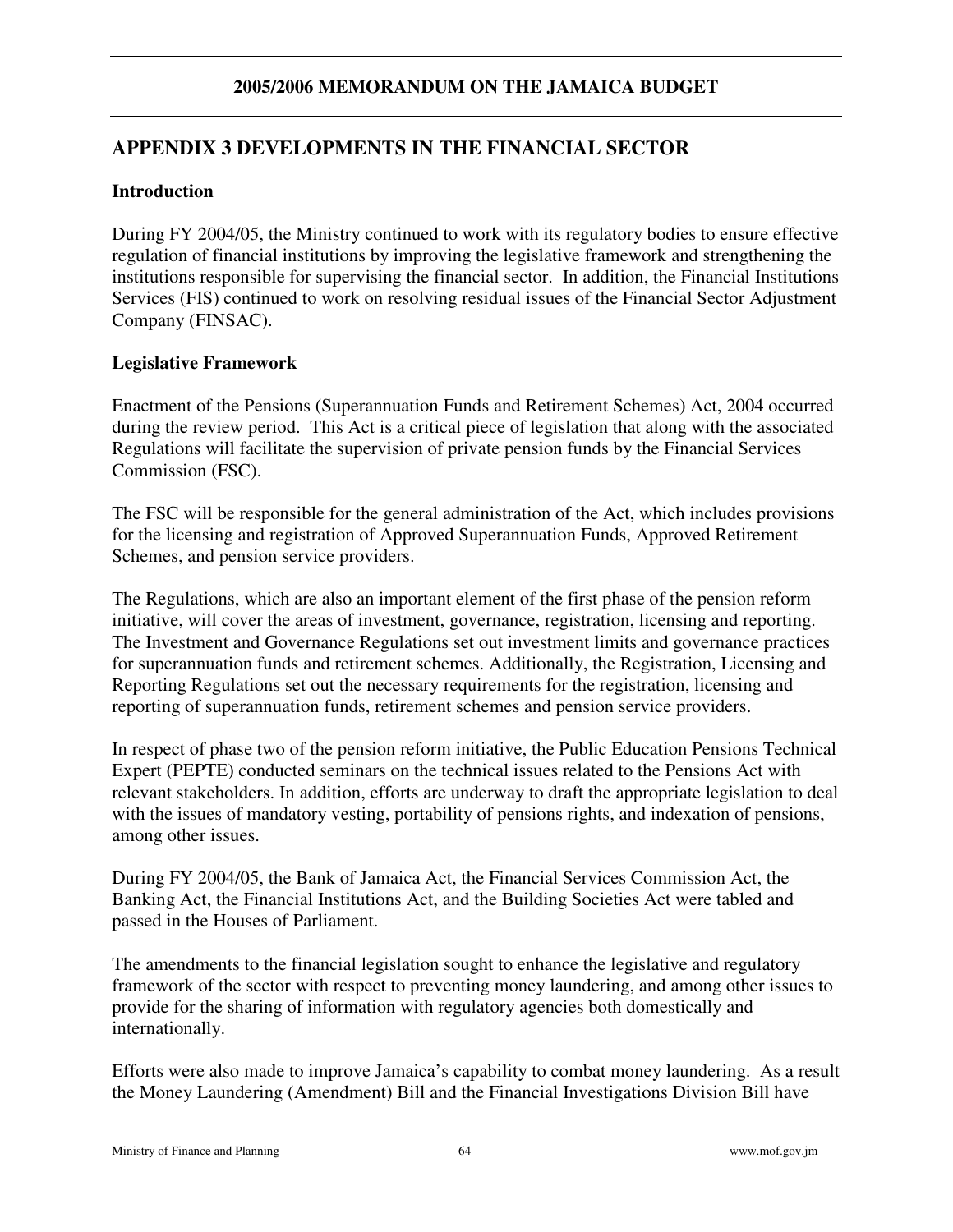been tabled in the Lower House. The Money Laundering (Amendment) Bill seeks to deal with issues such as:

- Expanding the duty of financial institutions to report certain transactions;
- Incorporating new elements in respect of the offences of money laundering;
- Inserting new provisions to deal with designated non-financial institutions;
- Enhancing investigation capabilities with respect to money laundering.

The enactment of the Financial Investigations Division Bill, will give the Division the appropriate statutory authority to carry out its mandate effectively and provide the legal framework for the operations of the Division. The Financial Investigations Division's mandate is to investigate, prosecute and monitor activities under various Acts including the Money Laundering Act and the Acts governing revenue.

#### **Financial Institutions Services Limited**

During FY 2004/05, the Financial Institutions Services Limited (FIS) continued to deal with a number of residual divestment, prosecutorial, liquidation and other activities.

FIS completed the divestment of Jamaica Mutual Life Assurance Society 's 55.17% shareholding in Jamaica Unit Trust Services Limited. These shares, along with the Jamaica Development Bank's/GOJ's 37.56% interest, were sold to the Capital & Credit Group, with FIS receiving net proceeds of \$123.5mn.

Dyoll Life Limited is to be wound up by FIS, as it ceased operations with the sale of its insurance book of business. The proceeds of sale from real estate in the Drax Hall development will be applied towards payment to FIS for Preference Shares. FIS also completed the divestment of the 8.6% shareholding controlled by Financial Institutions Services Limited and the Jamaica Mutual Life Assurance Society in Independent Radio Company Limited. The shares were sold to The Gleaner Company for \$3.8mn.

During FY 2004/05, a concerted effort was made to divest the remaining commercial properties in the FIS portfolio. Sales activity for the period yielded \$176.2mn, while the sale of artwork generated \$15.23mn.

In addition, a total of US\$2.9mn was disbursed to FIS during the period April 2004 to January 2005, in respect of FIS interest in the non-performing loan portfolio, which was sold to Jamaican Redevelopment Foundation, Inc. FIS will continue to monitor these debt collections.

FIS has also continued to implement the necessary procedures regarding the liquidation of the dormant companies that fall under its control and to monitor companies that are to revert to their original owners.

The Records Management Centre, which will serve as an archive for all records of FINSAC and FIS, has been completed.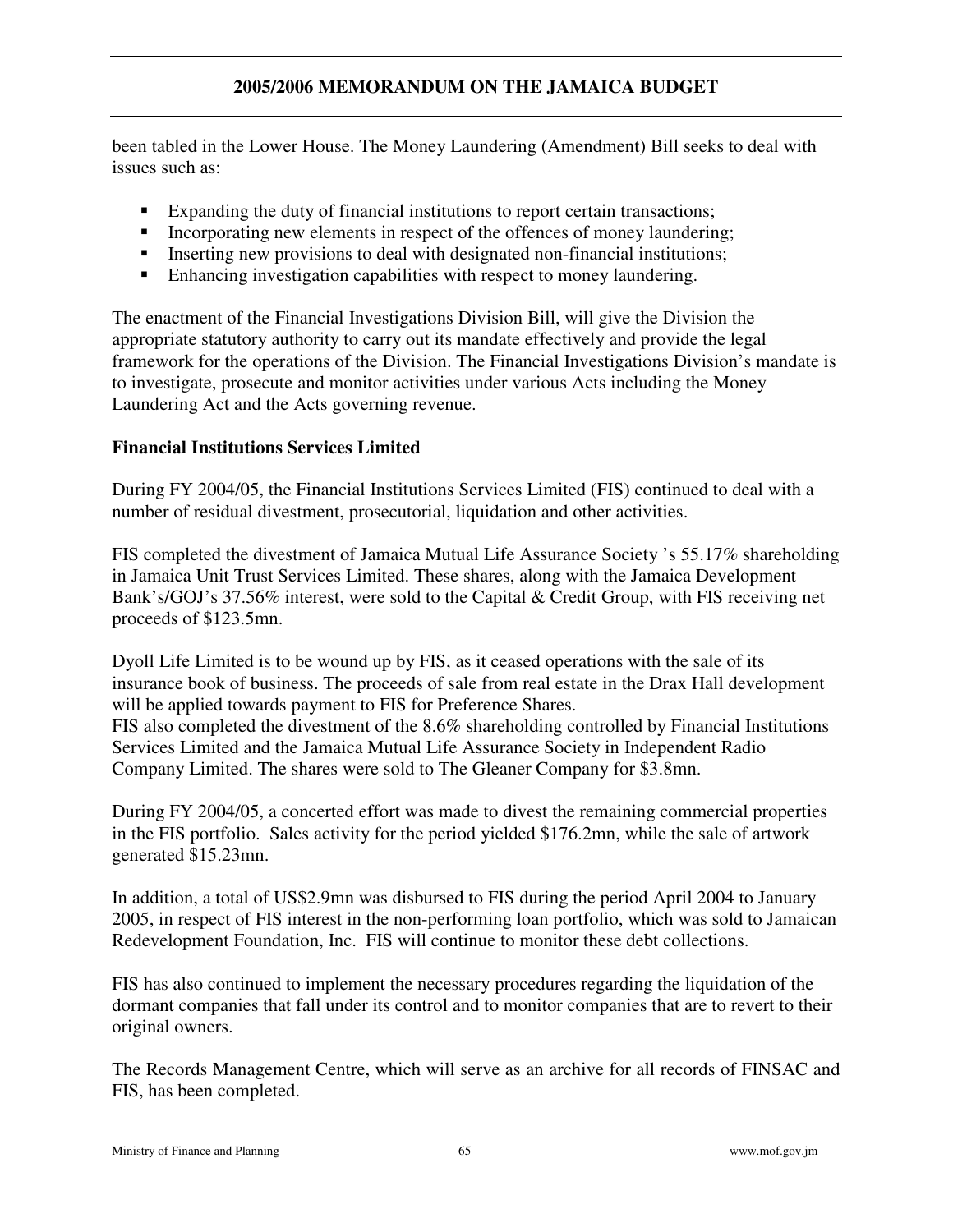FIS is in its final phase of existence and will continue to resolve a number of residual issues, including asset disposal, insurance, property management and other transactions relating to operating entities, liquidation, monitoring of debt collection and outstanding litigation.

#### **The Way Forward**

During FY 2005/2006 efforts will be concentrated on:

- Expediting the process to provide statutory recognition to the Financial Investigations Division. Providing statutory recognition to the Financial Investigations Division is expected to give it the requisite power to carry out its mandate effectively.
- Improving the legislative framework to enhance the fight against money laundering.
- Finalizing phase two of the pensions reform initiative, which will develop the legislative framework for the pension industry.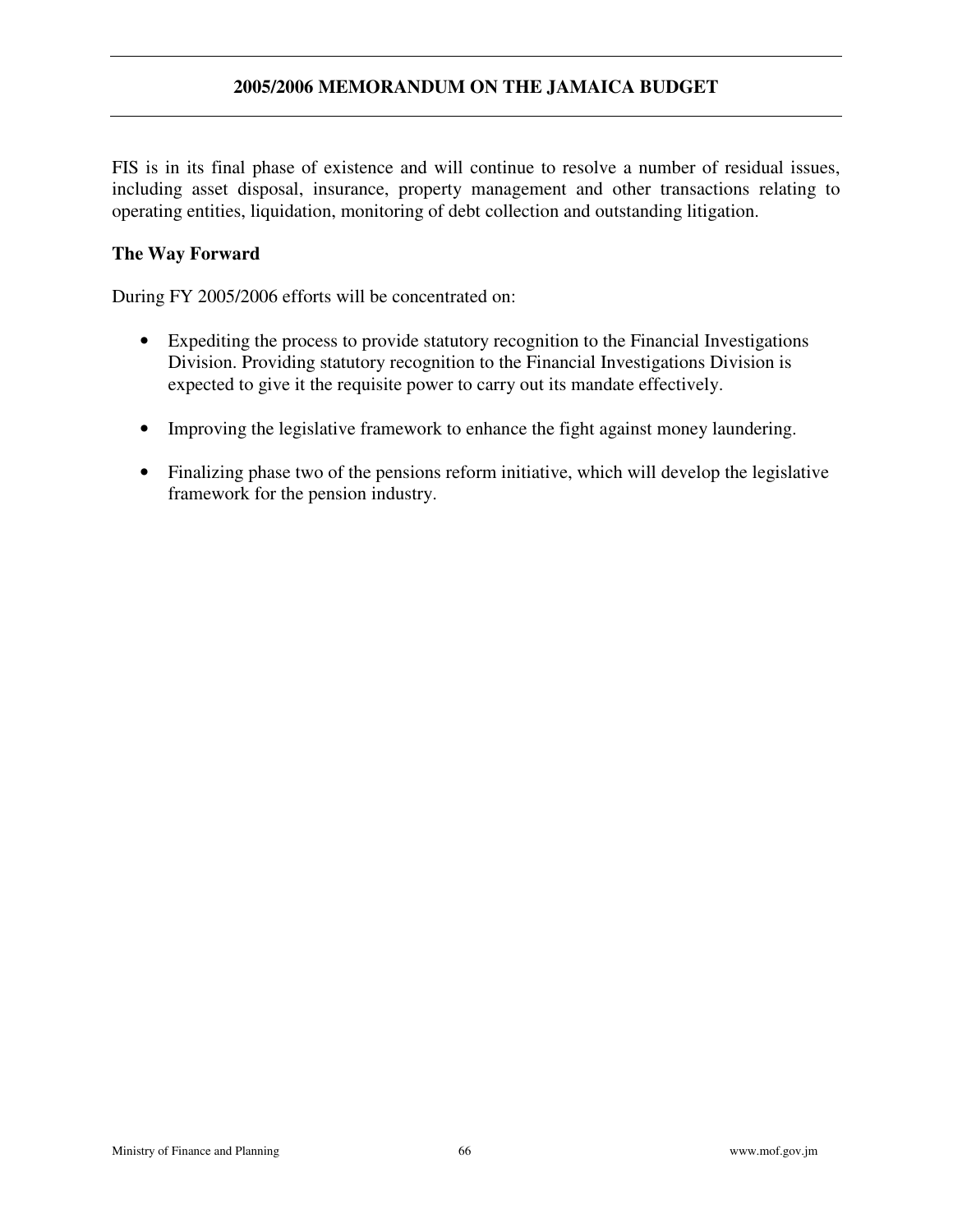## **APPENDIX 4 TAX ADMINISTRATION**

### **Introduction**

One of the main challenges to the continuity and sustainability of the activities initiated under the Tax Administration Reform Project continues to be that of effecting cultural changes within the organization and developing new attitudes with respect to the role of management.

With implementation of the performance management system in FY 2004/05, managers have assumed a broader spectrum of duties with on-going coaching and training sessions for managers and supervisors supporting the process.

The tax departments achieved most of their objectives for FY 2004/05 despite tight expenditure control, severe revenue constraints and the adverse impact of Hurricane Ivan.

An additional 94,316 Taxpayer Registration Numbers (TRNs) were issued during the year, bringing the total to 1,480,124. During the year Citizens Charters were developed by the departments to establish customer service standards and to sensitize the public to these standards. The Citizens Charters were published on the Tax Administration website on March 31, 2005.

During FY 2004/05 Tax Administration continued its drive to increase efficiency while facilitating the ease with which the citizenry is able to meet statutory obligations.

## **Improved Legal Activities**

The mandate of the Legal Services for FY 2004/05 was to facilitate collections. At least 70% recovery of revenue from cases in the Resident Magistrates Courts and a 40% increase in successful settlements and prosecutions was targeted. Civil litigation cases before the courts increased by 53% while the number of orders made increased by 50%. Collection of outstanding transfer taxes netted approximately \$29.3mn. Collections from the other taxes continued with the Courts ruling in favour of the revenue departments in a number of cases. Collections from criminal litigation matters, however, are not yet forthcoming. Over the year twenty-two criminal litigation cases were pursued and most are expected to be in Court during FY 2005/06. The Legal Services Advisory Unit received and provided advice on 214 matters, 39% of which were with respect to Stamp Duty and Transfer Tax. The Legislation Unit worked on 46 instruments (e.g. notices, bills, orders, etc.) of which 54% related to legislation to be administered by the Tax Payer Audit and Assessment Department (TAAD).

#### **Improved Public Awareness**

An intensified marketing and public relations programme during the year increased public awareness of taxpayers' rights and responsibilities as well as the host of services offered by the various tax departments. A number of new strategic partnerships were forged with key stakeholders in the private and public sectors, while established partnerships were maintained.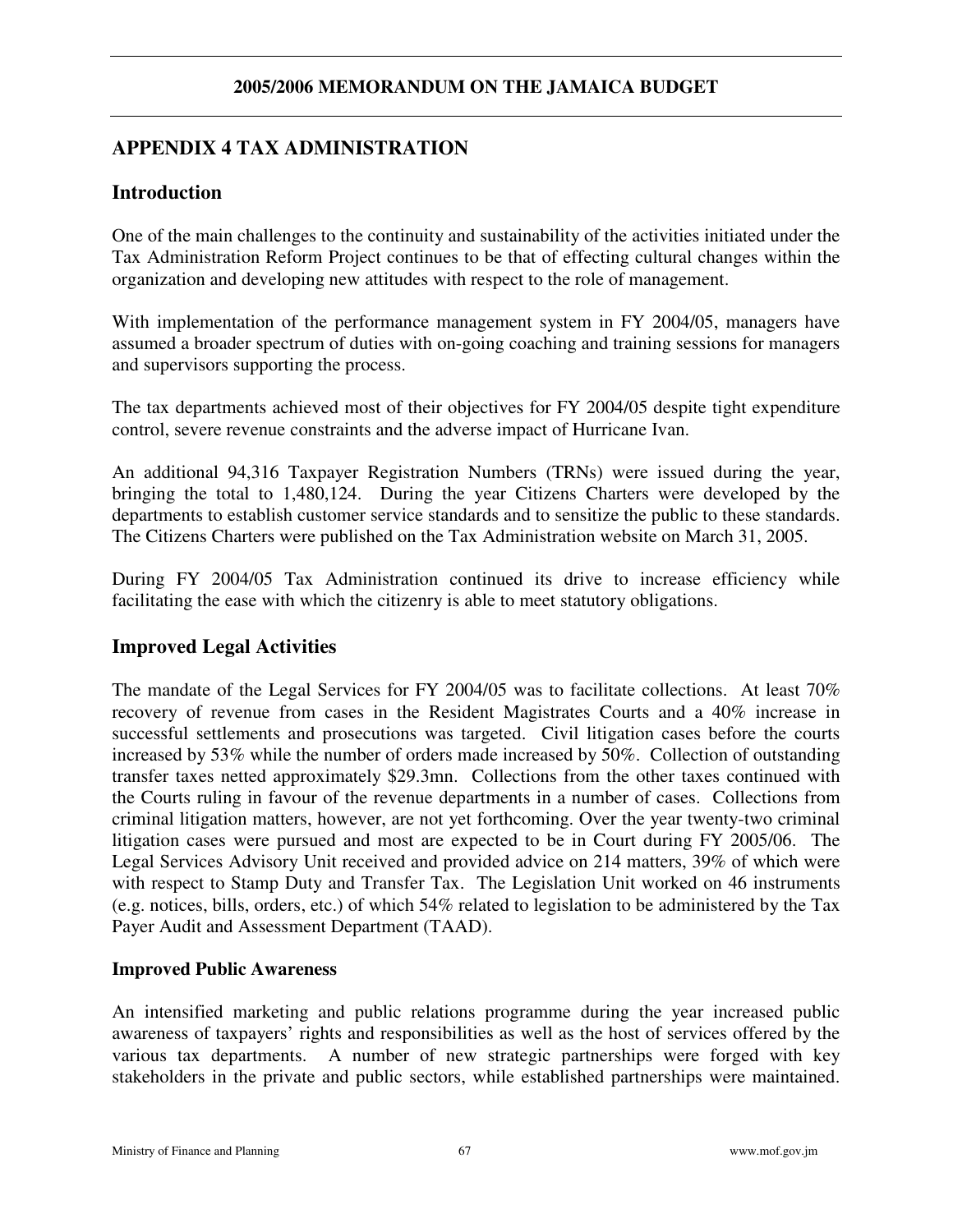These alliances were used as vehicles to inform and educate sector groups and also provided a platform to distribute tax literature and to host tax fora.

The expansion of the media landscape also afforded a greater opportunity to disseminate tax information and promote services. Emphasis was placed more on electronic advertising rather than print advertising as a cost benefit analysis indicated that use of the electronic media provided a larger audience from a wider cross section of the population. In FY 2004/05 a 10% increase in the number of media placements with respect to interviews arranged and press releases issued was recorded. The intensified marketing and public relations programme resulted in greater public awareness and improved compliance levels.

#### **Improved Management of Compliance**

### *Restructuring of IRD's Compliance Section*

Significant structural changes will be made during FY 2005/06 to the Compliance Section of the Inland Revenue Department, primarily to streamline operations. Currently, the 28 collectorates across the island have differing structures that neither promote uniformity, efficiency or effectiveness nor allow for the appropriate control or direction of operations. The structural change will see the creation of five (5) Centralized Compliance Centers that will allow for greater control of staffing, training, planning, budgeting, monitoring and organizing as well as a reduction in operational expenses.

The restructured Compliance Centres will have three distinct sections - Accounts Receivable, Non-filing and Accounts Reconciliation. The Accounts Receivable and Non-filing Units will employ office and field investigations teams, while Accounts Reconciliation will be comprised of office staff. Accounts Receivable will employ complex case officers to address the more complex and sensitive cases. Training of staff within Compliance Centres will be critical to the success of the restructuring.

Work has started on 2 of the 5 centralized offices, which will be located in May Pen (pilot office), Montego Bay (pilot office), King Street, Constant Spring and St. Ann's Bay. Work on the pilot offices is expected to conclude by the end of FY 2006/07.

During FY 2004/05 efforts were made to address a lack of appropriate deterrents within the legislation. This involved the submission of nine (9) pieces of legislation to Cabinet for approval, all of which are now with the Legal Services Section for drafting. It is anticipated that these pieces of legislation will be available for implementation during FY 2005/06.

A Time Management System designed for and implemented in the Compliance Section on December 1, 2004, has been running quite smoothly and will be extended to the Taxpayer Services Section with minor revisions.

#### *Valuation Intelligence & Risk Management System (VIRMS)*

The Valuation, Intelligence & Risk Management System (VIRMS) was implemented at Customs in July 2003 to assist in the verification of values of imports and the identification and analyzing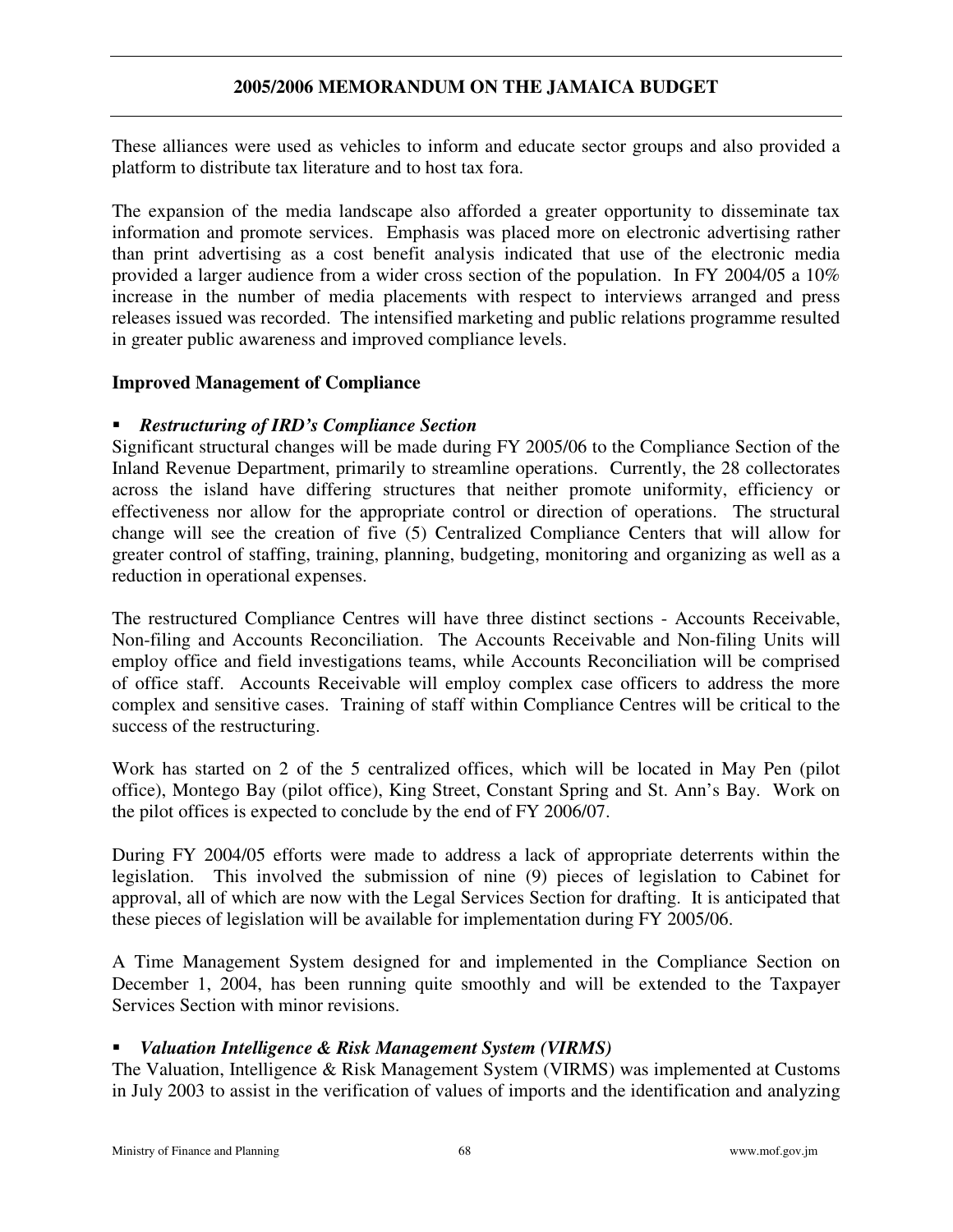of risks and potential risks associated with such imports. Since its implementation, the Risk Management Module has been fully operational resulting in the identification of one hundred and sixty seven (167) breaches. A number of these have been addressed and finalized, increasing revenues by \$56.9mn up to February 2005, which is \$23.1mn over the same period in the last financial year. This addition to revenue far exceeds the \$7.4mn cost for maintenance of the system.

The valuation database is populated with price reference records that are currently used by the Valuation Unit to verify the prices of imports. The number of records entered into the system this year increased by 40% over last year.

It is anticipated that VIRMS will be integrated with the Cargo Processing System (CPS) in order to realize its full benefits, including increases in revenues and penalties. The CPS involves the electronic filing of C78 Entries by Customs Brokers to the Customs System, the electronic processing of these C78 entries by Customs and the electronic filing of manifests for vessels and aircraft. The network infrastructure at Customs work sites island-wide should be ready to accommodate the integration in FY 2005/06.

#### *Audits and Assessments*

The main emphasis for FY 2004/05 was the broadening of the tax base via use of the integrated approach to audits and best judgment assessment (BJA) programme. The integrated approach involved the auditing of at least two (2) major tax types. The audit procedure concentrated on the current year with adjustments to previous years where necessary.

Under the BJA programme professionals, barbers, hairdressers, plumbers, mechanics, real estate agents, manufacturers, wholesalers, retailers, transport operators, food and beverage traders were targeted. Six thousand, three hundred and thirty eight (6,383) taxpayers were assessed resulting in a net tax gain of \$4.3bn. Audits, with emphasis on the integrated approach, netted one thousand, one hundred and twenty two (1,122) taxpayers and a tax gain of \$1.2bn.

Sixty percent of the auditors concentrated on BJAs and widening of the tax base by bringing into the net 3,518 new taxpayers. The remaining 40% of auditors concentrated on audits. Two new, large case audit teams were established focusing on very large companies and financial institutions. A total of fifty-nine cases were examined.

During FY 2005/06 there will be continued broadening of the tax base via BJAs - computerized and manual. The ratio of auditors for audit to auditors for BJAs will be revised to 70% audit and 30% BJAs as a result of the computerization of the estimated assessment function under the Integrated Computerized Tax Administration System (ICTAS). In an effort to increase coverage the audit plan will focus on 50% single tax audit and 50% integrated.

#### **Use of Technology to Improve Tax Administration**

The Integrated Computerized Tax Administration System (ICTAS) has benefited from significant remedial work during the last year. There were measurable improvements in the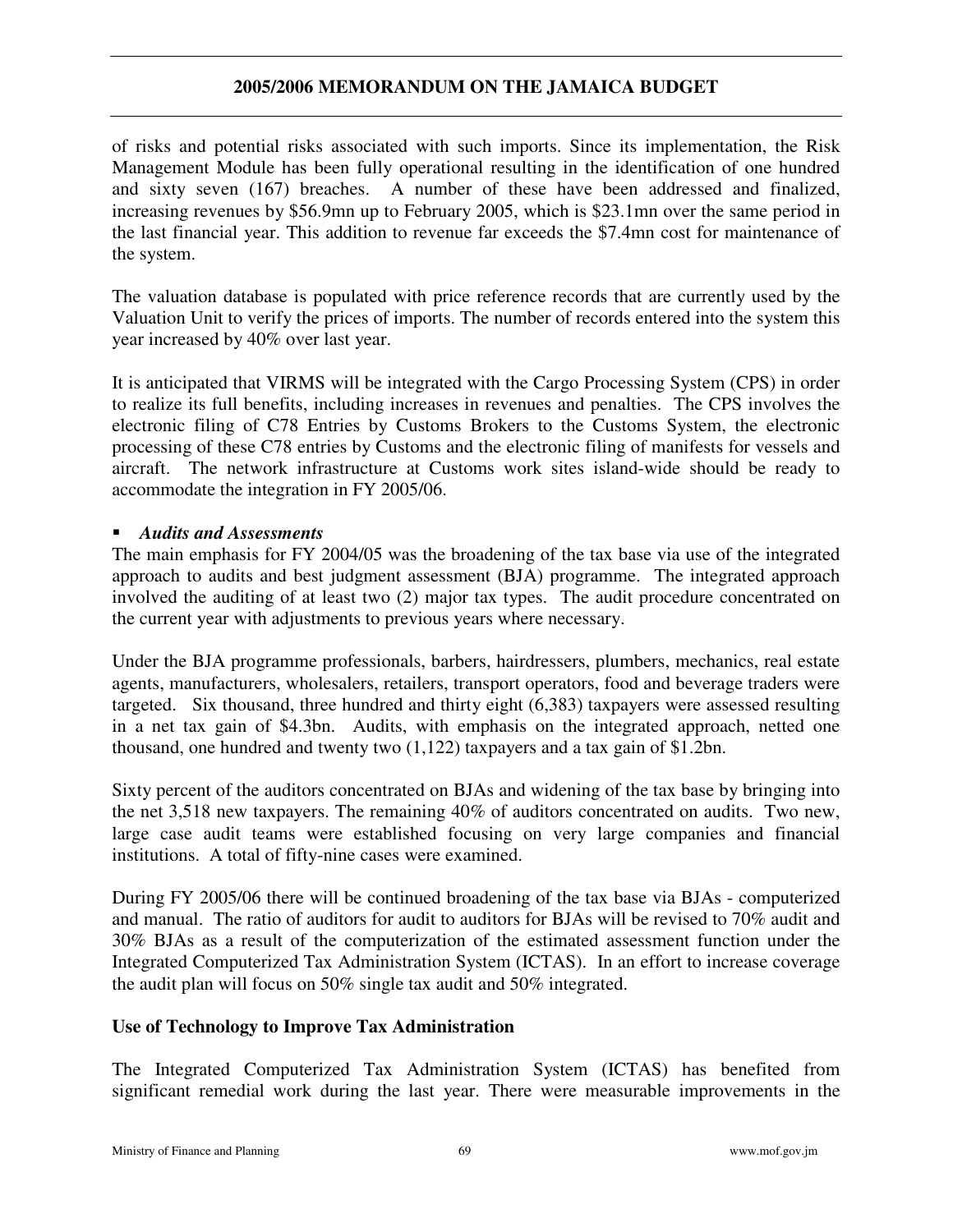subsystems listed below that will assist tax administration to more efficiently identify and monitor taxpayer activities:

- Taxpayer Registration Number
- Taxpayer and Revenue Accounting (including Refund)
- Automatic Compliance and Assessment
- Returns Processing (Data Entry System)
- Tax Compliance Certificate (TCC)

Further enhancements to the system include:

- Development of a new version of the TRN system for the processing of new TRNs. The security of the system has been improved thereby allowing greater access and seamless interface to the database by third party agencies such as the Registrar General, NHT and HEART.
- Adjustments to the Tax Refund processing sub-system to reduce the current processing time.

Remedial work will be carried out on the programs for Classification (Audit Selection), Compliance, Electronic Filing, Case Tracking functions and Tax Administration Business Intelligence System.

#### *E-payment Portal for Inland Revenue*

In November 2004, Tax Administration successfully launched an e-payment portal (www.taxadministration-online.gov.jm) to facilitate the payment of a select number of tax types, namely Property Tax, General Consumption Tax, Traffic Tickets, Hotel Licence Fees, Betting & Gaming Taxes and Petrol Station Fees. This payment option was well received by the clientele but further promotion is required to increase the number of transactions utilizing this channel. This facility represents a win/win situation for both the taxpayer and tax administration, as payments via the portal are less costly for both parties. It should be noted that this pilot is a precursor of the much larger e-government project that will cover a greater number of tax types and the filing of tax returns online. These projects will only be fully implemented when the Electronic Transactions Act is passed.

#### *One Stop Tax Compliance Certificate*

Persons can now apply for their TCC by completing their application on-line and submitting it via the Tax Administration web site. Currently, payment information is provided by HEART, NHT and NIS. NHT and HEART are at an advanced stage with respect to the electronic provision of compliance status however NIS is not yet at this stage.

#### *Automated Motor Vehicle System (AMVS)*

The online AMVS will automate and print motor vehicle registration certificates at the cashier. The first phase of implementation to update records of commercial and PPV plates was completed, however, deployment of the system has been delayed.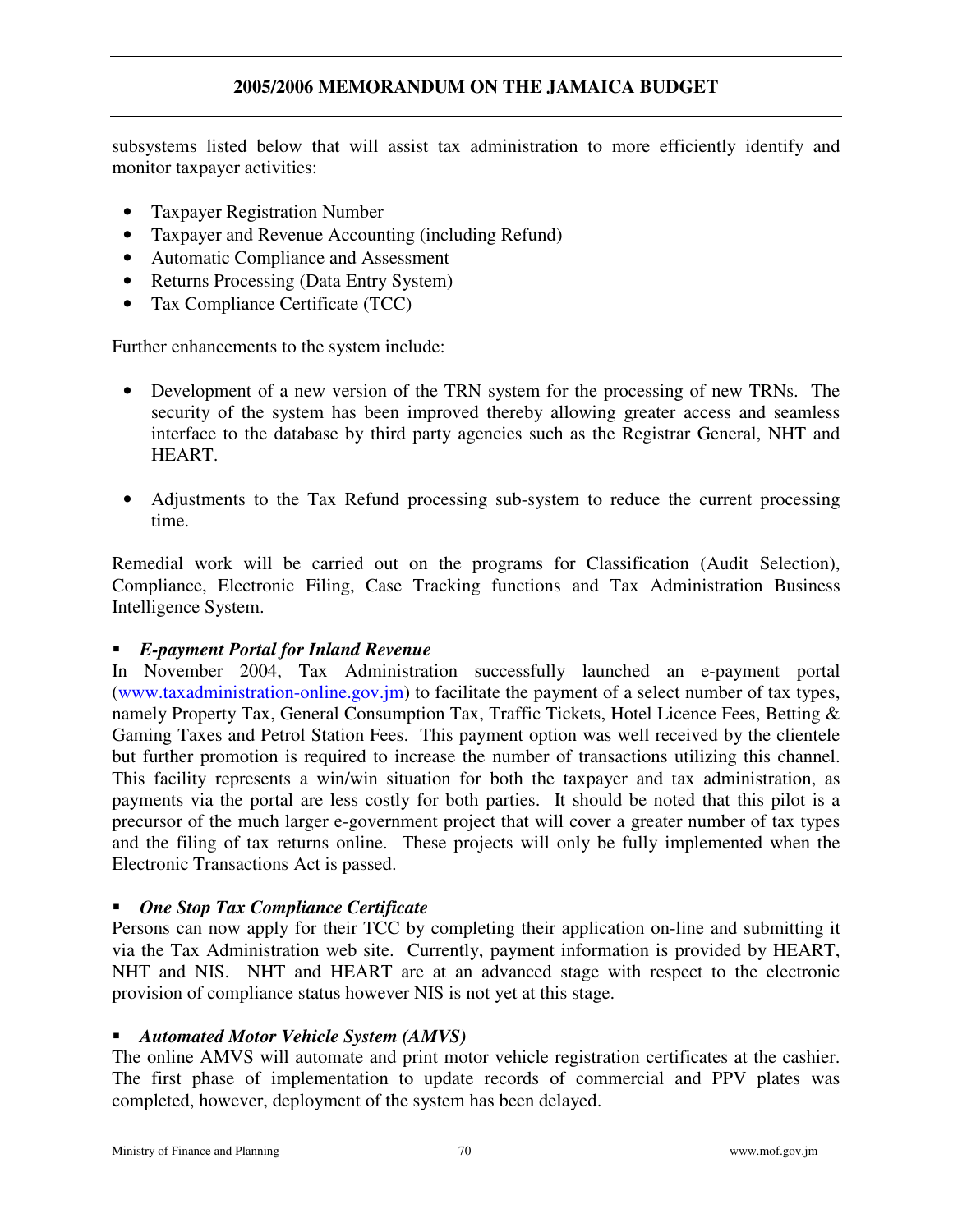#### *Third Party Collection Agency*

The Act authorizing Third Party Bill Payment Agencies to collect taxes is currently being drafted. In anticipation of its passing, changes are now being made to the systems to facilitate and manage this channel for payment. The use of these agencies will give tax administration a greater number of collection points and longer opening hours thereby aiding voluntary compliance. This method of tax collection will remove some taxpayers from the Collectorates' banking halls, especially at peak periods and will assist in the provision of better customer service. The first phase of the implementation will involve collection for Property Taxes and Traffic Tickets.

#### *Interactive Voice Response (IVR) - (Using the telephone to pay tax)*

The integration of the back-end systems for the payment of Property Tax and Traffic Tickets using an IVR front end has been developed and tested. The application will be implemented as soon as contractual arrangements are concluded with a telecommunication provider.

#### *C78 Electronic Entry Lodgement System*

Changes have been made to the C78 Electronic Entry Lodgement System (Broker application) to reflect the capture of import licenses from the Trade Board and the release to brokers.

#### *Jamaica Trade Point Portal*

An internet trade facilitation portal where exporters and importers can perform transactions online in a seamless manner with several trade-related agencies has been launched. The processes that can be done online are:

- Registration of Consignees and Exporters;
- Online payment for duties and fees by credit cards;
- Online C82 and C78 submissions:
- Request export certificates;
- Request to import motor vehicles;
- Request for commodity licences.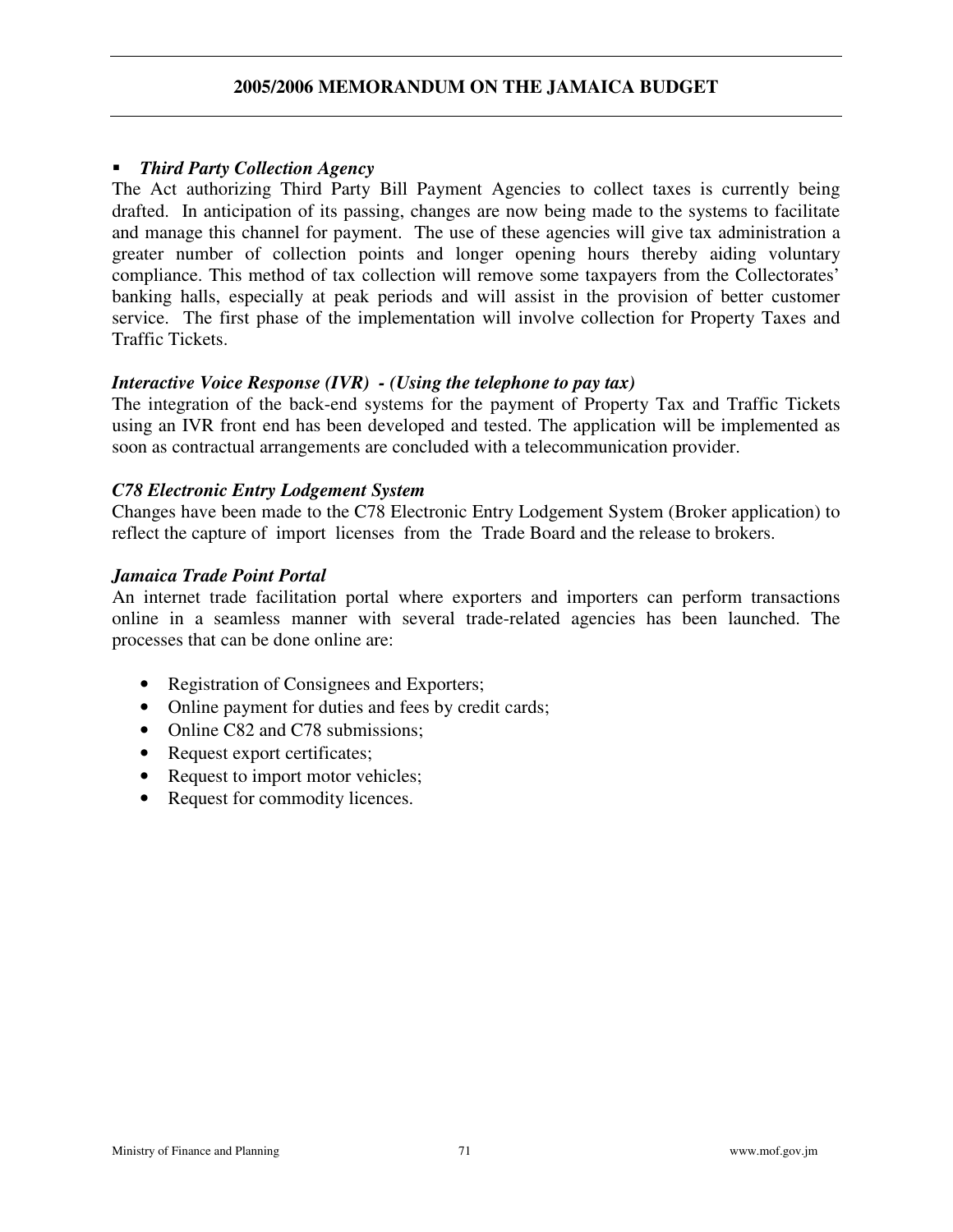# **GLOSSARY**

#### **Amortization**

Amortization refers to principal repayments on loans. These repayments reduce the borrowed money by portions, which are usually fixed amounts expressed as a percentage of the whole. Most of the domestic debt has a bullet repayment - the entire principal is repaid at maturity rather than gradually over the term of the loan.

### **Auction**

An auction is a system by which securities are bought and sold on a competitive bidding process. The auctions are conducted on a multiple-price-bidding basis, which means that the successful investor will receive stocks at the price he bids.

#### *Benchmark Issues*

Issues of securities that are sufficiently large and actively traded, such that their prices serve as reference for other issues of similar maturities.

### **Budgeting, Performance**

Performance budgeting relates input factors such as expenditures for man-hours and materials to measured outputs. These output measures and their relationship to inputs may take various forms. By compiling such measures, then comparing them with those of similar activities and studying their movements over time, the efficiency and the effectiveness of activities can be assessed.

#### **Budgeting, Programme**

Programme budgeting focuses on the prioritization and productivity of expenditure. The allocations for expenditure are cast in terms of programmes, activities and projects and presents a breakdown of the financial allocation according to specific purposes and objectives.

#### **Capital 'A'**

Capital 'A'projects are funded solely from local sources.

#### **Capital 'B'**

Capital 'B'projects are at least partially funded from foreign sources - grants and/or loans from multilateral/bilateral institutions.

#### **Commonwealth Debt Initiative**

A programme of the Government of the United Kingdom launched in 1997 to cancel the debt of poor to middle-income Commonwealth countries that are committed to international development targets.

#### **Consolidated Fund**

The Consolidated Fund is the principal Government account to which all Government revenues must be deposited and from which expenditure, via warrants, is withdrawn.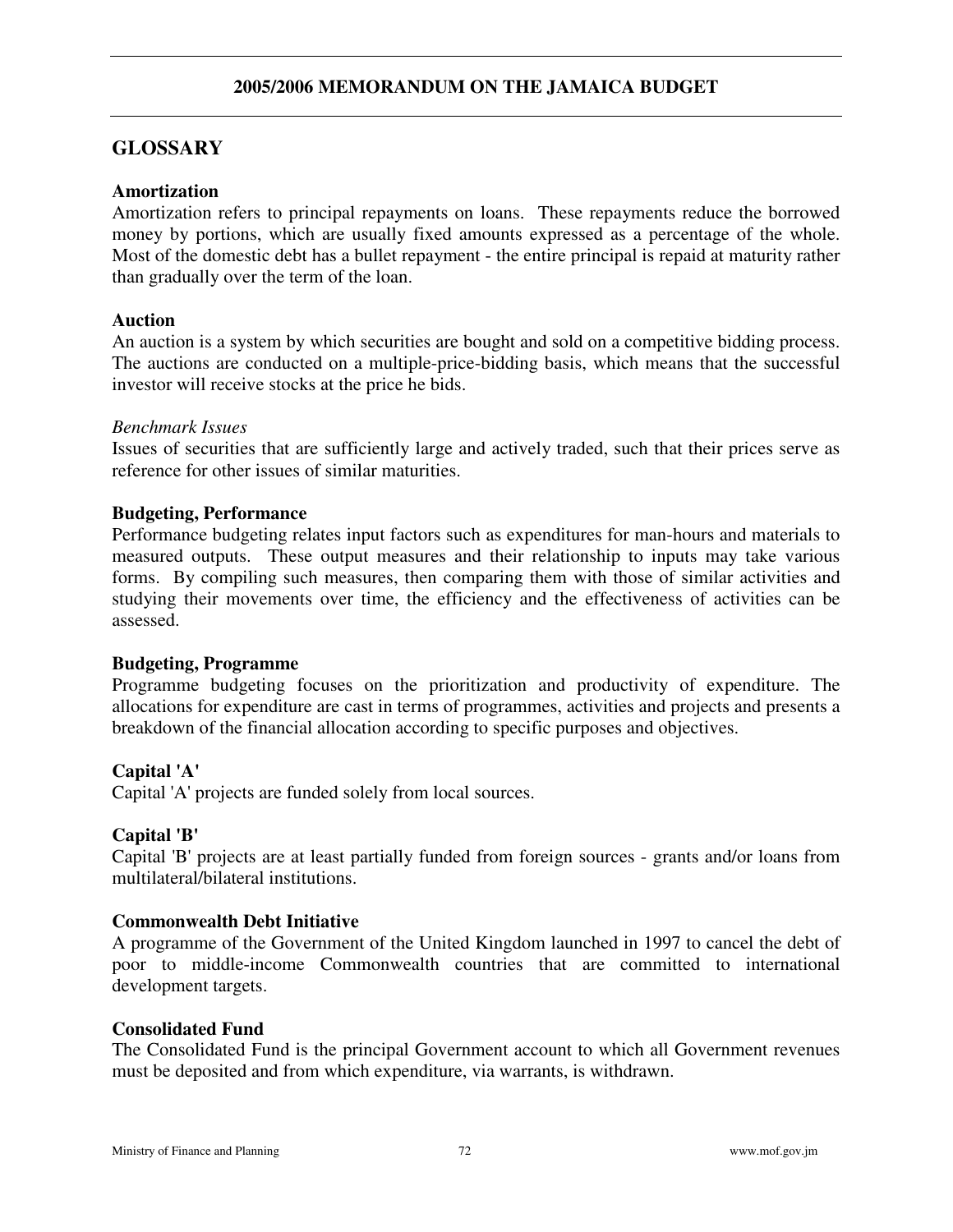# **2005/2006 MEMORANDUM ON THE JAMAICA BUDGET**

### *Contingent Liabilities*

The potential obligations of the Government, as guarantor, having provided a form of security to the lender for a loan or credit facility on behalf of a public sector entity.

### **Debt Service Payments**

Debt service payments cover interest charges on a loan. Some sources also include amortization under debt service payments. These payments liquidate the accrued interest (and loan obligations if amortization is included).

### **Eurobond**

A bond underwritten by international investors and sold in countries other than the country of the currency in which the issue is

denominated. Jamaica issued a five-year, US\$200mn Eurobond in July 1997, its first ever.

### **Executive Agencies**

An Executive Agency is a Government entity, which focuses primarily on service delivery with a resource orientated approach to governance. In exchange for delegated managerial autonomy, the Chief Executive Officer (CEO) is held accountable for achieving stated results economically, efficiently and effectively.

### **Expenditure, Statutory**

Statutory expenditure refers to those expenditures provided for in the Budget, which receive their authority from the Constitution. These expenditures are regarded as statutory obligations and therefore do not require prior approval of Parliament; for example, debt servicing, pension payments and the salaries of certain public officers such as the Auditor General and Judges of the Court of Appeal.

#### **Expenditure, Voted**

Voted expenditure refers to those expenditures provided for in the Budget, which require Parliamentary approval and include expenditure for normal housekeeping expenses and project implementation.

#### **FINSAC**

The Financial Sector Adjustment Company (FINSAC) was created by Government in January 1997 to manage the intervention and rehabilitation of the financial sector. FINSAC is also responsible for disposal of the assets acquired during the process.

# **FIS**

The Financial Institutions Services Limited (FIS) was incorporated in September 1995. The company was established to take over the operations, assets and liabilities of Blaise Trust Company and Merchant Bank Limited, Blaise Building Society and Consolidated Holdings Limited. FIS also took over the operations, assets and prescribed liabilities of Century National Bank Limited, Century National Building Society and Century National Merchant Bank and Trust Company Limited.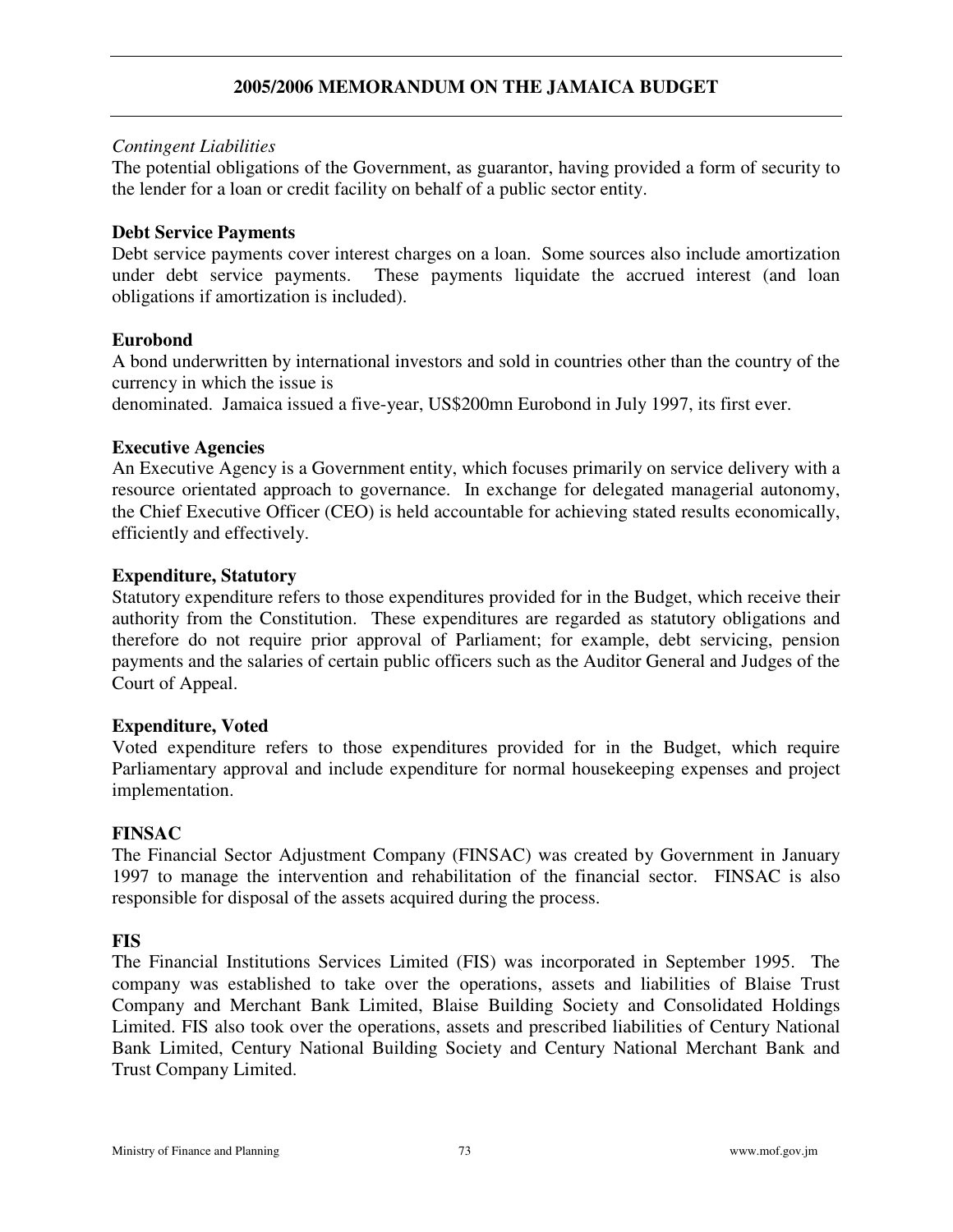# **FMIS**

The Financial Management Information System (FMIS) is an accounting and information management system, which encompasses all activities related to the management of Government expenditure. The FMIS comprises accounting procedures and regulations within the framework of Programme Format Budgeting and Accounting. The scope of the FMIS includes the accounting and reporting activities of line ministries as well as the centralized functions of the Ministry of Finance and Planning and its agencies involved in managing the Consolidated Fund.

# **HRMIS**

The Human Resource Management Information System (HRMIS) is a database system designed to assist Government to manage the civil service by providing proficient automated records management systems. The system enables personnel managers and central agencies such as the Office of the Prime Minister to make effective personnel decisions.

# **Inflation-Indexed Bonds**

Inflation-Indexed bonds are securities with the principal linked to the Consumer Price Index. The principal changes with inflation, guaranteeing the investor that the real purchasing power of the investment will keep pace with the rate of inflation. Although deflation can cause the principal to decline, at maturity the investor will receive the higher of the inflation-adjusted principal or the principal amount of the bonds on the date of the original issue.

# **Local Registered Stock (LRS)**

The term refers to medium and long term debt instruments issued by Government. LRS is issued both to finance Government operations and to support macroeconomic and monetary objectives. Since October 1999, LRS has been offered to the market using the auction system.

# **Par**

Par is the nominal or face value of a security. A bond being issued at par, for example at \$100, is worth the same \$100 at maturity.

# **Project Loan**

The term refers to loans, which fund capital development activities. The term capital refers to lasting systems, institutions and physical structures. Project loans are typically funded from foreign sources by bilateral/multilateral institutions.

# **Public Debt Charges / Public Debt**

Public debt refers to the loan obligations of Central Government. The obligations of Government entities are also included if such entities are unable to meet their obligations. The entities, however, are then indebted to the Central Government. Public debt charges are interest payments on the loan obligations and include related incidental expenses such as service fees, late payment penalties and commitment fees.

# **Schedule B/Shelf Registration Statement**